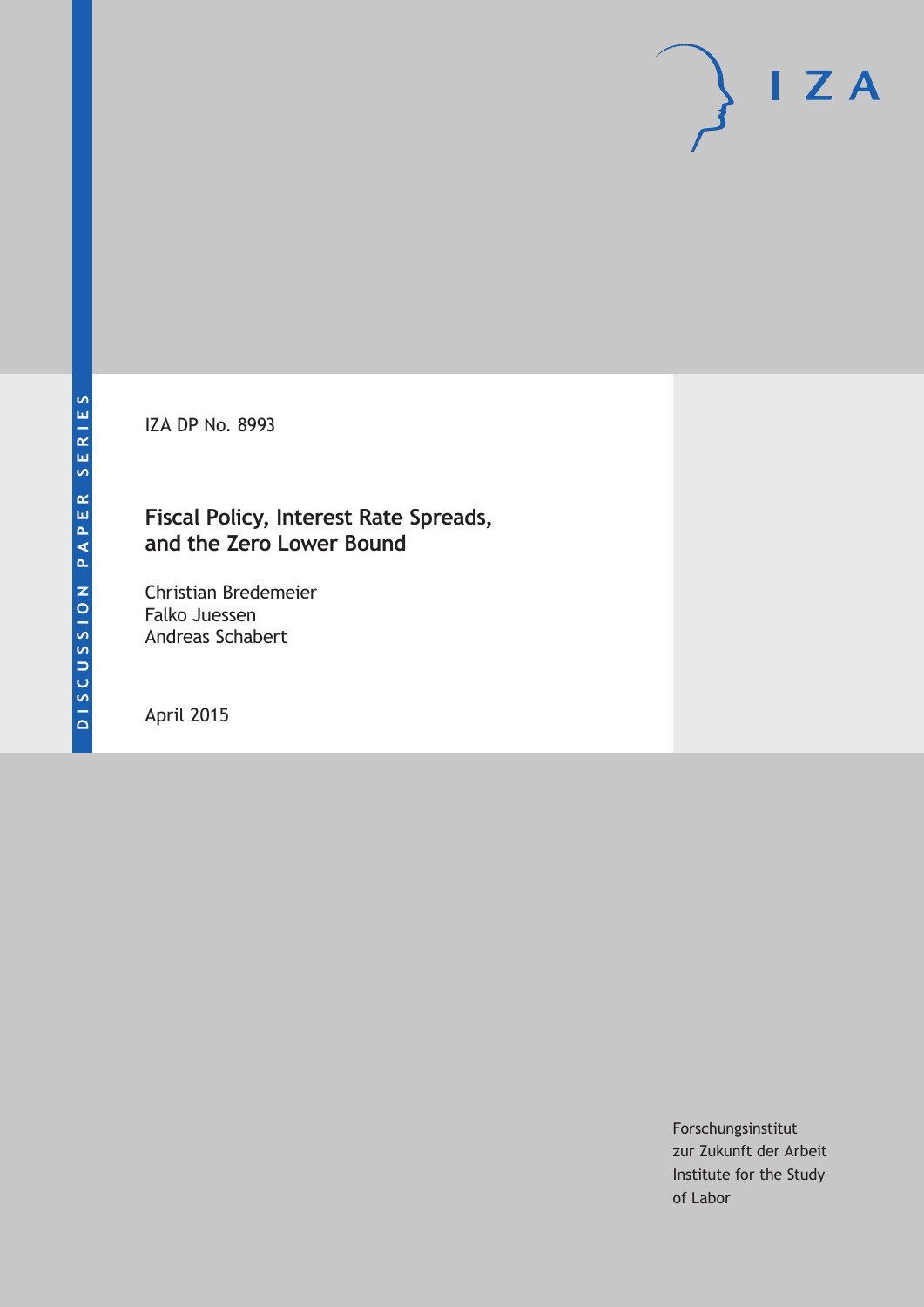# **Fiscal Policy, Interest Rate Spreads, and the Zero Lower Bound**

### **Christian Bredemeier**

*University of Cologne*

### **Falko Juessen**

*University of Wuppertal and IZA* 

### **Andreas Schabert**

*University of Cologne*

Discussion Paper No. 8993 April 2015

IZA

P.O. Box 7240 53072 Bonn Germany

Phone: +49-228-3894-0 Fax: +49-228-3894-180 E-mail: iza@iza.org

Any opinions expressed here are those of the author(s) and not those of IZA. Research published in this series may include views on policy, but the institute itself takes no institutional policy positions. The IZA research network is committed to the IZA Guiding Principles of Research Integrity.

The Institute for the Study of Labor (IZA) in Bonn is a local and virtual international research center and a place of communication between science, politics and business. IZA is an independent nonprofit organization supported by Deutsche Post Foundation. The center is associated with the University of Bonn and offers a stimulating research environment through its international network, workshops and conferences, data service, project support, research visits and doctoral program. IZA engages in (i) original and internationally competitive research in all fields of labor economics, (ii) development of policy concepts, and (iii) dissemination of research results and concepts to the interested public.

<span id="page-1-0"></span>IZA Discussion Papers often represent preliminary work and are circulated to encourage discussion. Citation of such a paper should account for its provisional character. A revised version may be available directly from the author.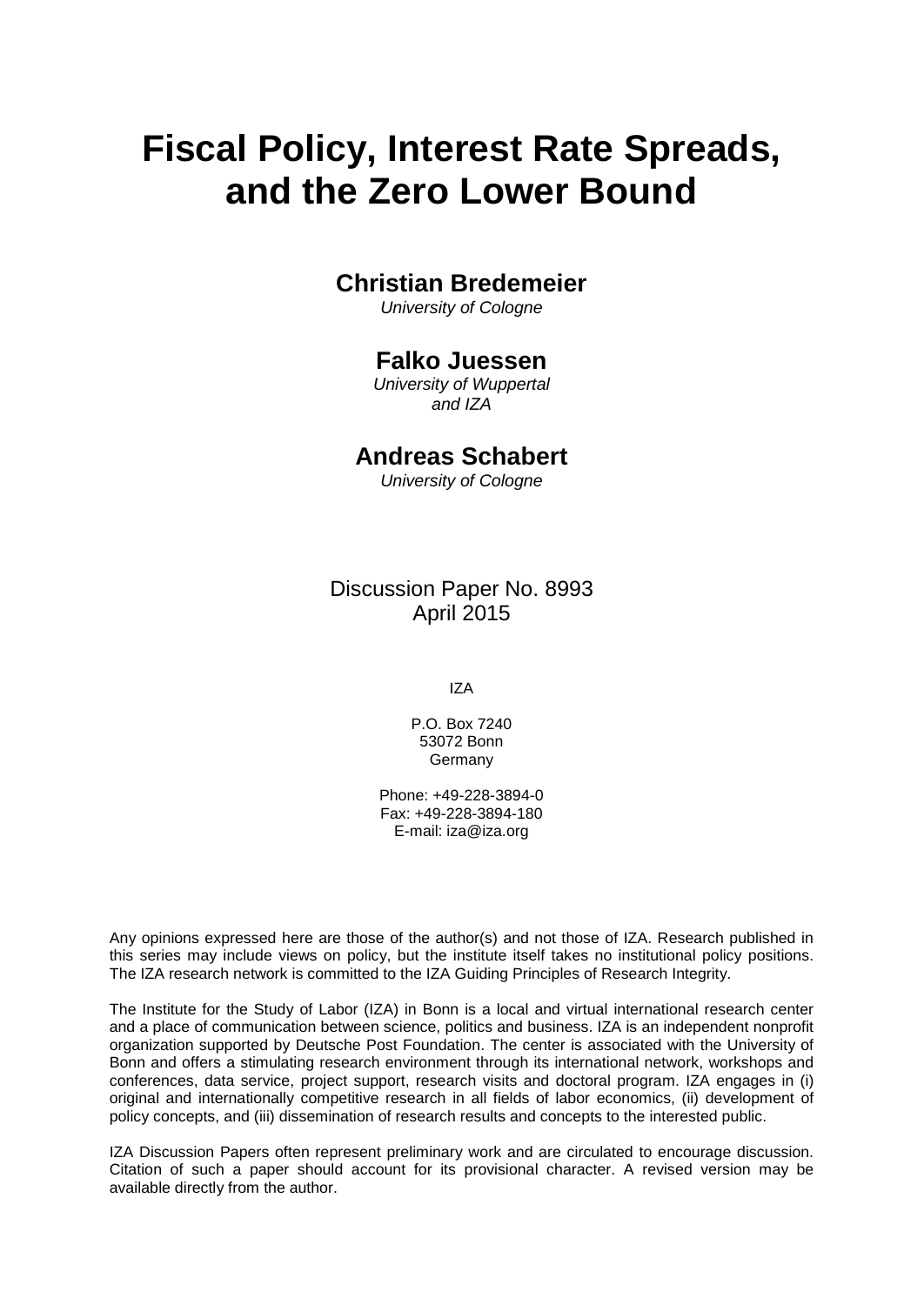IZA Discussion Paper No. 8993 April 2015

## **ABSTRACT**

### **Fiscal Policy, Interest Rate Spreads, and the Zero Lower Bound[\\*](#page-1-0)**

This paper questions unconventional fiscal policy effects when the monetary policy rate is at the zero lower bound. We provide evidence for the US that the spread between the policy rate and the US-LIBOR, which is more relevant for private sector transactions, increases with government expenditures. We introduce a corresponding spread into an otherwise standard macroeconomic model which reproduces this observation. The model predicts that the fiscal multiplier takes conventional values, regardless of whether the policy rate follows a standard feedback rule or is at its zero lower bound. Likewise, labor tax increases exert contractionary effects in both cases.

JEL Classification: E32, E42, E63

Keywords: fiscal multiplier, tax policy, interest rate spreads, zero lower bound, liquidity premium

Corresponding author:

Andreas Schabert University of Cologne Center for Macroeconomic Research Albertus-Magnus-Platz 50923 Cologne Germany E-mail: [schabert@wiso.uni-koeln.de](mailto:schabert@wiso.uni-koeln.de)

Financial support from the Deutsche Forschungsgemeinschaft (SPP 1578) is gratefully acknowledged.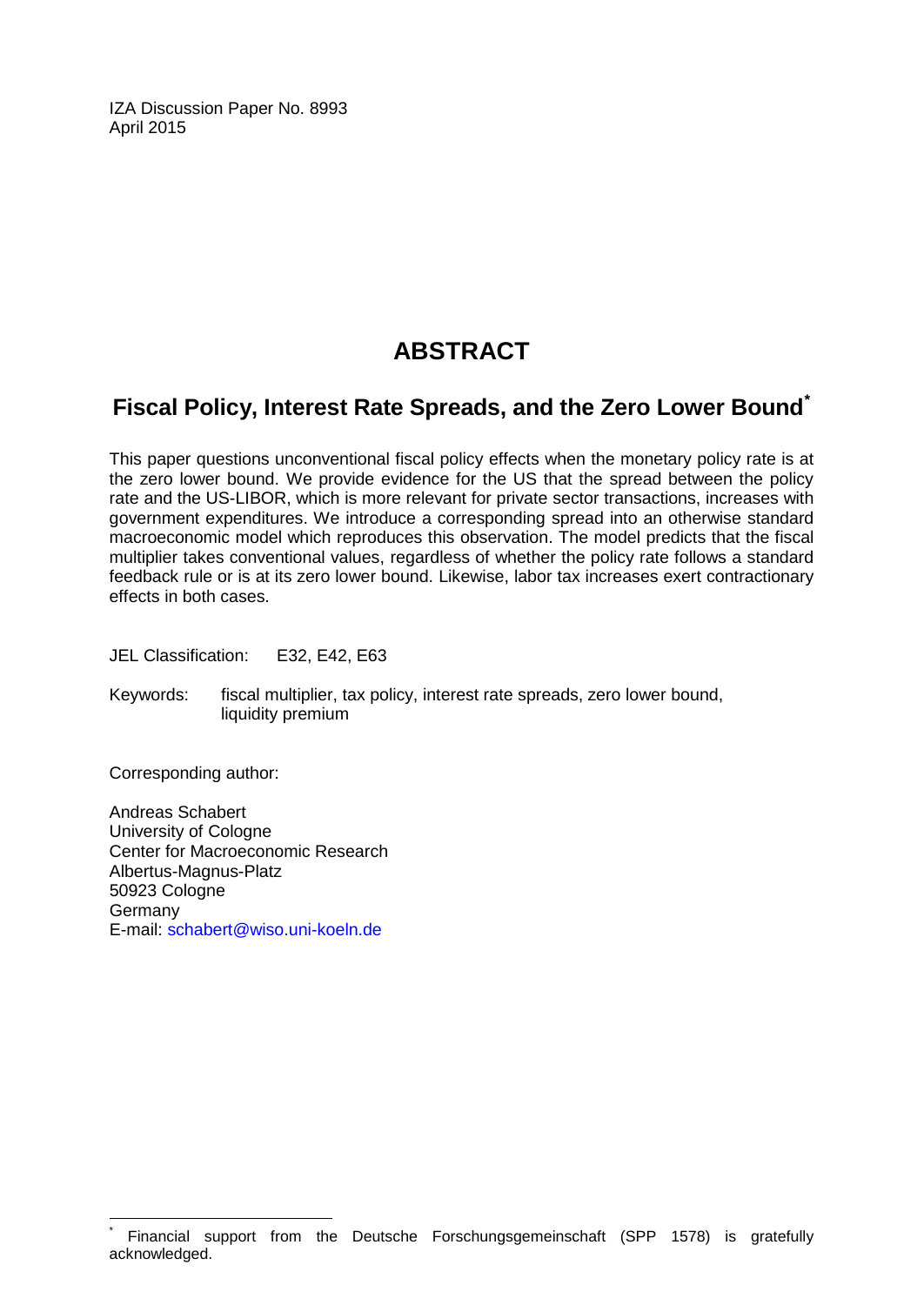#### 1 Introduction

Are fiscal policy effects exceptional at the zero lower bound? This question has received broad attention as the recent Önancial crisis has led central banks to lower interest rates and governments to spend large amounts of money for Öscal stimulus programs. According to the neoclassical view on fiscal policy (see Barro, 1981, or Baxter and King, 1993), government spending exerts a positive effect on output and crowds-out private absorption, while alternative theoretical approaches have been able to generate a crowding in (see e.g. Galí et al., 2007). For the particular case where the central bank sets the short-run nominal interest rate at its zero lower bound (ZLB), Christiano et al. (2011) and Eggertsson (2011) have shown that fiscal multipliers can become extremely large and that labor income tax cuts can be contractionary.<sup>1</sup> Yet, there is only little applicable evidence on fiscal multipliers at the ZLB available and it suggests that they are not higher than on average (see Canova and Pappa, 2011, Crafts and Mills, 2013, Ramey and Zubairy, 2014, and Dupor and Li, 2014). Recently, also some theoretical studies have raised doubts about large fiscal multipliers at the ZLB. Specifically, Drautzburg and Uhlig (2013) find a multiplier at the ZLB of roughly one half mainly due to effects of future distortionary taxation, Mertens and Ravn (2014) show that due to multiple equilibria at the ZLB the multiplier might even be smaller than under normal circumstances, and Cochrane (2015) shows that under a given path of interest rate expectations alternative solutions of the New Keynesian model can even be associated with negative fiscal multipliers.<sup>2</sup>

In this paper, we focus on a different and fairly obvious aspect that questions the existence of unconventional fiscal policy effects when the *monetary policy rate* is held at the ZLB, namely, that the ZLB is less relevant for interest rates that are not set by the central bank. The main reason for large fiscal multipliers in the above cited studies is that nominal rates of return that relate to private agents' intertemporal choices are fixed, i.e. that the (nominal) marginal rate of intertemporal substitution is bound at zero, such that inflationary events and policies tend to stimulate private consumption by reducing the real interest rate. Empirically, however, the US monetary policy rate, i.e. the federal funds rate, applies to a relatively small volume of overnight money market transactions, whereas other interest rates can well be above zero even if the policy rate is at the  $ZLB$ .<sup>3</sup> A key observation for our analysis is that

<sup>&</sup>lt;sup>1</sup>Similar results regarding the fiscal multiplier can be found in Woodford (2011) and Fahri and Werning (2013), while Fernandez-Villaverde et al. (2012), Carlstrom et al. (2014), and Erceg and Linde (2014) qualify these results.

 $2$ Furthermore, Wieland (2014) provides evidence for adverse effects of negative supply shocks at the ZLB and provides a consistent New Keynesian model augmented by borrowing-constrained households, which implies fiscal multipliers at the ZLB of less than one. Kiley (2014) shows, among other results, that fiscal multipliers at the ZLB are smaller than one when the assumption of price stickiness is replaced by sticky information. Bilbiie et al. (2014) focus on welfare implications and show that non-utility providing government spending is welfare-detrimental at the ZLB.

<sup>&</sup>lt;sup>3</sup>This argument has also been made by Ohanian  $(2011)$  in the context of fiscal multipliers at the ZLB.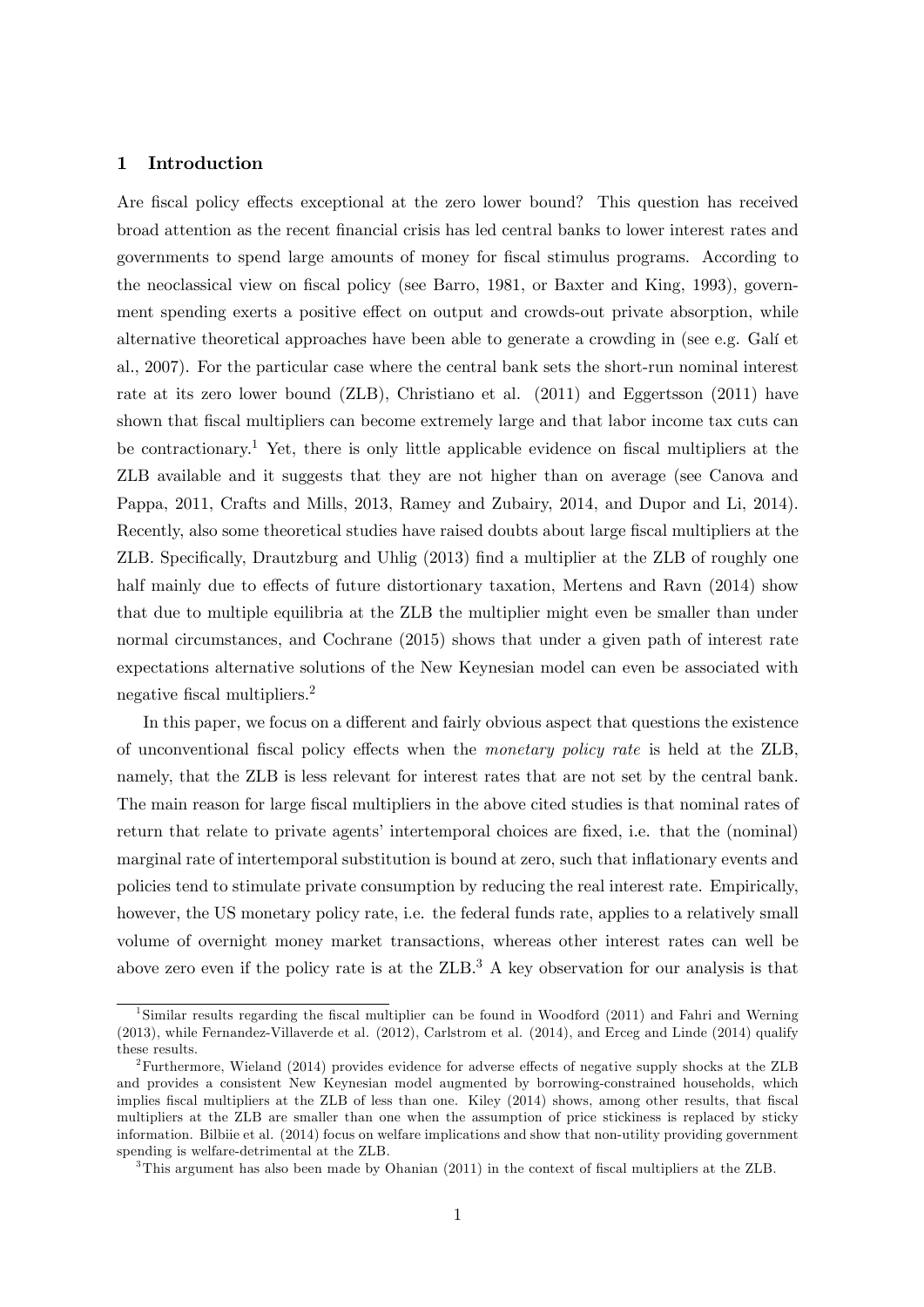interest rates which are more relevant for private sector transactions, as for example the US-LIBOR, in general exceed the federal funds rate, including the time when the recent US fiscal stimulus program (ARRA) has been implemented. Yet, a positive spread would be negligible for the analysis of the fiscal multiplier if it were constant or at least invariant to changes in fiscal policy. To unveil whether the spread reacts to fiscal policy, we estimate fiscal VARs using US data. As our main novel empirical contribution, we find that the spread between the 3-month US-LIBOR (which is the interest rate that corresponds most closely to the theoretical counterpart in our model) and the federal funds rate increases in response to expansionary government expenditure shocks under different identification schemes. Taken together, this evidence suggests that the transmission of government spending shocks might not be qualitatively affected by the central bank holding the policy rate at the ZLB, given that this does not rule-out (upward) adjustments in interest rates that are more relevant for private sector transactions.

We then apply a framework, which builds on a standard New Keynesian model and reproduces these empirical findings, to re-examine the role of monetary policy and, in particular, the ZLB for fiscal policy effects. Specifically, the interest rate on illiquid assets, which equals the nominal marginal rate of intertemporal substitution in our model, will exceed the monetary policy rate. In contrast to standard New Keynesian models, the nominal marginal rate of intertemporal substitution is therefore not directly controlled by the central bank. Following Schabert (2015), this property is modelled by accounting for the fact that central banks typically supply reserves to commercial banks against eligible assets, i.e. treasury bills, in open market operations. While the short-term treasury rate closely follows the policy rate, the interest rate on non-eligible assets tends to be higher due to a liquidity premium on eligible assets.<sup>4</sup> The nominal marginal rate of intertemporal substitution then evolves endogenously, reflecting the dynamics of consumption and inflation, regardless of whether the policy rate is fixed or not. To facilitate comparisons with related studies, we further account for standard features of the model, like sticky prices, capital accumulation, and consumption habits (as in Christiano et al., 2011), such that the model only differs from standard models by the endogenous liquidity premium.<sup>5</sup>

For a simplified version of the model, we show analytically how fiscal policy affects interest rates and real activity. As the main novel theoretical result, we show that the model predicts that government spending and increases of the labor income tax rate exert conventional effects regardless of whether the policy rate is set according to a standard feedback rule or is fixed. Specifically, the model supports the neoclassical view on fiscal policy, as government spending

<sup>4</sup>Andolfatto and Williamson (2015) provide a monetary policy analysis at the ZLB in a New Monetarist model where the treasury rate (set by the central bank) exhibits a liquidity premium.

<sup>&</sup>lt;sup>5</sup>While we consider banks in order to motivate demand for reserves and to identify an interest rate on interbank loans, we neglect financial frictions such that the Modigliani-Miller theorem applies.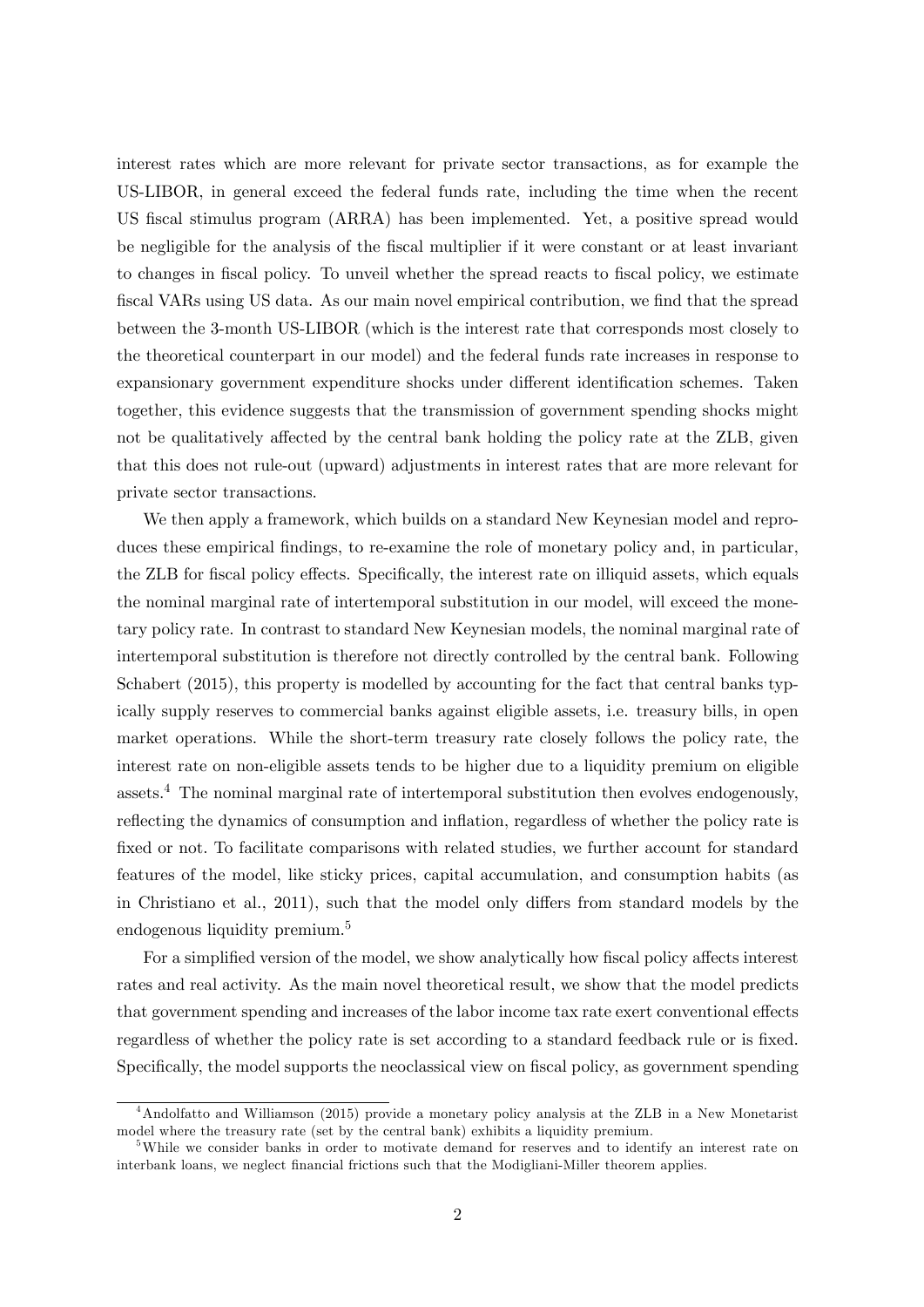increases output due to a wealth effect and crowds-out private absorption (see Linnemann and Schabert, 2003 or Woodford, 2011). As consumption growth and ináation respond positively to an increase in government spending, the nominal marginal rate of intertemporal substitution and its spread relative to the policy rate increase as well, consistent with our VAR evidence. These results are further confirmed numerically by applying a calibrated version of the model and for a scenario where an adverse shock drives the policy rate temporarily to the ZLB. At the ZLB, Öscal multipliers further do not decrease with the degree of price stickiness, which has, for example, been stressed by Cochrane (2015) as a puzzling property at the ZLB. Moreover, we find that effects of an increase in the labor income tax rate are not reversed when the policy rate is at the ZLB, which differs from Eggertsson's (2011) paradox of toil. The analysis thus indicates that fiscal policy effects are not substantially altered when the central bank sets the monetary policy rate at its zero lower bound, as long as interest rates that are more relevant for private sector transactions differ from the monetary policy rate.

Section 2 provides empirical evidence. Section 3 presents the model. In Section 4, we derive analytical results on fiscal policy effects for a simplified version. The Section further presents impulse responses for a calibrated version of the model and for a scenario where an adverse shock drives the policy rate temporarily to the ZLB. Section 5 concludes.

#### 2 Empirical evidence

In this Section, we examine fiscal policy effects on the spread between the monetary policy rate, i.e. the federal funds rate, and an interest rate that is typically more relevant for private sector transactions. We thus provide evidence for a mechanism that reconciles theory with empirical Öndings (see for example Ramey and Zubairy, 2014), rather than presenting further evidence on the fiscal multiplier at the ZLB.

The (effective) federal funds rate is the overnight rate that banks charge when borrowing and lending federal funds, which are deposited at the central bank, among each other. Our analysis builds on the fact that the federal funds rate is only relevant for a small volume of transactions, while other money market rates in subsequent stages of the monetary transmission process are more relevant for private sector borrowing and serve as benchmarks for financial markets. Specifically, we consider the US-LIBOR, which is a money market rate at which banks freely borrow and lend among each other and which is commonly viewed as the most important short-term interest rate (see e.g. IMF, 2012). The three-month US-LIBOR, which corresponds most closely to the theoretical counterpart in our model, usually exceeds the federal funds rate systematically. For example, during the period 1986.I-2013.II, which is the sample period for our baseline analysis (see below), it averages 28 basis points above the federal funds rate. Excluding the recent financial crisis, the mean spread is 25 basis points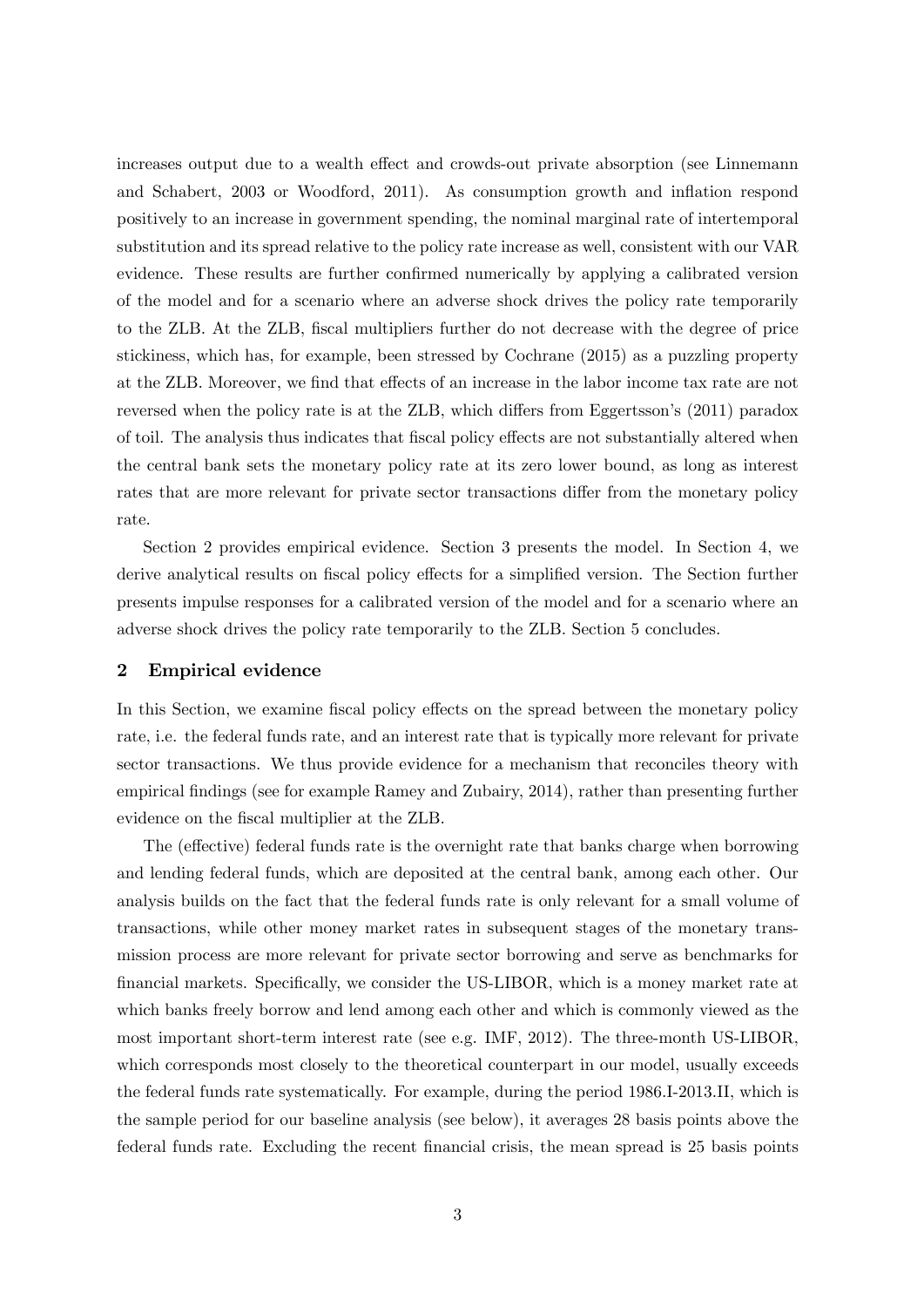(period 1986.I-2008.II). Notably, the US-LIBOR has also been above the federal funds rate during the recent US fiscal stimulus program of the American Recovery and Reinvestment Act (ARRA), see Figure 10 in Appendix A. Thus, the three-month US-LIBOR is relatively close to the monetary policy rate, but even at times where the latter has broadly been perceived as being at the zero lower bound, there was a positive spread between the two interest rates. Longer-term interest rates or non-money market rates are evidently characterized by larger (term or risk) premia and are typically associated with larger spreads relative to the federal funds rate. Hence, the numbers above can be viewed as a conservative estimate of differences between the monetary policy rate and interest rates that are more relevant for private sector transactions.

The mere existence of a positive interest rate spread might however not question the adequacy of analyzing fiscal policy effects with single interest rate models. If, for example, the spread between the US-LIBOR and the federal funds rate were roughly constant, one could argue that it hardly matters for economic analysis, justifying the assumption that both rates behave approximately identically. For this reason, we investigate whether these interest rates respond differently to changes in government spending. Our results will show that the money market spread, i.e. the spread between the three-month US-LIBOR and the federal funds rate, moves endogenously with macroeconomic aggregates and, in particular, varies with fiscal policy measures. This finding suggests that interest rate responses are potentially important for the analysis of fiscal policy effects. In particular, when the policy rate is at the zero lower bound, assuming that the rates behaved identically would lead to mistaking also other interest rates as constant.

To show that the money market spread is characterized by a systematic and therefore non-negligible association with the stance of fiscal policy, we investigate how it responds in the short-run to fiscal policy shocks by applying fiscal VARs. In our baseline specification, we identify fiscal policy shocks recursively following Blanchard and Perrotti (2002), while we further report results for two alternative VAR identification schemes. We estimate a parsimonious VAR using quarterly data on government spending, GDP, a measure of private absorption (private consumption and investment), and include the money market spread as an additional variable. $6$  The sample period is 1986.I-2013.II, where the beginning of the sample period is restricted by the data availability for the US-LIBOR. Except for the money market spread, all variables are in real per capita terms and in logs. We include a linear-quadratic time trend and account for four lags.

Figure 1 shows the impulse response functions from the estimated baseline VAR with government spending ordered first. The shaded areas show  $68\%$  bootstrapped confidence

 $6$ Details on data sources and variable definitions for the baseline VAR and the alternative specifications can be found in Appendix A.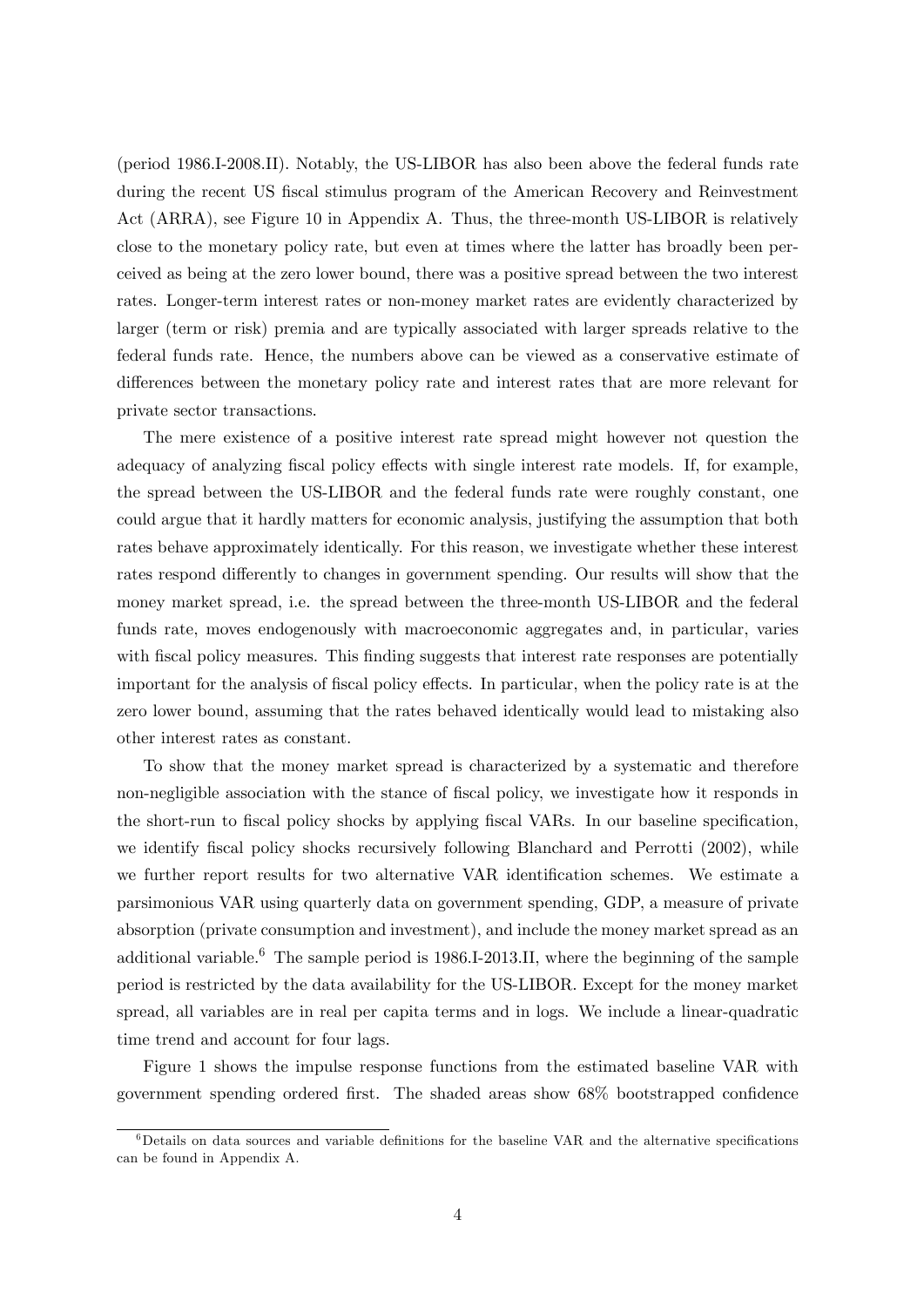

Figure 1: Responses to a government-spending shock, identification: Blanchard and Perrotti (2002), sample: 1986.I-2013.II.

intervals. The impact fiscal multiplier is estimated to be close to one<sup>7</sup> while the expansionary effect of government spending is relatively short-lived, in line with the results of Perotti  $(2005)$ for a post-1980 sample. We further find that private absorption is significantly crowded-out.<sup>8</sup> As the main novel empirical finding, we observe that the money market spread increases significantly in response to a fiscal stimulus. Quantitatively, a one percent increase in government spending leads to a median peak response of the spread of 5.7 b.p. These results are qualitatively robust to the exclusion of the recent financial crisis episode, as can be seen from Figure 11 in Appendix A.

We further examine whether the response of the money market spread is robust to a change in the identification strategy of fiscal shocks, applying two alternative fiscal VARs. First, we follow Pappa (2009) and use sign restrictions to identify fiscal shocks. We estimate a VAR using GDP, the primary deficit, government spending, and the money market spread.

 ${}^{7}$ On impact, a one percent increase in government spending leads to a 0.199 percent (mean) increase in GDP. With an average share of government spending over GDP of 19.6% in our sample, the fiscal multiplier on impact is 0.199/0.196=1.015.

 $8$ For the sample 1947.I-2008.III, Ramey (2011) finds an insignificant response of consumption and a significant crowding out of investment when using the Blanchard-Perotti identification.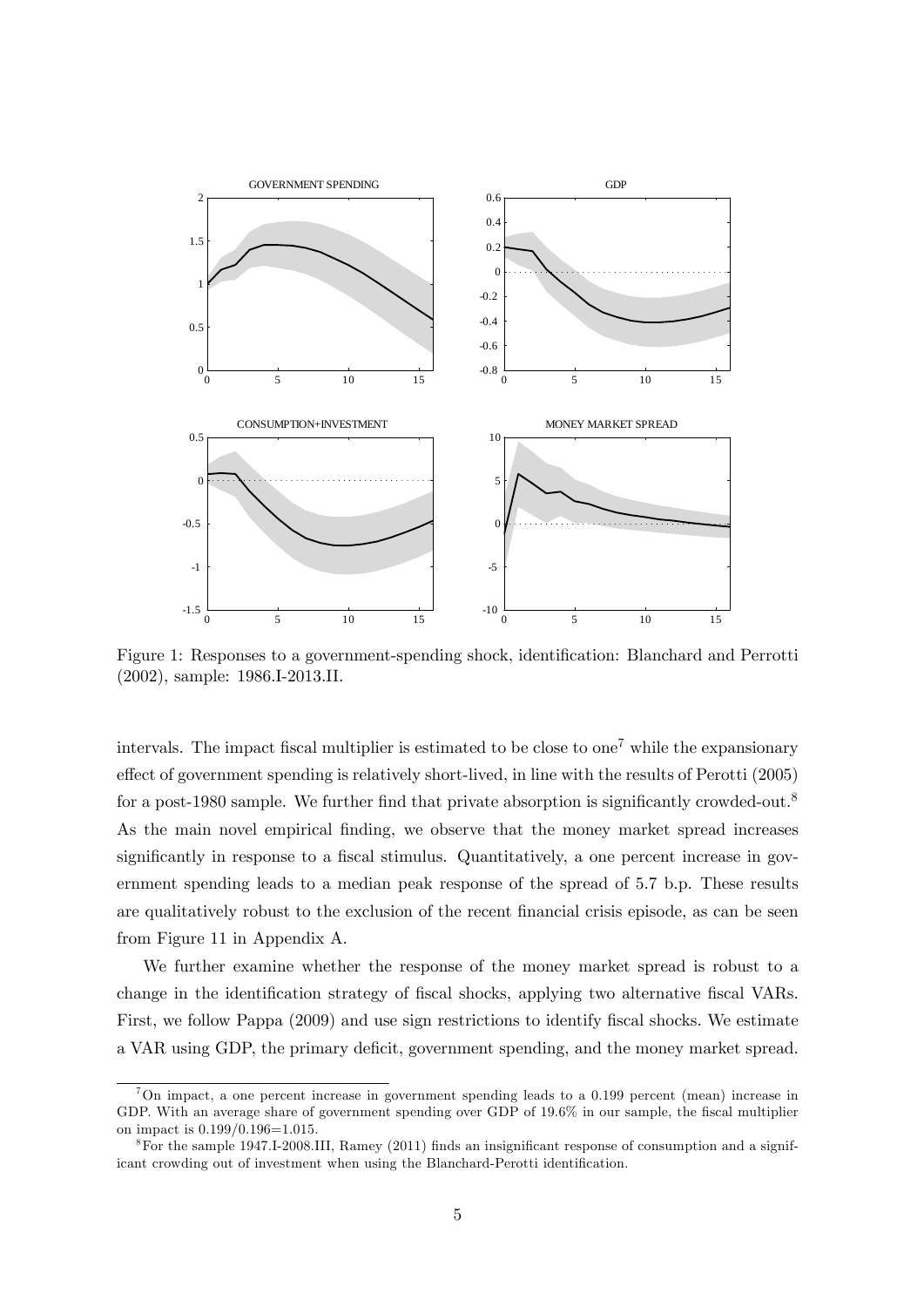

Figure 2: Responses to a fiscal-policy shock, identification: Pappa (2009), sample: 1986.I-2013.II.

Following Pappa (2009), fiscal shocks are identified by an impact increase in the primary fiscal deficit and in GDP, respectively, while being orthogonal to non-fiscal shocks that move GDP and the primary deficit in opposite directions. As Canova and Pappa (2011), we impose as an additional restriction that fiscal shocks raise government spending. The sample period is again 1986.I-2013.II. and we account for four lags. In line with Mountford and Uhlig (2009), who also apply sign restrictions to identify fiscal shocks, the increase in GDP is found to be short-lived, as can be seen from Figure 2. The relative changes of GDP, spending, and the deficit are very similar to the ones reported by Enders et al.  $(2011)$ . Since GDP rises by about the same amount as the deficit, on impact the fiscal multiplier is close to one also in this specification. $9$  Most importantly, also for the identification based on sign restrictions, we find that the money market spread increases significantly in response to fiscal expansions.<sup>10</sup>

We consider a second alternative identification strategy to address Ramey's (2011) antic-

 $9$ The fiscal shocks considered here also include tax cuts such that the increase in the deficit is the most appropriate measure to quantify the size of the fiscal impulse. A fiscal shock raises the deficit by  $0.27\%$  of mean GDP and GDP by  $0.26\%$  of mean GDP such that the multiplier is  $0.26/0.27=0.96$ .

 $10N$  Notably, the effects of the fiscal shock on the spread is of similar magnitude as in our baseline VAR. The same holds for the next identification scheme.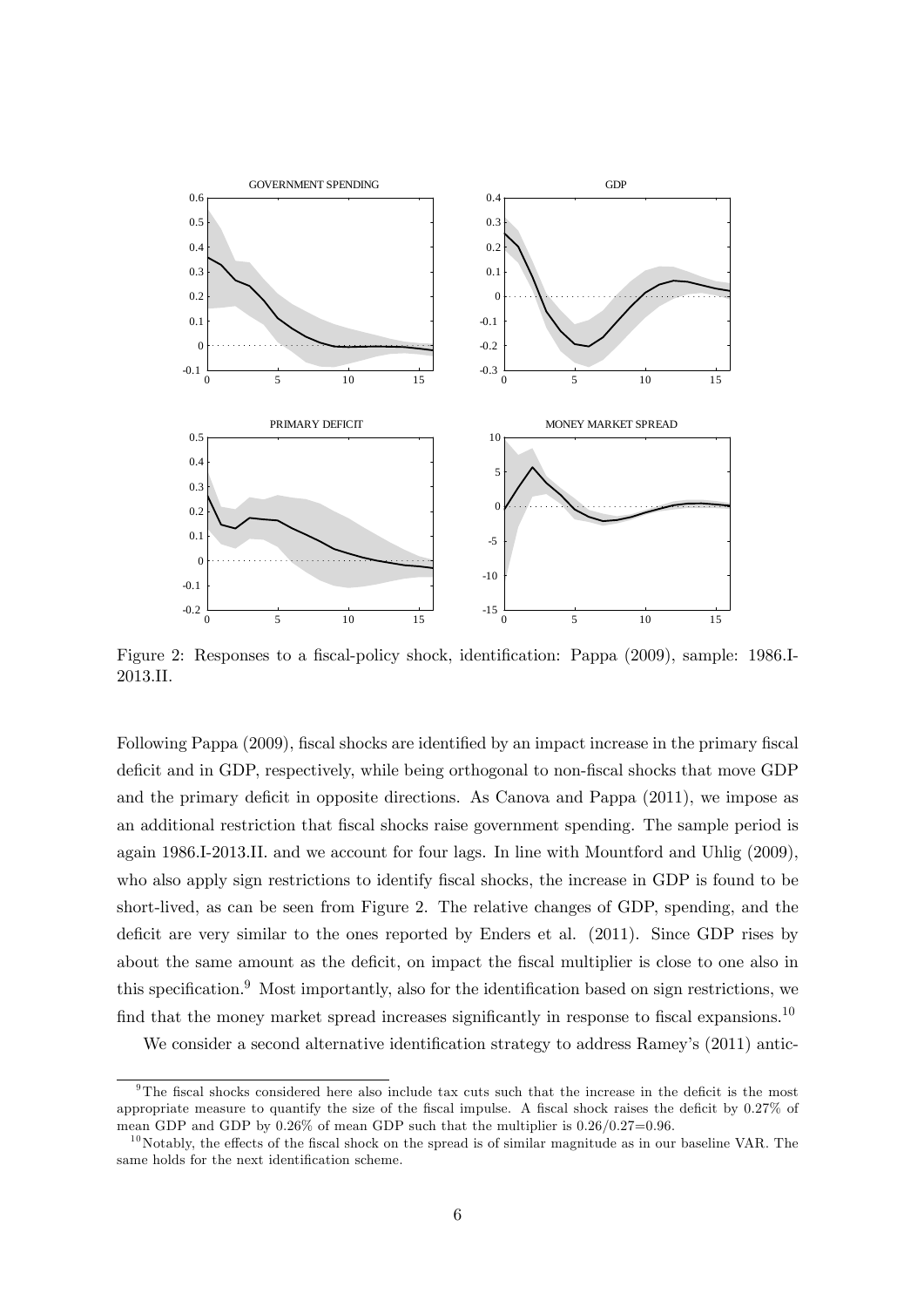

Figure 3: Responses to a government-spending shock, identification: forecast errors based on survey of professional forecasters, sample: 1969.I-2008.II.

ipation critique of the simple recursive identification approach. Specifically, we use Ramey's  $(2011)$  preferred identification for the post-Korean war sample period using news shocks based on professional forecasts. The professional forecasts are taken directly from Ramey (2011) and are available until 2008. The sample period for this specification is 1986.I-2008.II and we account for three lags. The VAR includes the forecast error ordered first, government spending, GDP, private absorption, and the money market spread as an additional variable. Figure 3 shows the impulse responses to an unanticipated shock to government spending.<sup>11</sup> As for the previous identification schemes, we find that the money market spread increases significantly in response to an unanticipated shock to government spending. In line with our previous estimates, we find the expansionary effects of fiscal shocks to be short-lived. The estimates are very similar to Ramey's (2011) post-Korean war estimates, where she also finds that GDP rises slightly on impact, but the response then turns negative. In Ramey (2011), this is accompanied by a crowding out of consumption and investment, similar to what we find for our measure of private absorption.

 $11$ <sup>11</sup>The response of the forecast error is not shown for convenience.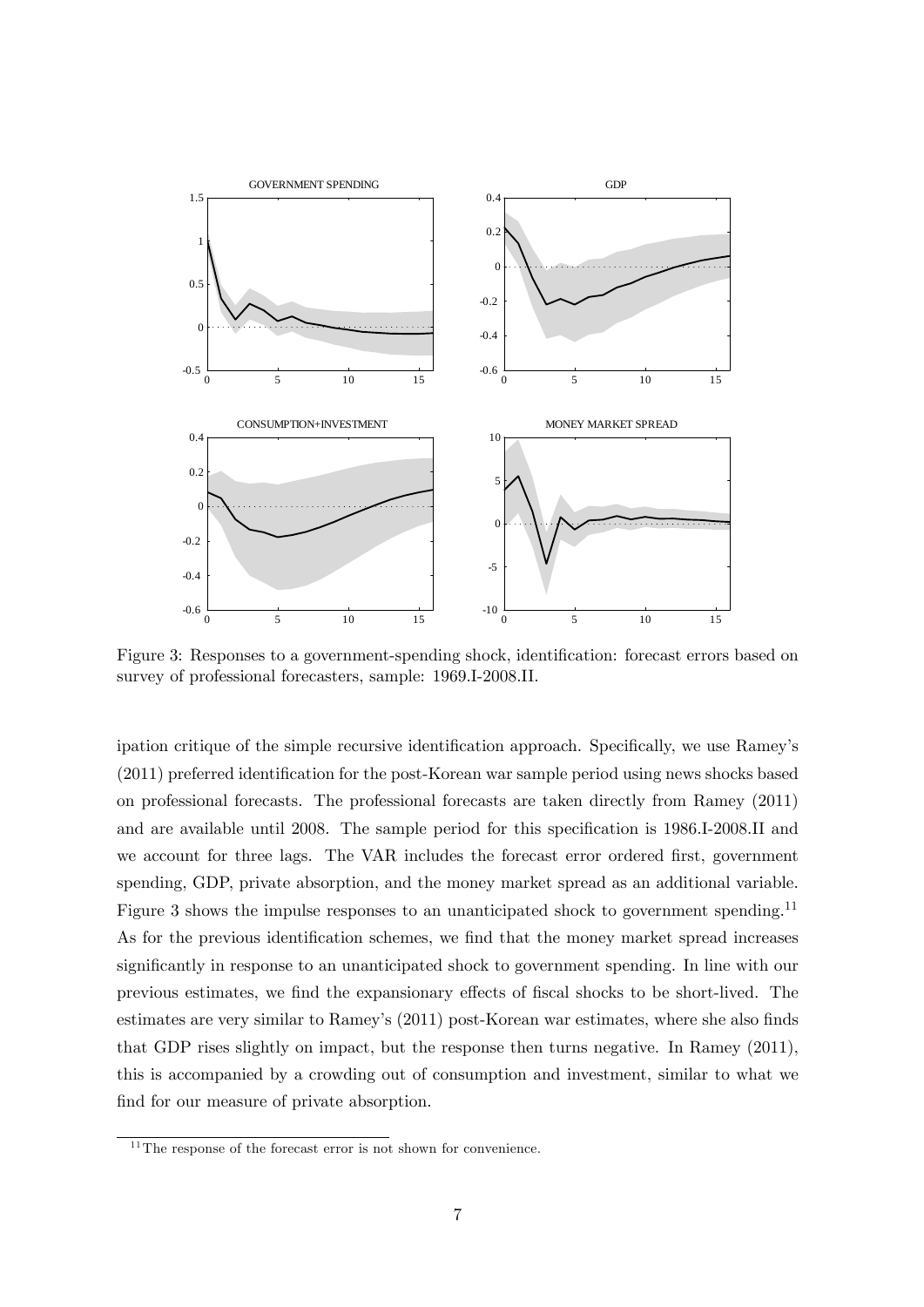Overall, the VAR evidence shows that the specific form of the responses to government spending shocks varies across identifications but we found a remarkably robust result with respect to the money market spread.<sup>12</sup> In fact, the response of the money market spread to government spending shocks is positive under all three identifications schemes. Based on this evidence, it can be expected that the way the monetary policy rate is set by the central bank is less important for the transmission of fiscal policy shocks than predicted by models with a single nominal interest rate. In particular, our empirical findings suggest that the fiscal multiplier might not be substantially altered when the policy rate is fixed at the ZLB, given that interest rates that are more relevant for private sector transactions are positive and tend to adjust upwards after fiscal shocks. In the following, we develop a model that is able to replicate these findings, which we then use to analyze fiscal policy effects for policy rates above and at the ZLB.

#### 3 The model

In this Section, we develop a macroeconomic model for the analysis of fiscal policy effects. We pay particular attention to the possibility that the monetary policy rate might differ from nominal rates of return on assets issued by private agents. To explain these differences, we consider commercial banks that demand high powered money, i.e. reserves supplied by the central bank via open market operations. Banks further offer demand deposits to households, who rely on (broad) money for goods market transactions, and serve as intermediaries between households and firms (by, say, providing convenience of denomination). As in Schabert (2015), we account for the fact that reserves are only supplied against eligible assets, i.e. treasury securities. Interest rates on non-eligible assets and on loans charged between private agents will therefore exceed the monetary policy rate (as well as the treasury rate) by a liquidity premium on eligible assets. To isolate the main mechanism, we neither model frictions that justify the existence of banks nor other financial market frictions. The model further contains standard features of macroeconomic models (e.g. sticky prices, endogenous capital accumulation, and habit persistence), which are not essential for our main results, but are included to facilitate comparisons with related studies on fiscal multipliers (as for example Christiano et al., 2011). Thus, the model is constructed to feature only a single non-standard element, i.e. the endogenous liquidity premium, which accords to the money market spread investigated in Section 2.

In each period, the timing of events in the economy, which consists of households, banks, intermediate goods producing firms, and retailers, unfolds as follows:<sup>13</sup> At the beginning of

 $12$ Caldara and Kamps (2008), who compare different identification strategies (including the three applied here) for a five-variable VAR, also find that impact multipliers differ across specifications and vary between close to zero and one.

 $13$  Further details on the timing of events and the flow of funds can be found in Schabert (2015).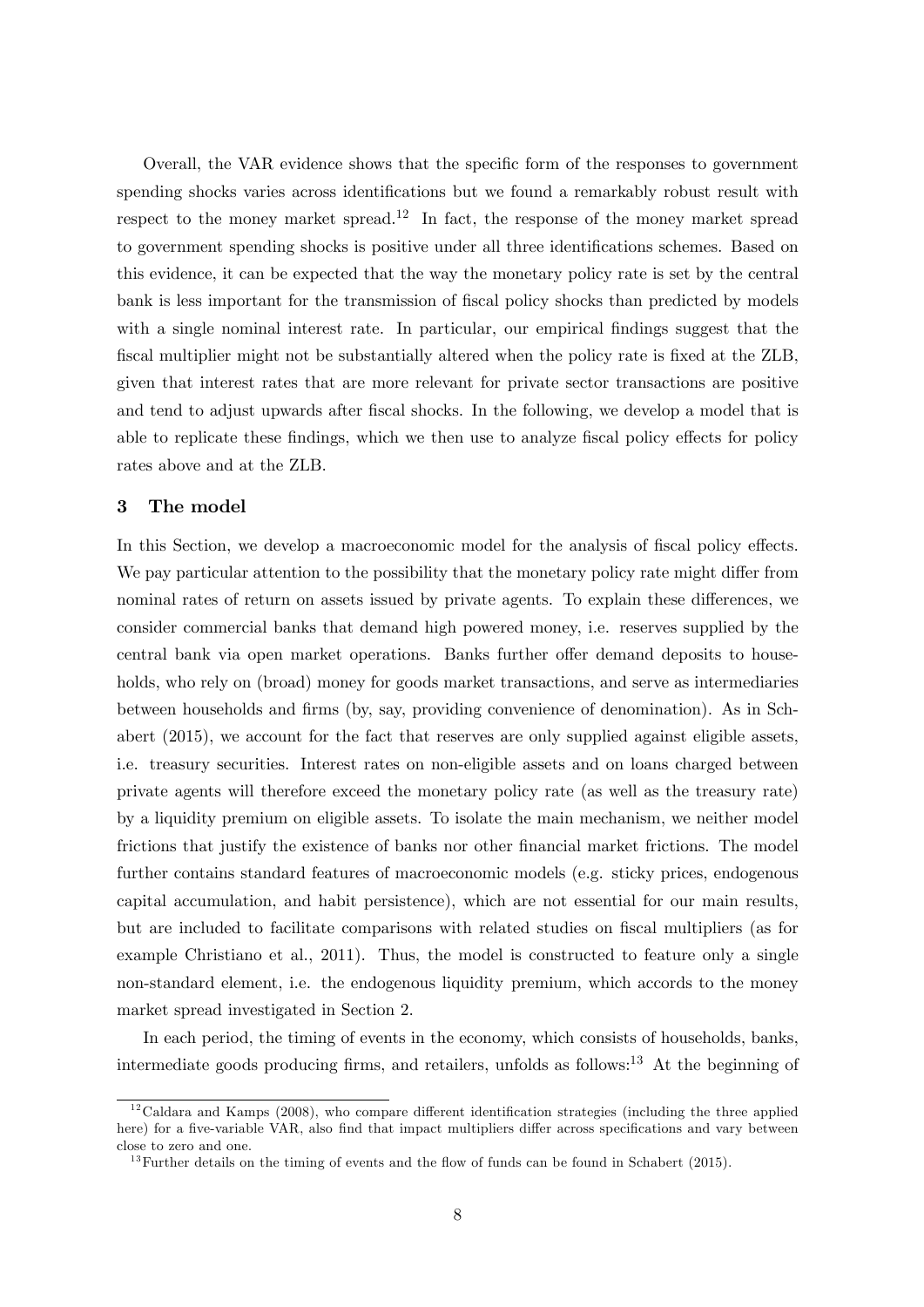each period, aggregate shocks materialize. Then, banks can acquire reserves from the central bank via open market operations. Subsequently, the labor market opens, goods are produced, and the goods market opens, where money is used by households as a means of payment. At the end of each period, the asset market opens and investment/borrowing decisions are made. Throughout the paper, upper case letters denote nominal variables and lower case letters real variables.

#### 3.1 Households

There is a continuum of infinitely lived and identical households of mass one. The representative household enters a period t with holdings of bank deposits  $D_{t-1} \geq 0$  and shares of firms  $z_{t-1} \in [0, 1]$  valued at the price  $V_t$ . It maximizes the expected sum of a discounted stream of instantaneous utilities  $u_t$ :

$$
E_0 \sum_{t=0}^{\infty} \beta^t \xi_t u_t,
$$
\n<sup>(1)</sup>

where  $E_0$  is the expectation operator conditional on the time 0 information set, and  $\beta \in (0,1)$  is the subjective discount factor. The instantaneous utility function is given by  $u(c_t, \overline{c}_{t-1}, n_t) = \Upsilon[(c_t - h\overline{c}_{t-1})^{1-\sigma}/(1-\sigma)] - \theta n_t^{1+\sigma_n}/(1+\sigma_n)$ , where  $\sigma \geq 1, \sigma_n \geq 0$ ,  $\theta, \Upsilon = 1$ , and  $h \geq 0$ , and  $\bar{c}_t$  indicates external habit formation. The term  $\xi_t$  is a preference shock satisfying  $\log \xi_t = \rho_{\xi} \log \xi_{t-1} + \varepsilon_{\xi,t}$ , where  $\varepsilon_{\xi,t}$  is i.i.d. with zero mean and  $\rho_{\xi} \in [0,1)$ . This shock is introduced solely to drive the policy rate to the ZLB (as e.g. in Eggertsson, 2011).

Households can store their wealth in shares of firms  $z_t \in [0, 1]$  valued at the price  $V_t$ with the initial endowment  $z_{-1}$ . We assume that households rely on cash for purchases of consumption goods, while we abstract from purchases of goods via credit, for convenience. For this, households can in principle hold cash, which is dominated by the rate of return of other assets. Instead, we consider demand deposits that are offered by banks (see below) and that are assumed to serve the same purpose. Households typically hold more deposits than necessary for consumption expenditures such that the goods market constraint, which corresponds to a standard cash in advance constraint, can be summarized as

$$
P_t c_t \le \mu D_{t-1},\tag{2}
$$

where  $\mu \in [0, 1]$  denotes an exogenous fraction of deposits withdrawn by the representative household. The goods market constraint (2) can be motivated as follows: Suppose that ex-ante identical households receive idiosyncratic preference shocks with bounded support that shift their valuation of consumption (say,  $\Upsilon_j$  for a household j) and that are realized in each period before the goods market opens. A constrained efficient allocation can be implemented if households with a higher consumption valuation were endowed with more money. However, when households decide on their money holdings in period  $t - 1$ , their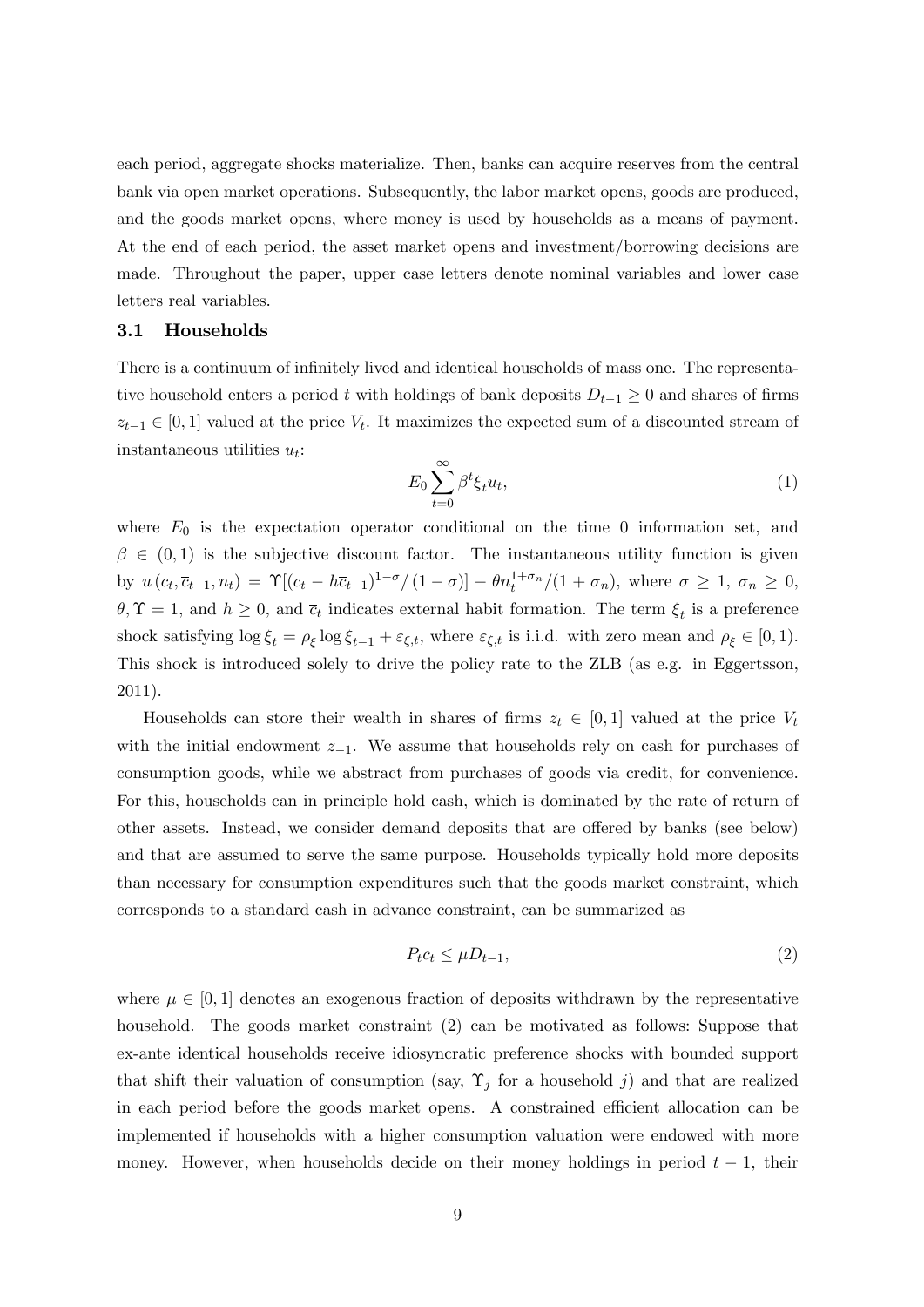decision refers to an expected (mean) consumption level in the next period, which implies an inefficient consumption allocation in period  $t$  (given that there is no beginning-of-period inter-household money market). Now suppose that banks offer demand deposits, which might earn a positive interest rate and can be withdrawn within each period. A Pareto-superior allocation can then be implemented when all households hold deposits that are just as large as to finance consumption for the maximum valuation (induced by the preference shock). Households with a lower valuation of consumption will then withdraw not all deposits for consumption expenditures, such that  $\mu$  represents a mean fraction of withdrawn deposits (which actually depends on the distribution of the preference shocks).<sup>14</sup>

Hence, we neglect cash holdings of households as well as their holdings of treasury bills, which will be held by banks to satisfy the liquidity requirement.<sup>15</sup> We assume that banks offer demand deposits at the period t price  $1/R_t^D$ , which lead to a payoff of one unit in period  $t + 1$ . The budget constraint of the household is given by

$$
(D_t/R_t^D) + V_t z_t + P_t c_t + P_t \tau_t \le D_{t-1} + (V_t + P_t \varrho_t) z_{t-1} + (1 - \tau_t^n) P_t w_t n_t + P_t \varphi_t, \qquad (3)
$$

where  $\tau_t$  denotes a lump-sum tax,  $\rho_t$  dividends from intermediate goods producing firms,  $\tau_t^n$ a labor income tax,  $w_t$  the real wage rate,  $n_t$  working time, and  $\varphi_t$  profits from banks and retailers. Maximizing the objective (1) subject to the goods market constraint (2), the budget constraint (3), and the borrowing constraints  $D_t \geq 0$  and  $z_t \geq 0$  for given initial values leads to the following first order conditions for working time, consumption, shares, and deposits:

$$
\xi_t(-u_{n,t})/[(1-\tau^n_t)w_t] = \lambda_t,\tag{4}
$$

$$
\xi_t u_{c,t} = \lambda_t + \psi_t,\tag{5}
$$

$$
\beta E_t \left[ \lambda_{t+1} R_{t+1}^q \pi_{t+1}^{-1} \right] = \lambda_t,\tag{6}
$$

$$
\beta E_t \left[ \left( \lambda_{t+1} + \mu \psi_{t+1} \right) \pi_{t+1}^{-1} \right] = \lambda_t / R_t^D, \tag{7}
$$

where  $u_{n,t} = \partial u_t/\partial n_t$  and  $u_{c,t} = \partial u_t/\partial c_t$  denote marginal (dis-)utility from labor and consumption,  $R_t^q = (V_t + P_t \varrho_t) / V_{t-1}$  is the nominal rate of return on equity, and  $\psi_t$  and  $\lambda_t$ denote the multipliers on the goods market constraint (2) and the asset market constraint (3). Finally, the following complementary slackness conditions hold in the householdís opti-

<sup>&</sup>lt;sup>14</sup>To be more specific, suppose that ex-ante identical households  $j \in [0, 1]$  draw i.i.d. consumption preference shocks  $\Upsilon_j \in \{\ldots, \Upsilon_{low}, \ldots, \Upsilon_{high}, \ldots, \Upsilon_{\text{max}}\}\$ after money and asset markets are closed. A constrained efficient allocation (under positive opportunity costs of money) would for  $h = 0$  imply  $\Upsilon_{high} \tilde{c}_{high,t} = \Upsilon_{low} \tilde{c}_{low,t}^{-\sigma}$ and thus  $\tilde{c}_{high,t} > \tilde{c}_{low,t}$  for  $\Upsilon_{high} > \Upsilon_{low}$ . When banks offer demand deposits, this allocation can be implemented when all households invest in deposits satisfying  $D_{t-1} = P_t \tilde{c}_{\text{max},t}$  such that those households with  $\Upsilon_{\text{max}}$  withdraw all deposits and those with  $\Upsilon_{j,t} < \Upsilon_{\text{max}}$  withdraw less. Defining  $\mu_j$  as individual fractions of withdrawn deposits and aggregating over liquidity constraints would then lead to  $\int P_t c_{j,t} d\theta \leq$  $(\int \mu_j d\hat{j})D_{\max,t-1}$ , which can be rewritten as  $P_t c_t \leq \mu D_{t-1}$ , where  $c_t = \int c_{j,t} d\hat{j}$ ,  $\mu = \sum \mu_j$ , and  $D_{t-1} =$  $D_{\max,t-1}.$ 

 $15$ In equilibrium, fiat money and treasury bills will be dominated in rate of return by household assets.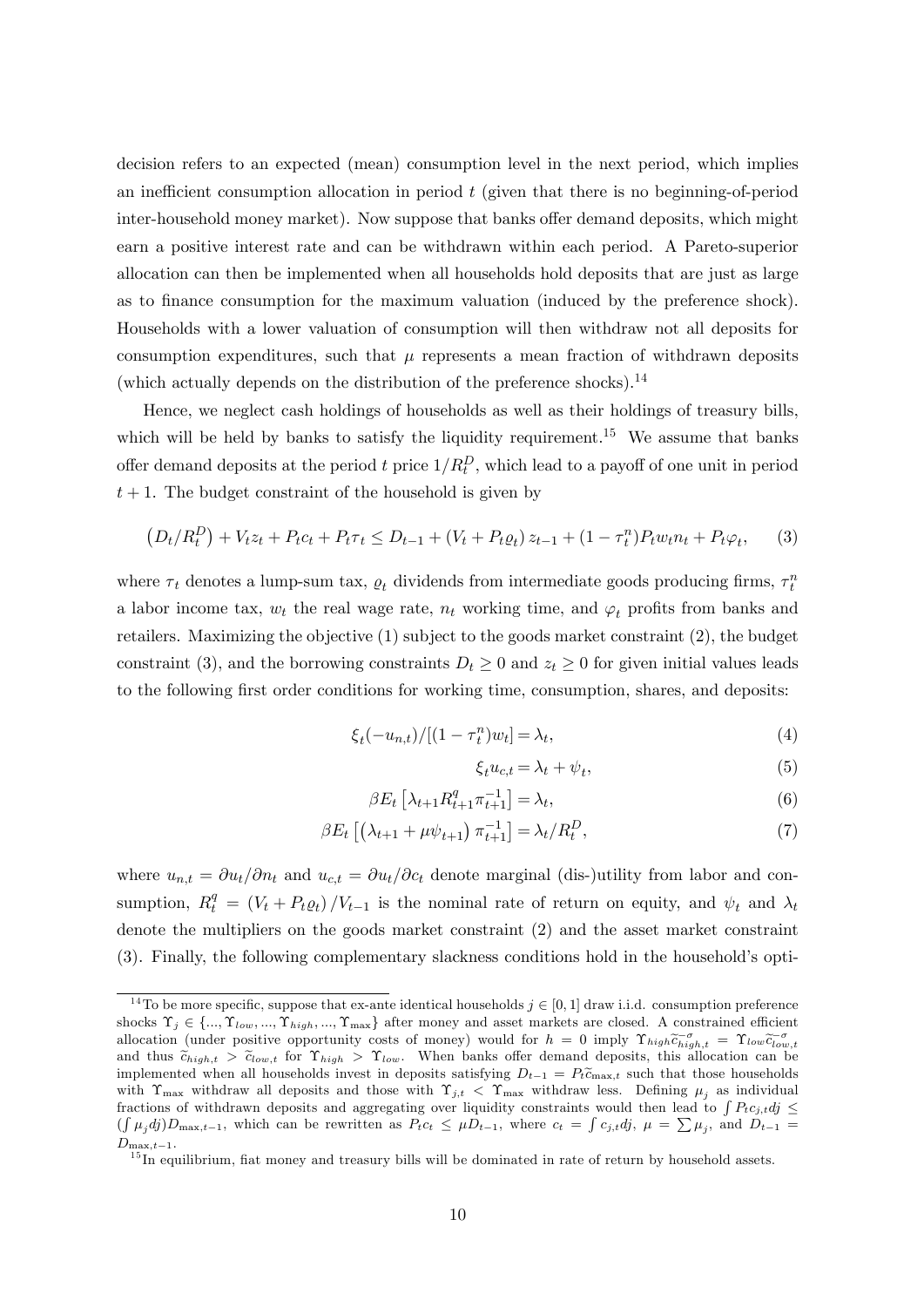mum,  $0 \leq \mu d_{t-1} \pi_t^{-1} - c_t$ ,  $\psi_t \geq 0$ ,  $\psi_t (\mu d_{t-1} \pi_t^{-1} - c_t) = 0$ , where  $d_t = D_t/P_t$ , as well as (3) with equality and the associated transversality conditions. Under a binding goods market constraint (2),  $\psi_t > 0$ , the deposit rate tends to be lower than the expected return on equity (see 6 and 7), as demand deposits provide transaction services.

#### 3.2 Banks

As mentioned above, banks receive demand deposits from households, supply loans to firms, and hold treasury bills and reserves for liquidity needs. The banking sector is modelled as simple as possible, while accounting  $-\alpha$  arguably in a stylized way  $-\alpha$  for the way the US Federal Reserve implements monetary policy: In the recent past (before the financial crisis), the Fed has announced a target for the federal funds rate, i.e. the interest rate at which depository institutions lend reserve balances to other depository institutions overnight. Reserves are originally issued by the central bank via open market operations, which determine the overall amount of available federal funds that are distributed over the banking sector via the federal funds market. Due to federal funds' unique ability to be used to satisfy reserve requirements, banks rely on federal funds market transactions when their reserves demand within a maintenance period is not directly met by central bank open market transactions. These open market operations are either carried out as outright transactions or as repurchase agreements, i.e. as permanent or temporary sales/purchases of eligible securities, between the central bank and primary dealers (i.e. banks or broker-dealers). Outright transactions are conducted to accommodate trend growth of currency in circulation, while repurchase agreements are conducted by the Fed to fine-tune the supply of reserves such that the effective federal funds rate meets its target value.

In the short run, banks thus have access to reserves via temporary open market transactions with the central bank or via overnight transactions in the federal funds market. This implies that rates charged for both types of transactions should be similar. Although borrowing from the central bank (via repos) differs from borrowing via the federal funds market, as e.g. interbank loans are unsecured, the rates/costs at which banks can acquire reserves are actually almost identical (since overnight loans are hardly associated with counterparty risks). This can be seen from Figure 12 in Appendix D, which shows the effective federal funds rate and the rate on Federal Reserve treasury repurchase agreements for January 2005 (where the availability of data on repo rates starts) to June 2014. The figure discloses that differences between the effective federal funds rate and the rate on treasury repurchase agreements were negligible (four b.p. on average) before the financial crisis, in particular, when these rates are compared to interest rates on bank deposit liabilities (e.g. the US-LIBOR, see Figure 10 in Appendix D).<sup>16</sup> This point has also been emphasized by, e.g., Bech et al. (2012). To

 $16$  Given that many US financial instruments are actually based on the US-LIBOR rate rather than on the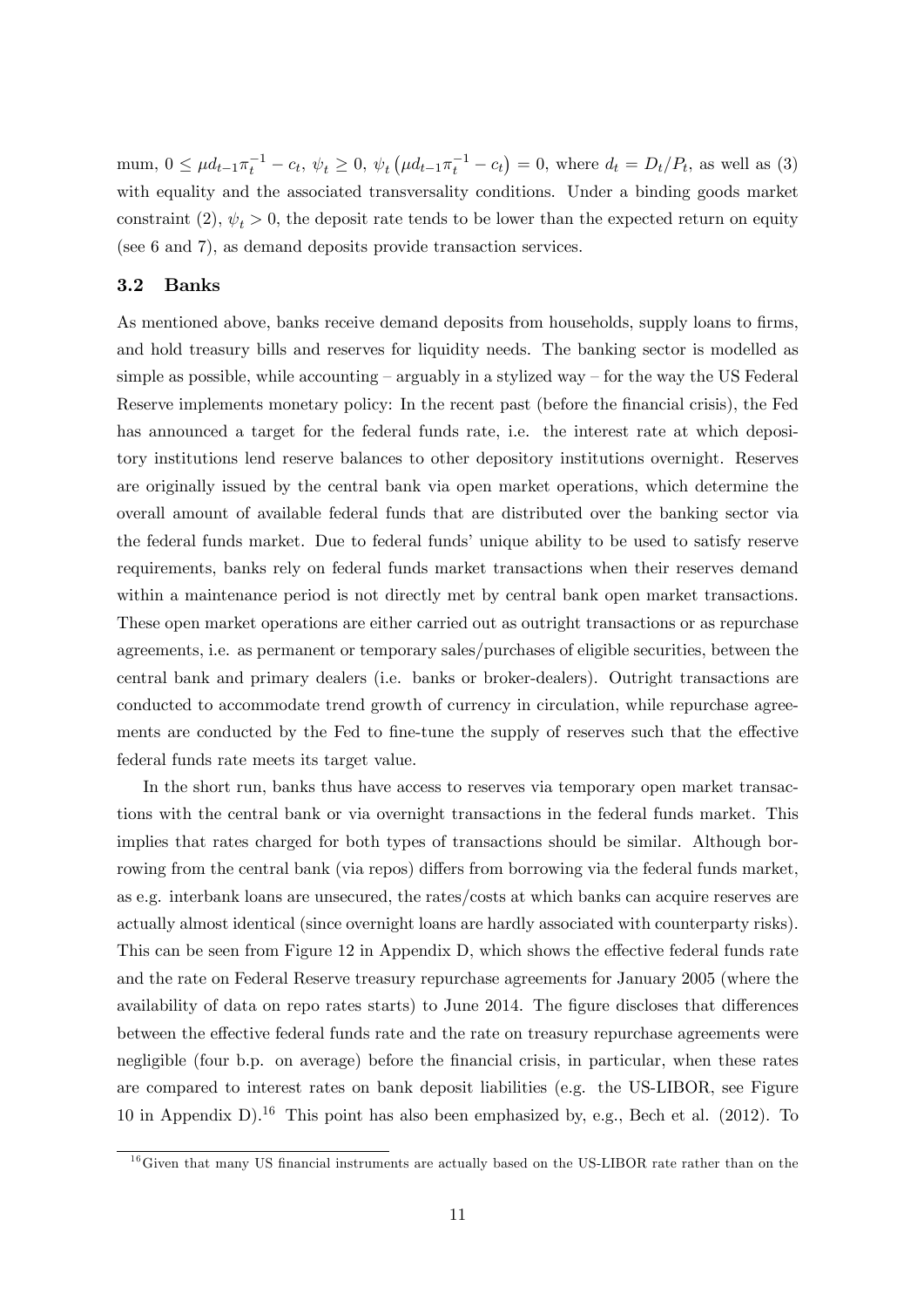account for this observation in our macroeconomic model, we assume that the federal funds rate is identical to the repo rate in open market operations, while we endogenously derive a spread between these rates (including the treasury bill rate) and interest rates on other assets/liabilities that originates in a liquidity premium.<sup>17</sup>

For the model, we consider a continuum of perfectly competitive banks  $i \in [0, 1]$ . A bank i receives demand deposits  $D_{i,t}$  from households and supplies risk-free loans to firms  $L_{i,t}$  at the price  $1/R_t^L$ . Bank i further holds short-term government debt (i.e. treasury bills)  $B_{i,t-1}$ and reserves  $M_{i,t-1}$  for withdrawals of deposits by households. As in Schabert (2015), the central bank supplies reserves via open market operations either outright or temporarily under repurchase agreements; the latter corresponding to a collateralized overnight loan offered by the central bank. In both cases, treasury bills serve as collateral for central bank money, while the price of reserves in open market operations in terms of treasuries (the repo rate) equals  $R_t^m$ . Specifically, reserves are supplied by the central bank only in exchange for treasuries  $\Delta B_{i,t}^C$ , while the price of money is the repo rate  $R_t^m$ :

$$
I_{i,t} = \Delta B_{i,t}^C / R_t^m \quad \text{and} \quad \Delta B_{i,t}^C \le B_{i,t-1},\tag{8}
$$

where  $I_{i,t}$  denotes additional money received from the central bank. Hence, (8) describes a central bank money supply constraint, which shows that a bank i can acquire money  $I_{i,t}$ in exchange for the discounted value of treasury bills carried over from the previous period  $B_{i,t-1}/R_t^m$ . For simplicity, we abstract from modeling an interbank market for overnight loans in terms of reserves and the associated (federal funds) rate and assume  $-$  consistent with US data  $-$  that the treasury repo rate and the federal funds rate coincide, implying that the central bank sets the repo rate  $R_t^m$ . Reserves are held by bank i to meet liquidity demands from withdrawals of deposits

$$
\mu D_{i,t-1} \le I_{i,t} + M_{i,t-1}.\tag{9}
$$

Banks supply loans to firms at the price  $1/R_t^L$  leading to a risk-free payoff  $L_{i,t}$  in period  $t + 1$ . They can further invest in short-term government bonds (i.e. treasury bills) that are issued at the price  $1/R_t$ . Given that the bank i transferred bonds to the central bank under outright sales and that it repurchases treasuries  $B_{i,t}^R = R_t^m M_{i,t}^R$  from the central bank, its holdings of treasuries before it enters the asset market equals  $B_{i,t-1} + B_{i,t}^R - \Delta B_{i,t}^C$  or  $B_{i,t-1} + R_t^m M_{i,t}^R - R_t^m I_{i,t}$  and its money holdings equals  $M_{i,t-1} - R_t^m M_{i,t}^R + I_{i,t}$ . Hence, bank

federal funds rate, non-money market rates also tend to differ from the latter.

 $17$ It should be noted that the introduction of interest on required and excess reserves by the US Federal Reserve during the recent financial crisis has been aimed at enhancing the control over the effective federal funds rate. By setting the interest rate on reserves equal to the target rate (and thereby equal to the repo rate) the central bank eliminates the banks' costs of reserves, as if the price of reserves actually were zero.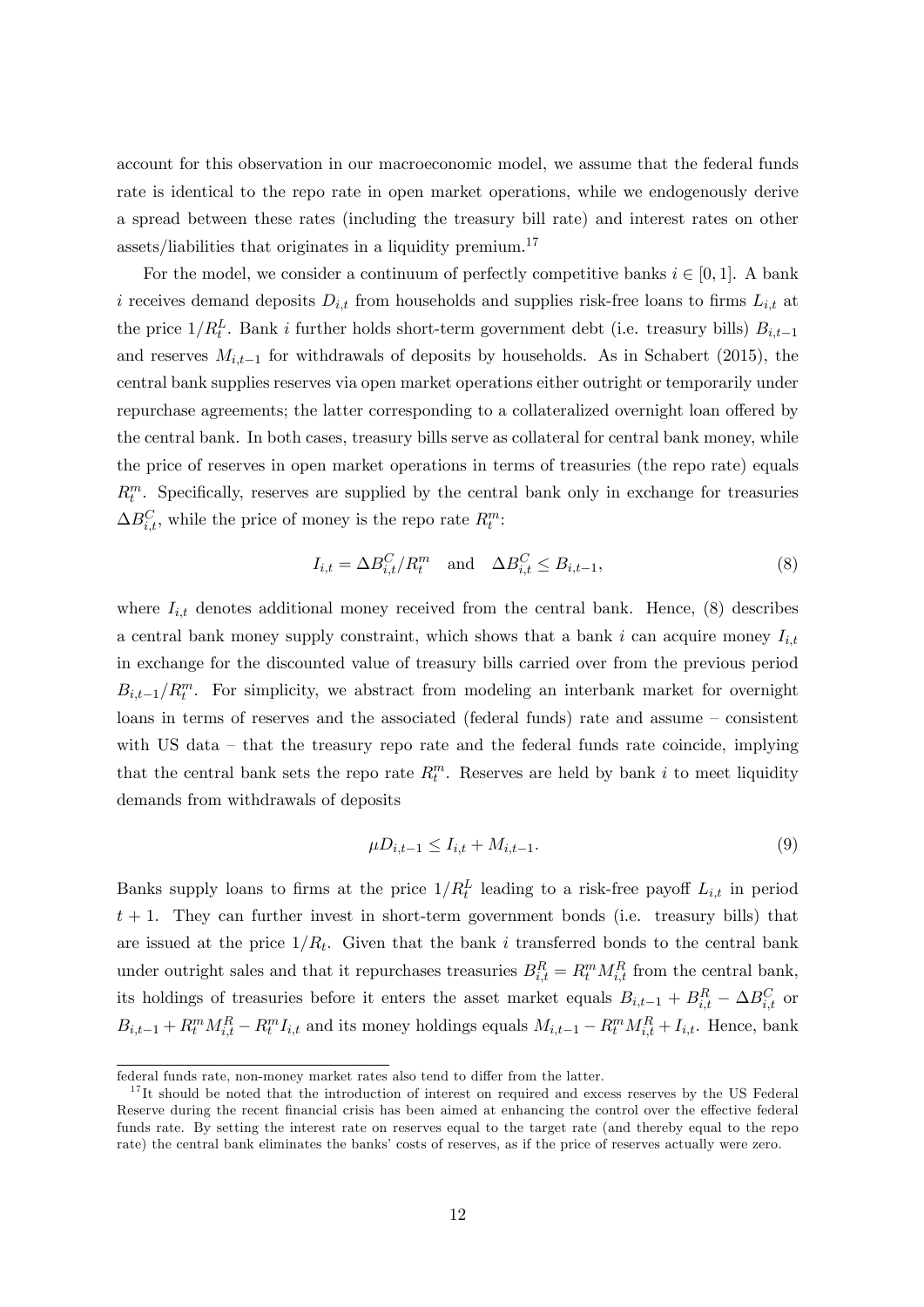*i*'s profits  $P_t \varphi_{i,t}^B$  are given by

$$
P_t \varphi_{i,t}^B = (D_{i,t}/R_t^D) - D_{i,t-1} - M_{i,t} + M_{i,t-1} - I_{i,t} (R_t^m - 1)
$$
  
 
$$
- (B_{i,t}/R_t) + B_{i,t-1} - (L_{i,t}/R_t^L) + L_{i,t-1} + A_{i,t}/R_t^A - A_{i,t-1},
$$
 (10)

where  $A_{i,t}$  denotes a risk-free one-period interbank deposit liability issued at the price  $1/R_t^A$ , which cannot be withdrawn before maturity. Thus,  $R_t^A$  is the rate at which banks can freely borrow and lend among each other. Given that a model period is assumed to span three months,  $R_t^A$  corresponds to the 3-month US-LIBOR applied for the empirical analysis (see Section 2). Notably, the aggregate stock of reserves only changes with the central bank money supply,  $\int_0^1 M_{i,t}di = \int_0^1 (M_{i,t-1} + I_{i,t} - M_{i,t}^R)di$ , and is fully backed by treasury bills, whereas demand deposits can be created by the banking sector subject to (9). Banks maximize the sum of discounted profits,  $E_t \sum_{k=0}^{\infty} p_{t,t+k} \varphi_{i,t+k}^B$ , where  $p_{t,t+k}$  denotes the stochastic discount factor  $p_{t,t+k} = \beta^k \lambda_{t+k}/\lambda_t$ , subject to the money supply constraint (8), the liquidity constraint (9), the budget constraint (10), and the borrowing constraints  $\lim_{s\to\infty} E_t[p_{t,t+k} (L_{i,t+s} - D_{i,t+s} - A_{i,t+s})/P_{t+s}] \ge 0, B_{i,t} \ge 0$ , and  $M_{i,t} \ge 0$ . The first order conditions with respect to deposits, bonds, loans, money holdings, reserves and one-period deposit liabilities can be written as

$$
\frac{1}{R_t^D} = \beta E_t \frac{\lambda_{t+1}}{\lambda_t} \frac{1 + \mu \varkappa_{i,t+1}}{\pi_{t+1}},\tag{11}
$$

$$
\frac{1}{R_t} = \beta E_t \frac{\lambda_{t+1}}{\lambda_t} \frac{1 + \eta_{i, t+1}}{\pi_{t+1}},
$$
\n(12)

$$
\frac{1}{R_t^L} = \beta E_t \frac{\lambda_{t+1}}{\lambda_t} \pi_{t+1}^{-1},\tag{13}
$$

$$
1 = \beta E_t \frac{\lambda_{t+1}}{\lambda_t} \frac{1 + \varkappa_{i,t+1}}{\pi_{t+1}},\tag{14}
$$

$$
\varkappa_{i,t} + 1 = R_t^m \left( \eta_{i,t} + 1 \right), \tag{15}
$$

$$
R_t^A = R_t^L,\tag{16}
$$

where  $x_{i,t}$  and  $\eta_{i,t}$  denote the multipliers on the liquidity constraint (9) and the money supply constraint (8), respectively. Further, the following complementary slackness conditions hold in the bank's optimum i.)  $0 \le b_{i,t-1} \pi_t^{-1} - R_t^m i_{i,t}, \eta_{i,t} \ge 0, \eta_{i,t} (b_{i,t-1} \pi_t^{-1} - R_t^m i_{i,t}) = 0$ , and  $ii)$   $0 \le i_{i,t} + m_{i,t-1} \pi_t^{-1} - \mu d_{i,t-1} \pi_t^{-1}, \ \varkappa_{i,t} \ge 0, \ \varkappa_{i,t} (i_{i,t} + m_{i,t-1} \pi_t^{-1} - \mu d_{i,t-1} \pi_t^{-1}) = 0$ , where  $d_{i,t} = d_{i,t}/P_t$ ,  $m_{i,t} = M_{i,t}/P_t$ ,  $b_{i,t} = B_{i,t}/P_t$ , and  $i_{i,t} = I_{i,t}/P_t$ , as well as (3) with equality and the associated transversality conditions.

For a preview on equilibrium properties, compare (11) with (7) to get  $E_t\left[\frac{\lambda_{t+1}+\mu\psi_{t+1}}{\lambda_t}\right]$  $\frac{1+\mu\psi_{t+1}}{\lambda_t}\pi_{t+1}^{-1}$ ] =  $E_t\left[\frac{\lambda_{t+1}}{\lambda_t}\right]$  $\frac{t+1}{\lambda_t}(1 + \varkappa_{i,t+1}\mu)\pi_{t+1}^{-1}$ . Given that all banks will behave in an identical way (i.e.  $x_{i,t} = x_t$ ), the latter condition is satisfied if  $x_t = \psi_t / \lambda_t$ . Hence, the equilibrium versions of the conditions (14) and (15) imply  $(\psi_t + \lambda_t)/\lambda_t = R_t^m (\eta_t + 1)$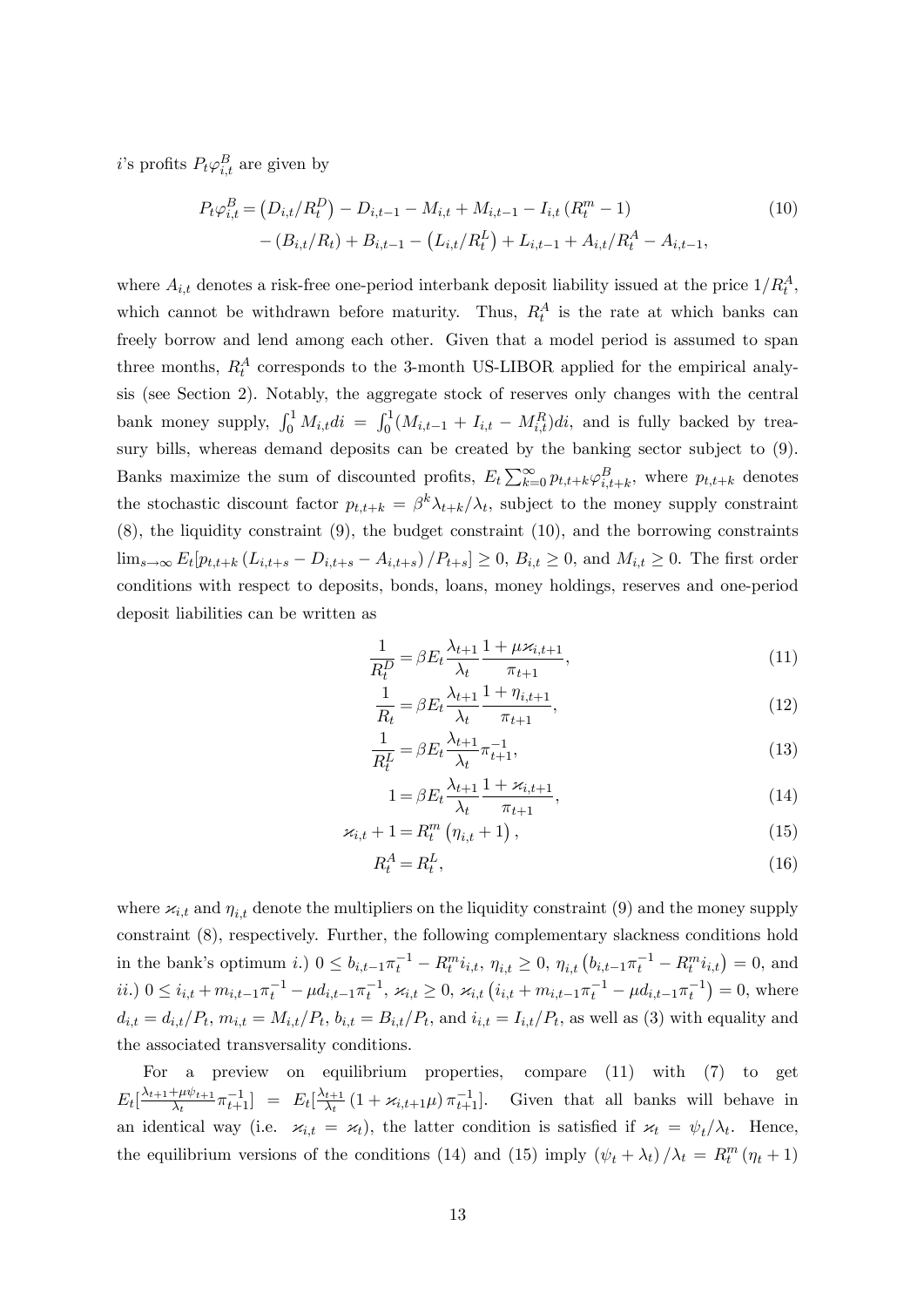and  $\beta \pi_{t+1}^{-1}(\lambda_{t+1} + \psi_{t+1}) = \lambda_t$ , which can – by using the equilibrium version of households<sup>'</sup> condition  $(5)$  – be combined to

$$
\eta_t = \left(R_t^{IS}/R_t^m\right) - 1,\tag{17}
$$

where  $R_t^{IS}$  denotes the nominal marginal rate of intertemporal substitution of consumption  $R_t^{IS} = \xi_t u_{c,t}/\beta E_t \left( \xi_{t+1} u_{c,t+1}/\pi_{t+1} \right)$ , which measures the marginal valuation of money by the private sector.<sup>18</sup> Condition (17) implies that the money supply constraint  $(8)$  is binding if the central bank sets the policy rate  $R_t^m$  below  $R_t^{IS}$ . Notably, these two rates are typically assumed to be identical in standard macroeconomic models, including studies on fiscal multipliers at the ZLB (see Christiano et al., 2011 or Eggertsson, 2011). Here, these rates can differ by a liquidity premium, which disappears only if money is supplied in a way that makes eligible assets (like treasury bills) abundant.<sup>19</sup> Substituting out  $\varkappa_t$  in the equilibrium version of (14) with  $x_t = \psi_t / \lambda_t$  and combining with the equilibrium version of (5), leads to

$$
\psi_t = \xi_t u_{c,t} \left( 1 - 1/R_t^{IS} \right),\tag{18}
$$

which implies that the household's liquidity constraint  $(2)$  as well as the bank's liquidity constraint (9) are binding if  $R_t^{IS}$  is strictly larger than one. Hence, liquidity might still be positively valued by households and banks, i.e.  $R_t^{IS} > 1$ , even when the policy rate is at the zero lower bound,  $R_t^m = 1$ . The relation between the equilibrium values of the various interest rates  $(R_t^m, R_t^D, R_t^L, R_t, \text{ and } R_t^{IS})$  will be discussed in Section 3.5.

#### 3.3 Firms

There are intermediate goods producing firms, which sell their goods to monopolistically competitive retailers. The latter sell a differentiated good to bundlers who assemble final goods using a Dixit-Stiglitz technology. Intermediate goods producing firms are identical, perfectly competitive, owned by households, and produce an intermediate good  $y_t^m$  with labor  $n_t$  and physical capital  $k_{t-1}$ . They produce according to the production function

$$
y_t^m = n_t^\alpha k_{t-1}^{1-\alpha}, \ \alpha \in (0,1), \tag{19}
$$

and sells the intermediate good to retailers at the price  $P_t^m$ . Physical capital is owned by firms and capital accumulation is associated with adjustment costs:  $k_t = (1 - \delta) k_{t-1} + x_t \Lambda_t$ , where  $\delta$  is the rate of depreciation,  $x_t$  denotes investment expenditures, and investment adjustment costs are  $\Lambda(x_t/x_{t-1}) = 1 - \varsigma \frac{1}{2}$  $\frac{1}{2}(x_t/x_{t-1} - 1)^2$ . To induce a demand for bank loans, we neglect retained earnings and assume that firms rely on bank loans to finance investment expenditures

<sup>&</sup>lt;sup>18</sup> Agents are willing to spend  $R_t^{IS} - 1$  to transform one unit of an illiquid asset, i.e. an asset that is not accepted as a means of payment today and delivers one unit of money tomorrow, into one unit of money today.

 $19$ For example, the latter might have been the case after the US Federal Reserve increased the supply of reserves via large scale asset purchases and thus after expansionary fiscal policies have been conducted in the US.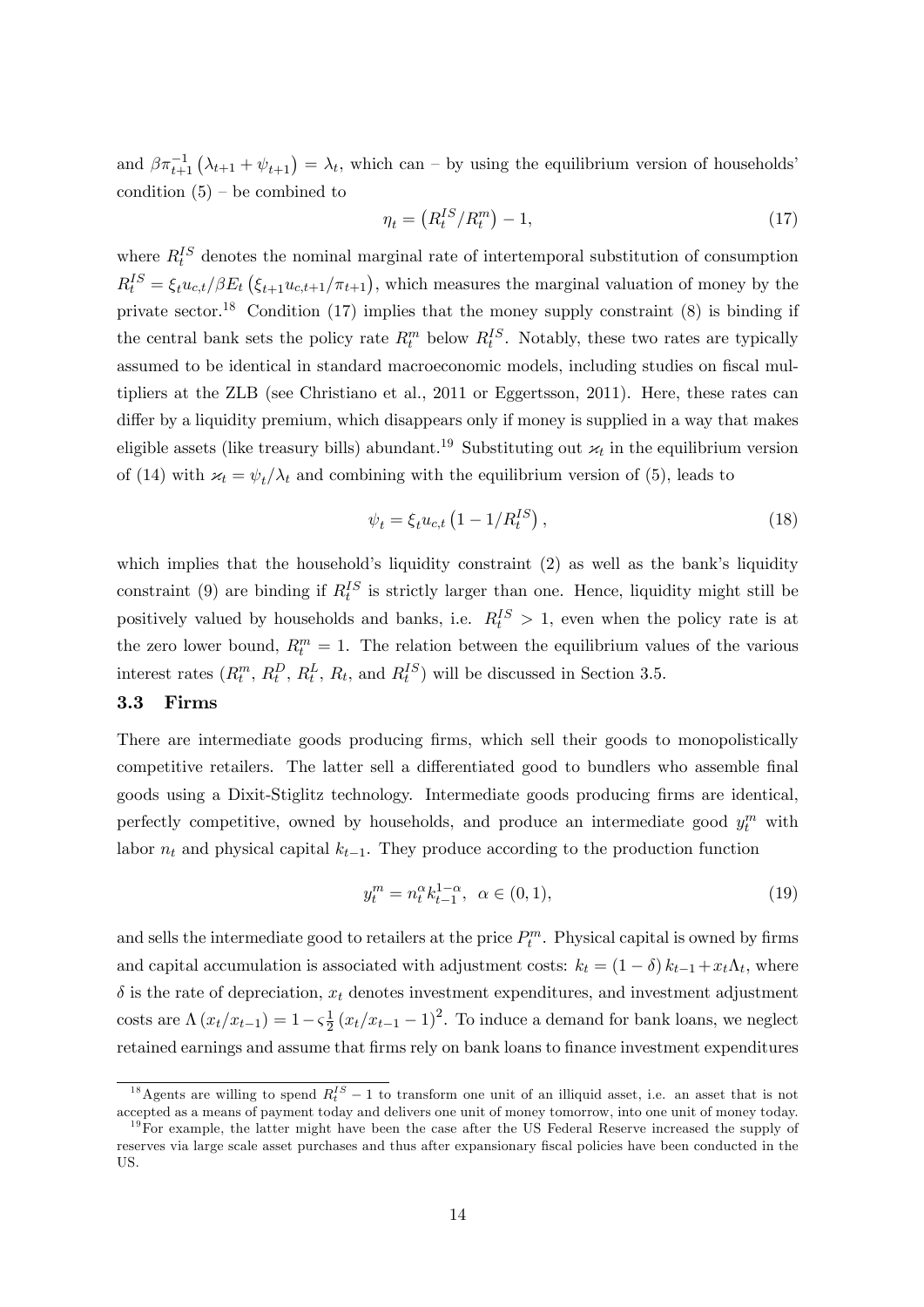that have to be made before goods are sold. Hence, firms' loan demand satisfies:

$$
L_t/R_t^L \ge P_t x_t. \tag{20}
$$

As firms are committed to fully repay their liabilities, bank loans are risk-free. The problem of a representative firm can then be summarized as  $\max E_t \sum_{k=0}^{\infty} p_{t,t+k} \varrho_{t+k}$ , where  $\varrho_t$  denotes real dividends  $\rho_t = (P_t^m/P_t)n_t^{\alpha} k_{t-1}^{1-\alpha} - w_t n_t - x_t - l_{t-1} \pi_t^{-1} + l_t/R_t^L$ , subject to capital accumulation. The first order conditions for working time, loans, investments, and capital can be summarized by  $w_t = mc_t \alpha y_t^m n_t^{-1}$ ,

$$
1 + \gamma_t = q_t \left[ \Lambda_t + (x_t/x_{t-1}) \Lambda'_t \right] - E_t \left[ p_{t,t+1} q_{t+1} (x_{t+1}/x_t)^2 \Lambda'_{t+1} \right], \tag{21}
$$

$$
q_t = E_t \left[ p_{t,t+1} \left( (1 - \alpha) m c_{t+1} y_{t+1}^m k_t^{-1} + (1 - \delta) q_{t+1} \right) \right], \tag{22}
$$

$$
1 + \gamma_t = R_t^L E_t[p_{t,t+1} \pi_{t+1}^{-1}], \tag{23}
$$

where  $mc_t = P_t^m/P_t$  denotes real marginal costs,  $q_t$  the price of physical capital in terms of the final good, and  $\gamma_t$  the multiplier on the loan demand constraint (20). In absence of Önancial market frictions, the Modigliani-Miller theorem applies here, such that the multiplier  $\gamma_t$  equals zero. This can immediately be seen from combining banks' loan supply condition (13) with the firm's loan demand condition (23), implying  $\gamma_t = 0$ . Hence, the loan demand constraint (20) is slack, such that the firm's investment decision is undistorted.

Monopolistically competitive retailers buy intermediate goods  $y_t^m$  at the price  $P_t^m$ . A retailer  $h \in [0, 1]$  relabels the intermediate good to  $y_{h,t}$  and sells it at price  $P_{h,t}$  to perfectly competitive bundlers, who bundle the goods  $y_{h,t}$  to the final consumption good  $y_t$  with the technology  $y_t^{\frac{\varepsilon-1}{\varepsilon}} = \int_0^1 y_{h,t}^{\frac{\varepsilon-1}{\varepsilon}} dh$ , where  $\varepsilon > 1$ . The cost minimizing demand for  $y_{h,t}$  is therefore given by  $y_{h,t} = (P_{h,t}/P_t)^{-\varepsilon} y_t$ . Retailers set their prices to maximize profits, where we consider a nominal rigidity in form of staggered price setting. Each period, a measure  $1-\phi$  of randomly selected retailers may reset their prices independently of the time elapsed since the last price setting, while a fraction  $\phi \in [0, 1)$  of retailers do not adjust their prices. The fraction  $1 - \phi$  of retailers set their prices to maximize the expected sum of discounted future profits,  $\max_{\overline{P}_{h,t}} E_t \sum_{s=0}^{\infty} \phi^s p_{t,t+s} (\overline{P}_{h,t} y_{h,t+s} - P_{t+s} m c_{t+s} y_{h,t+s})$ , s.t.  $y_{h,t+s} = \overline{P} P_{h,t}^{-\epsilon} P_{t+s}^{\epsilon} y_{t+s}$ . The first order condition for their price  $\overline{P}_{h,t}$  is given by  $Z_t = \frac{\varepsilon}{\varepsilon - \varepsilon}$  $\frac{\varepsilon}{\varepsilon-1}Z_{1,t}/Z_{2,t}$ , where  $Z_t = P_{h,t}/P_t$ ,  $Z_{1,t} = c_t^{-\sigma} y_t m c_t + \phi \beta E_t \pi_{t+1}^{\varepsilon} Z_{1,t+1}$  and  $Z_{1,t} = c_t^{-\sigma} y_t + \phi \beta E_t \pi_{t+1}^{\varepsilon-1} Z_{2,t+1}$ . With perfectly competitive bundlers and the homogeneous bundling technology, the price index  $P_t$  for the final consumption good satisfies  $P_t^{1-\varepsilon} = \int_0^1 P_{h,t}^{1-\varepsilon} dh$ . Using the demand constraint, we obtain  $1 = (1 - \phi) Z_t^{1 - \varepsilon} + \phi \pi_t^{\varepsilon - 1}.$ 

Aggregate intermediate output is then given by  $y_t^m = n_t^{\alpha} k_{t-1}^{1-\alpha}$ , while price dispersion across retailers affects aggregate final output. Specifically, the market clearing condition in the intermediate goods market,  $y_t^m = \int_0^1 y_{h,t} dh$ , gives  $n_t^{\alpha} k_{t-1}^{1-\alpha} = \int_0^1 (P_{h,t}/P_t)^{-\epsilon} y_t dh \Leftrightarrow y_t =$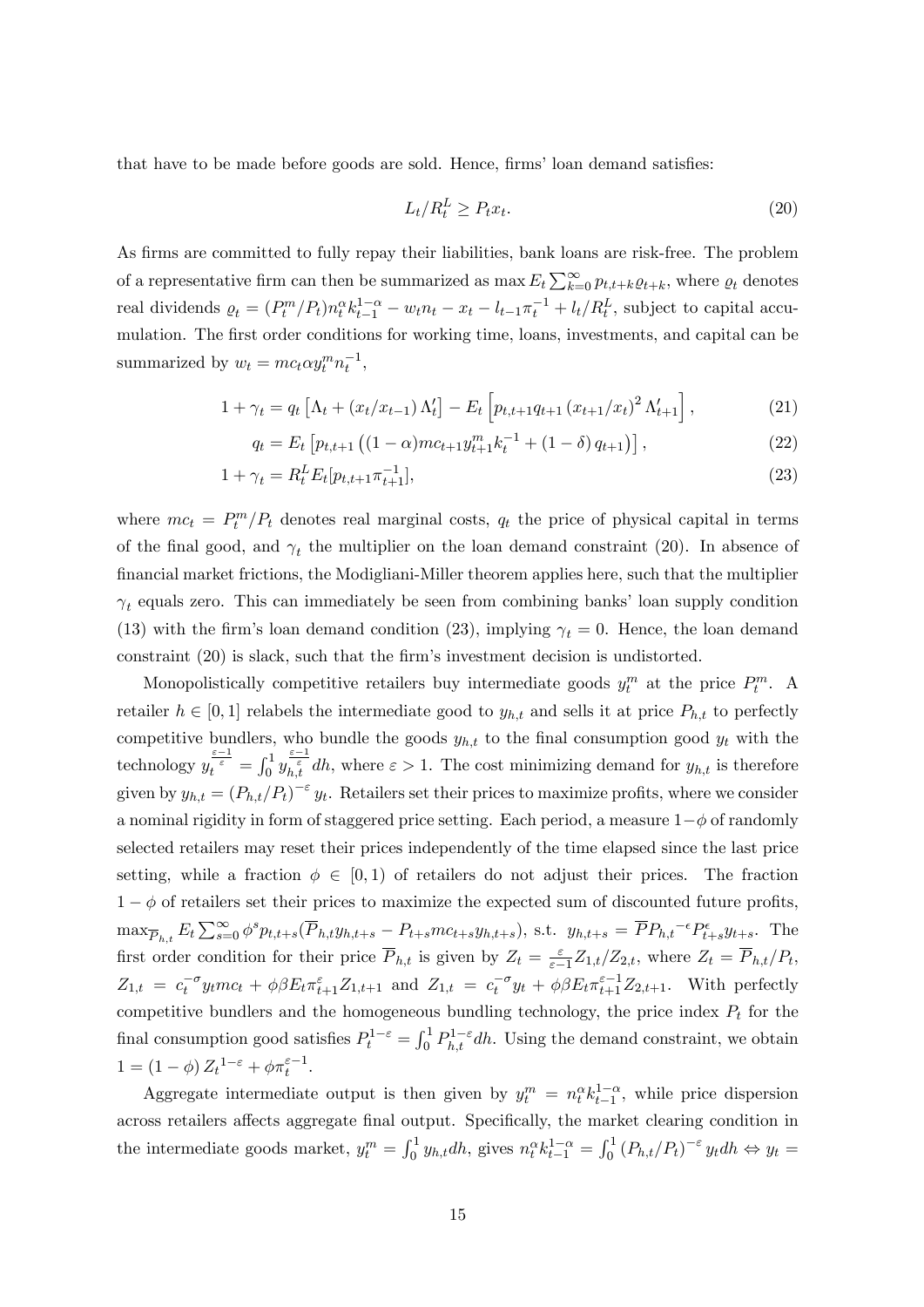$n_t^{\alpha} k_{t-1}^{1-\alpha}/s_t$ , where  $s_t \equiv \int_0^1 (P_{h,t}/P_t)^{-\varepsilon} dh$  and  $s_t = (1-\phi)Z_t^{-\varepsilon} + \phi s_{t-1} \pi_t^{\varepsilon}$  given  $s_{-1}$ .

#### 3.4 Public sector

The public sector consists of a government and a central bank. The government purchases goods, raises taxes, pays and receives transfers, and issues short-term debt  $B_t^T$  which is held by banks,  $B_t$ , and by the central bank,  $B_t^C$ , i.e.  $B_t^T = B_t + B_t^C$ . These securities are modelled as one-period risk-free bonds and correspond to treasury bills, given that a period lasts three months. Following Schabert (2015), we assume that the supply of treasury bills is exogenously determined and that they are issued at a constant growth rate  $\Gamma$  satisfying

$$
B_t^T = \Gamma B_{t-1}^T,\tag{24}
$$

where  $\Gamma > \beta$ . By (24), we do not aim at modelling the evolution of total public debt that also consists of government bonds with longer maturity. The latter might grow with a rate different from  $\Gamma$ , which will not be modelled here to keep the exposition simple. Hence, (24) rather describes the supply of money market instruments that the central bank declares eligible. For the analysis of fiscal policy shocks, we assume that a flat-rate income tax  $\tau_t^n$  and government expenditures  $g_t$  are generated by stochastic processes:

$$
g_t = \rho_g g_{t-1} + (1 - \rho_g)g + \varepsilon_{g,t},
$$
  

$$
\tau_t^n = \rho_\tau \tau_{t-1}^n + (1 - \rho_\tau)\tau^n + \varepsilon_{\tau,t},
$$

where  $\rho_{g,\tau} \in (0,1)$ ,  $g > 0$ ,  $\tau^n \in (0,1)$  and the innovations  $\varepsilon_{g,t}$  and  $\varepsilon_{\tau,t}$  have zero mean and are i.i.d..<sup>20</sup> To isolate effects of these fiscal policy shocks, we assume that the government can raise or transfer revenues in a non-distortionary way,  $P_t \tau_t$ . Further accounting for the transfers  $P_t \tau_t^m$  from the central bank, the government budget constraint is given by

$$
(B_t^T/R_t) + \tau_t^n P_t w_t n_{i,t} + P_t \tau_t^m = P_t g_t + B_{t-1}^T + P_t \tau_t.
$$

The central bank supplies money in exchange for treasury bills either outright,  $M_t$ , or under repos  $M_t^R$ . At the beginning of each period, the central bank's stock of treasuries equals  $B_{t-1}^C$  and the stock of outstanding money equals  $M_{t-1}$ . It then receives an amount  $\Delta B_t^C$  of treasuries in exchange for newly supplied money  $I_t = M_t - M_{t-1} + M_t^R$ , and, after repurchase agreements are settled, its holdings of treasuries and the amount of outstanding money reduce by  $B_t^R$  and by  $M_t^R$ , respectively. Before the asset market opens, where the central bank can reinvest its payoffs from maturing securities in T-bills  $B_t^C$ , it holds an amount equal to  $\Delta B_t^C + B_{t-1}^C - B_t^R$ . Its budget constraint is thus given by  $(B_t^C/R_t) + P_t \tau_t^m = \Delta B_t^C +$ 

<sup>&</sup>lt;sup>20</sup>We abstract from explicitly accounting for the bounds  $g_t \geq 0$  and  $\tau_t^n < 1$  and, in the analytical evaluation, assume that they are satifsfied. In the numerical analysis, we choose the variances of  $\varepsilon_{\tau,t}$  and  $\varepsilon_{g,t}$  such that  $g_t < 0$  and  $\tau_t^n > 1$  are extremely unlikely.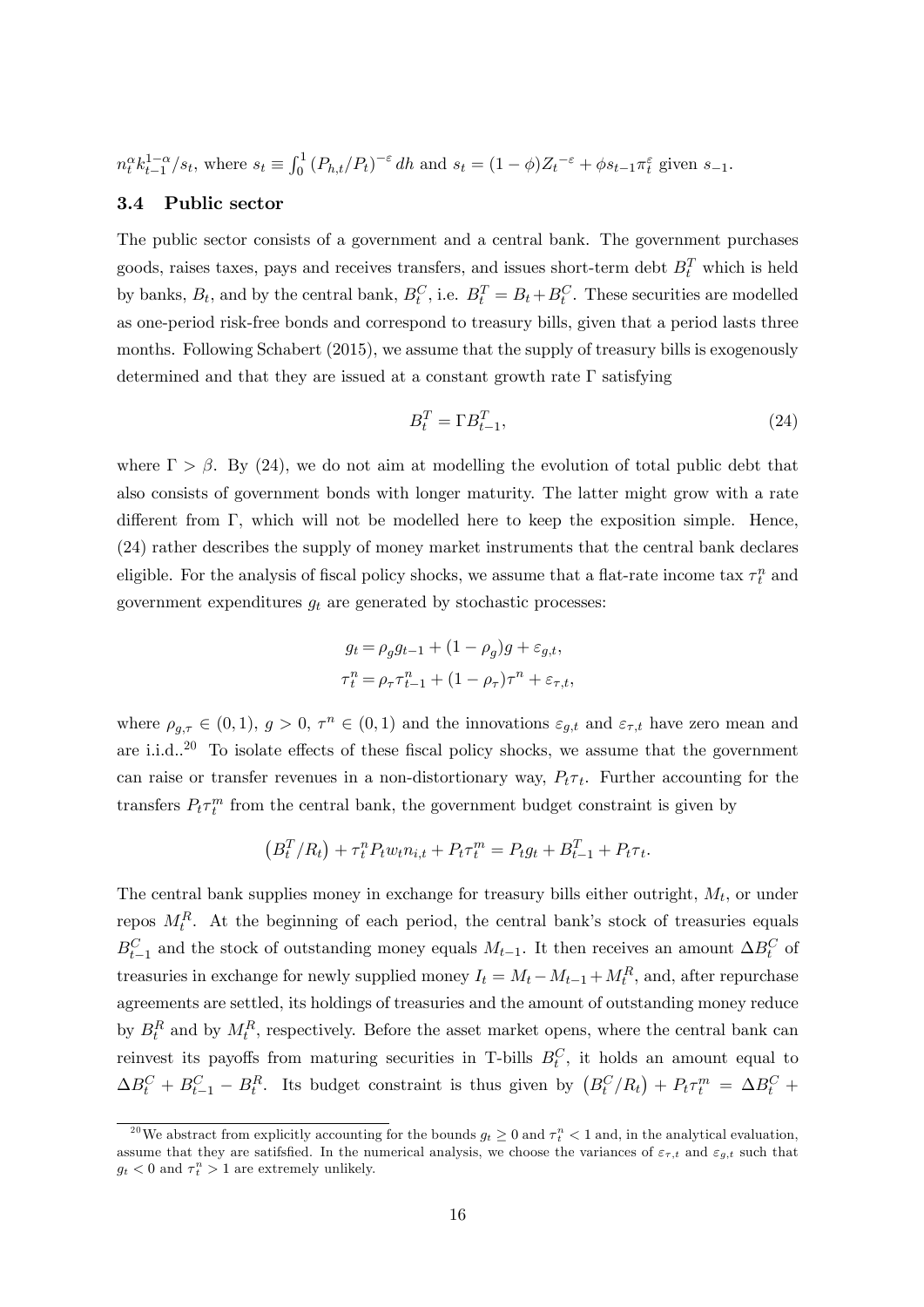$B_{t-1}^C - B_t^R + M_t - M_{t-1} - (I_t - M_t^R)$ , which after substituting out  $I_t$ ,  $B_t^R$ , and  $\Delta B_t^C$  using  $\Delta B_t^C = R_t^m I_t$ , can be simplified to  $(B_t^C/R_t) - B_{t-1}^C = R_t^m (M_t - M_{t-1}) + (R_t^m - 1) M_t^R - P_t \tau_t^m$ . Following central bank practice, we assume that interest earnings are transferred to the government,  $P_t \tau_t^m = B_t^C (1 - 1/R_t) + (R_t^m - 1) (M_t - M_{t-1} + M_t^R)$ , and that maturing assets are rolled over, such that holdings of treasuries evolve according to  $B_t^C - B_{t-1}^C = M_t - M_{t-1}$ . Further restricting initial values to  $B_{-1}^C = M_{-1}$  leads to the central bank balance sheet

$$
B_t^C = M_t. \tag{25}
$$

Regarding the implementation of monetary policy, we assume that the central bank sets the policy rate according to a Taylor-type feedback rule, while respecting the ZLB:

$$
R_t^m = \max\{1, \left(R_{t-1}^m\right)^{\rho_R} \left(R^m\right)^{1-\rho_R} \left(\pi_t/\pi\right)^{\rho_\pi(1-\rho_R)} \left(y_t/\tilde{y}_t\right)^{\rho_y(1-\rho_R)}\},\tag{26}
$$

where  $\tilde{y}_t$  is the efficient level of output and  $\rho_{\pi} \geq 0$ ,  $\rho_y \geq 0$ ,  $\rho_R \geq 0$  and  $R^m \geq 1$ . The target inflation rate  $\pi$  is controlled by the central bank and is assumed to equal the growth rate of treasuries  $\Gamma$ , for simplicity. In Schabert (2015), it is shown how the central bank can implement its inflation target even if  $\pi \neq \Gamma$ . Finally, the central bank fixes the fraction of money supplied under repurchase agreements relative to money supplied outright at  $\Omega \geq 0$ :  $M_t^R = \Omega M_t$ . For the quantitative analysis,  $\Omega$  will be set at a sufficiently large value to ensure that central bank money injections  $I_t$  are non-negative.

#### 3.5 Equilibrium properties

Given that all firms, retailers, and banks behave in an identical way, we can omit the indices  $h$  and  $i$ . A definition of the rational expectations equilibrium can be found in Appendix B. It should be noted that banks are irrelevant for the equilibrium allocation as financial markets are frictionless, such that the Modigliani-Miller theorem applies here. The main difference to a conventional New Keynesian model is thus the existence of the money supply constraint (8), which ensures that reserves are fully backed by treasuries. Notably, interest rates on non-eligible assets exceed the policy rate and the treasury rate by a liquidity premium if (8) is binding. This is the case when the central bank supplies money at a lower price than households would be willing to pay,  $R_t^m < R_t^{IS}$ , such that households earn a positive rent and are willing to increase their money holdings. Given that access to money is restricted by holdings of treasury bills, the money supply constraint (8) will be binding, indicating a positive liquidity value of treasuries,  $\eta_t > 0$  (see 17).<sup>21</sup> The treasury rate  $R_t$ , which satisfies (12), can, by applying the equilibrium versions of (5), (14), (15), and  $\varkappa_t = \psi_t / \lambda_t$ , be written

 $^{21}$ Notably, a binding money supply constraint  $(8)$ , which relies on a positive valuation of liquidity, implies that the cash constraint (2) is binding as well,  $\psi_t > 0$ .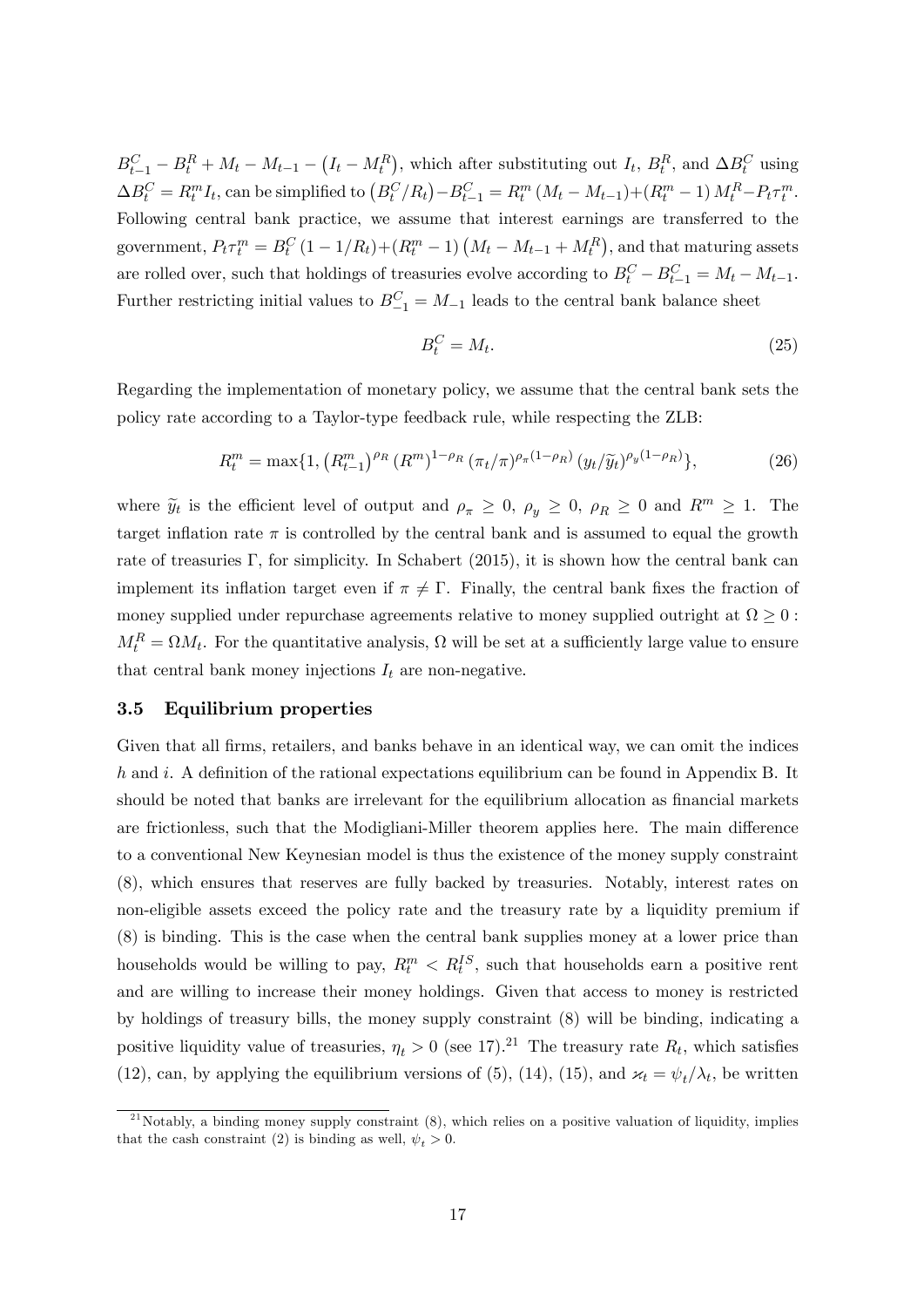$$
R_t = E_t R_{t+1}^m + \Theta_t,\tag{27}
$$

where  $\Theta_t$  collects terms that are higher than first order, implying that the treasury bill rate equals the expected policy rate up to first order. The bank's first order conditions  $(11)$ ,  $(13)$ , (14), and (16) further imply that the deposit rate  $R_t^D$  exceeds one and is smaller than the interest rates on loans to firms  $R_t^L$  and on one-period interbank loans  $R_t^A$  when liquidity is positively valued, i.e. if  $\psi_t > 0$ . Given that both types of loans are assumed to be riskfree, their nominal interest rates are identical (see 16) and in the long-run given by  $\pi/\beta$ . Combining (13), with  $\beta \pi_{t+1}^{-1}(\lambda_{t+1} + \psi_{t+1}) = \lambda_t$  (see 14) and (5) shows that the loan rate  $R_t^L$  and therefore the interbank rate  $R_t^A = R_t^L$  are identical to the expected marginal rate of intertemporal substitution up to first order:

$$
1/R_t^A = E_t[1/R_{t+1}^{IS}].
$$
\n(28)

According to (28), the money market spread  $R_t^A - R_t^m$  will be closely related to the spread between the marginal rate of intertemporal substitution and the monetary policy rate  $R_t^{IS}$  –  $R_t^m$ , which precisely captures how the model deviates from a standard model. When we derive analytical results in the subsequent section, we focus on the latter to unveil the main mechanism at work, while we present impulse responses of the former to fiscal shocks (that correspond to our empirical results) in the quantitative part of the analysis.

It should be noted that the model reduces to a conventional model if the money supply constraint (8) is slack, i.e. if the multiplier  $\eta_t$  equals zero, which requires the policy rate to be equal to the nominal marginal rate of intertemporal substitution  $R_t^{IS}$  (see 17). In this case, the interbank rate  $R_t^A$  is identical to the policy rate at the zero lower bound (see 28). This version of the model is summarized in Definition 2 in Appendix B. Throughout the remaining analysis, we are, however, particularly interested in the case where the policy rate  $R_t^m$  is strictly below the nominal marginal rate of intertemporal substitution  $R_t^{IS}$ , such that the money supply constraint (8) is binding. This can be ensured in a long-run equilibrium (where steady state values are not indexed with  $t$ ) if the central bank sets the real policy rate  $R^m/\pi$  below the long-run real interest rate  $1/\beta$  on non-eligible assets. According to (27), the real treasury rate is then also lower than the real rates on non-eligible assets. In the short-run,  $R_t^m < R_t^{IS}$  requires that the central bank is not supplying money in a way that induces liquid assets (i.e. reserves and treasury bills) to be abundant.<sup>22</sup> Such a policy can be motivated by the fact that a central bank can actually enhance welfare by supplying money

as

 $^{22}$ Put differently,  $R_t^{IS}$  should not endogenously fall to the level of the policy rate. If, for example, the central bank strongly increases the supply of money, the associated upward shift in consumption would increase the growth rate of the marginal utility of consumption and thereby drive down  $R_t^{IS}$ , until it reaches the policy rate.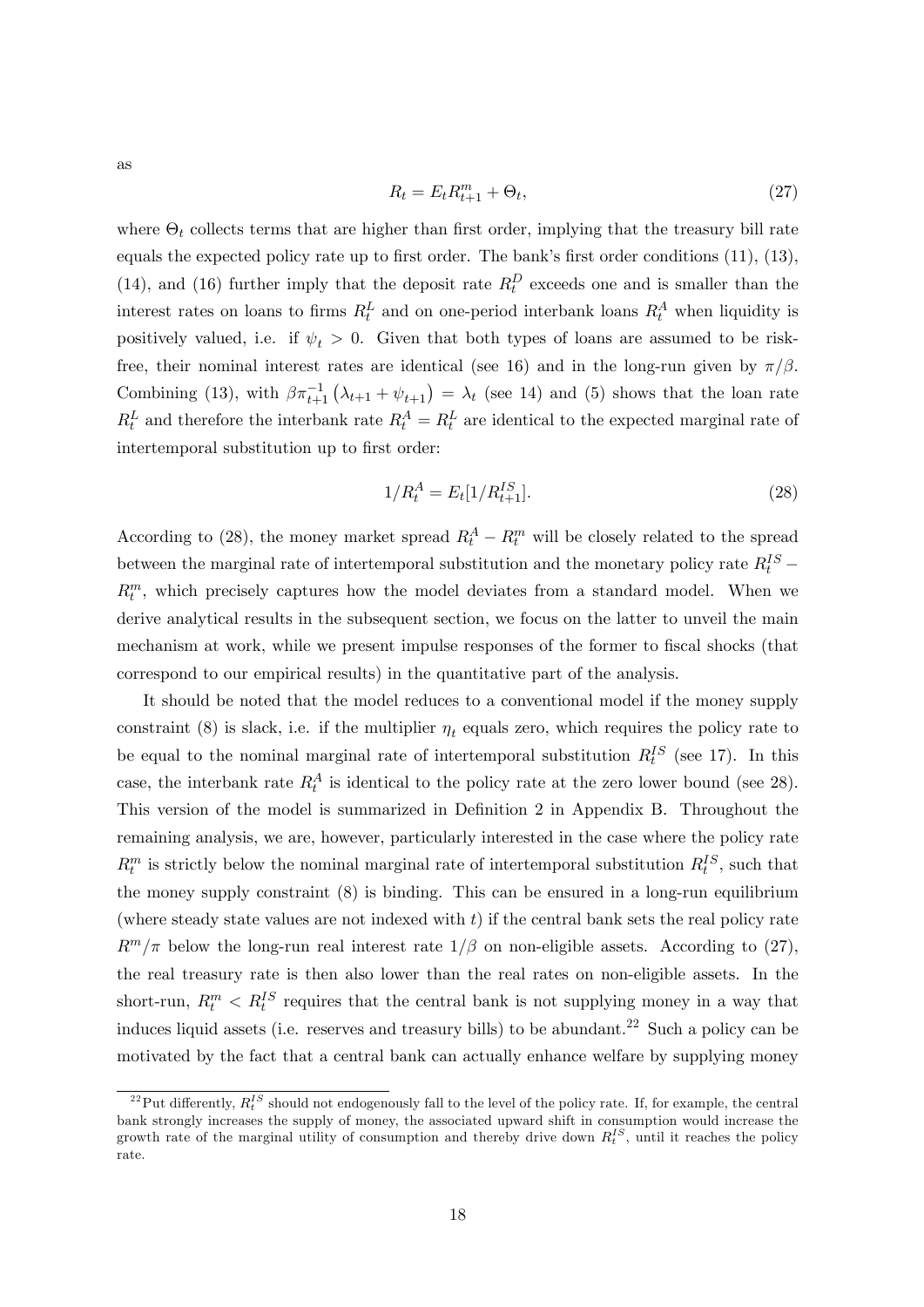against scarce collateral, as shown by Schabert (2015) in a related model. Further, note that as long as  $R_t^{IS}$  does not hit the zero lower bound, i.e.  $R_t^{IS} > 1$ , the demand for money is well defined, as the liquidity constraints of households  $(2)$  and banks  $(9)$  are binding (see 18).

#### 4 Fiscal policy effects

In this Section, we examine the effects of shocks to the fiscal policy instruments,  $g_t$  and  $\tau_t$ , for the case where the money supply constraint (8) is binding, i.e. where  $\eta_t > 0$  (see 17), which allows reproducing the observations regarding the interest rate spread as documented in Section 2. When the money supply constraint is not binding (see Definition 2 in Appendix B), the model is actually identical to the model examined by Linnemann and Schabert (2003), where it is shown that fiscal policy shocks have conventional neoclassical effects when the ZLB is slack (see also Woodford, 2011), i.e. the fiscal multiplier is smaller than one as government spending crowds out private absorption.<sup>23</sup> In the first part of this Section, we examine fiscal policy shocks in a simplified version of the model, which can be solved analytically. In the second part, we apply a calibrated version of the model and present impulse response functions. Specifically, we examine fiscal policy effects on interest rates and real activity for the case where the policy rate is temporarily at the zero lower bound.

#### 4.1 Analytical results

To facilitate the derivation of analytical results, we simplify the model by applying the parameter values  $\alpha = 1$ ,  $h = 0$ ,  $\rho_{g,\tau} = 0$ ,  $\pi = \Gamma = 1$ , and  $\Omega \to \infty$ , which imply that there is no capital accumulation, no habit formation, no autocorrelation of fiscal shocks, long-run price stability, and that money is exclusively supplied under repos. We further simplify monetary policy by restricting the policy rate to be set according to (26) with  $\rho_{R,y} = 0$ . For these simplifying parameter values, we log-linearize the model at a steady state with a binding money supply constraint (8), i.e. with  $R^m/\pi < 1/\beta$  (see 17). We further assume for this subsection that shocks are sufficiently small such that the ZLB is never binding. A definition of the rational expectations equilibrium of this model version can be found in Appendix C. Before we analyze the effects of fiscal policy shocks, we examine conditions for equilibrium determinacy, i.e. for the existence and the uniqueness of locally convergent equilibrium sequences, which are summarized in the following proposition.

**Proposition 1** For  $h = \rho_{R,y,g,\tau} = 0$ ,  $\alpha = \pi = \Gamma = 1$ ,  $R^m/\pi < 1/\beta$ , and  $\Omega \to \infty$ , the equilibrium under a slack  $ZL\ddot{B}$  is locally determined if but not only if

$$
\rho_{\pi} < [(1+\beta)\chi^{-1} + 1 - \sigma]/\sigma, \tag{29}
$$

where  $\chi = (1 - \phi)(1 - \beta \phi)/\phi$ .

 $^{23}$ Effects of fiscal policy shocks for this version are included in Figures 4 and 5, below.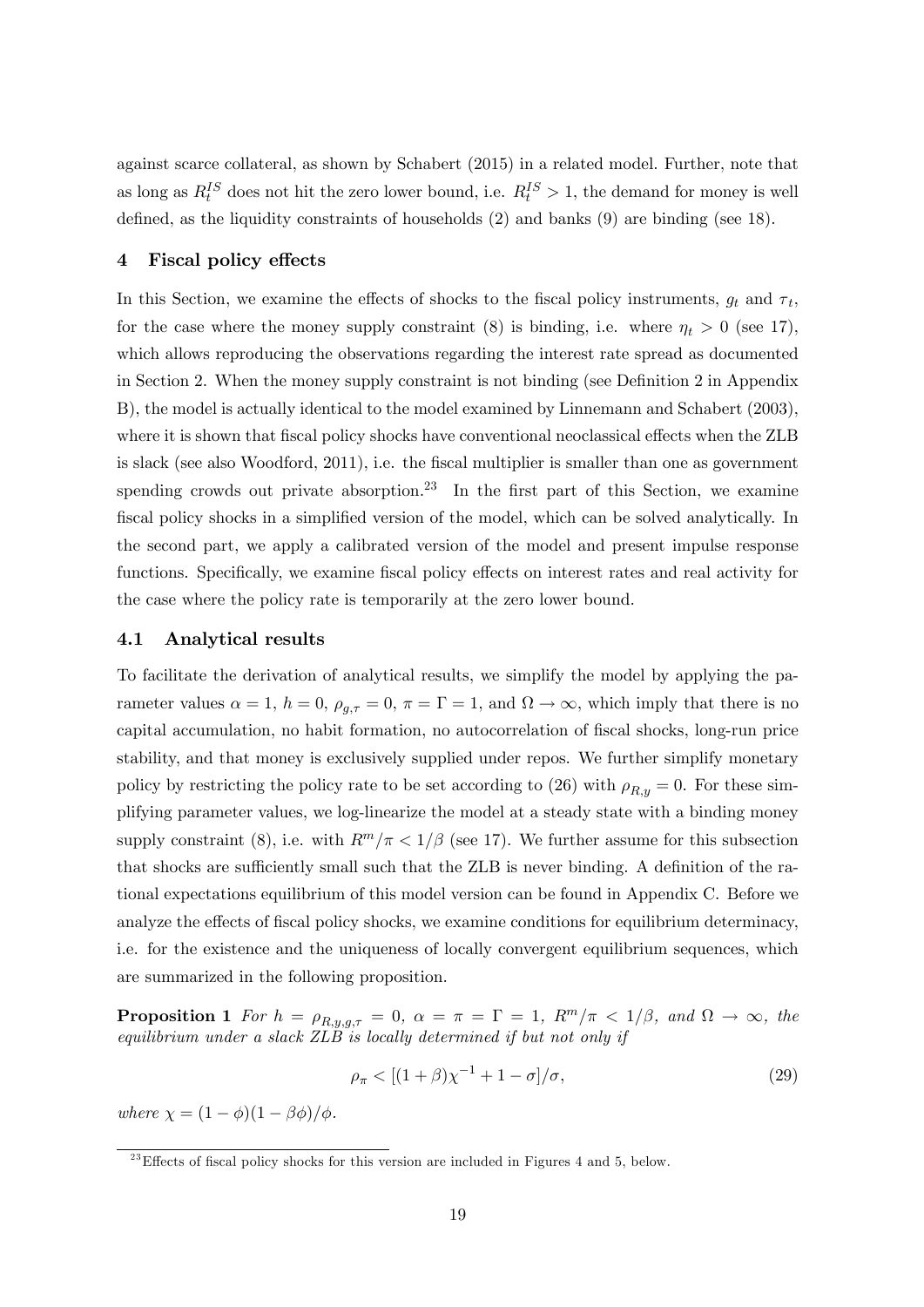**Proof.** See Appendix C. ■

Condition (29) in Proposition 1 implies that, under a binding money supply constraint (8), an active monetary policy  $(\rho_{\pi} > 1)$  is neither necessary nor relevant for equilibrium determinacy in this model and that the central bank can peg the policy rate  $(\rho_{\pi} = 0)$  at any non-negative rate without inducing indeterminacy. This property is mainly due to a non-explosive supply of eligible assets, i.e. treasuries, by which reserves are backed and which provide a nominal anchor for monetary policy (similar to a constant growth rate of money).<sup>24</sup> Multiple equilibria do therefore not occur even if the central bank applies a passive  $(\rho_{\pi} < 1)$  interest rate policy. Notably, the well-known Taylor principle does not apply here, given that the central bank does not control the marginal rate of intertemporal substitution. It should further be noted that the sufficient condition  $(29)$  is far from being restrictive for a broad set of reasonable parameter values. Consider, for example, the parameter values  $\beta = 0.9948$ ,  $\sigma = 2$  and  $\phi = 0.8$ (see Section 4.2). Then,  $\chi = 0.051$  and the upper bound equals 19.04, which is much larger than values typically estimated for the inflation feedback  $\rho_{\pi}$ .

We now turn to the analysis of fiscal policy effects. We show that fiscal policy shocks, i.e. an increase in government spending and an increase in the tax rate, lead to a decline in private consumption and to an increase in ináation regardless of the level of the mean policy rate and of the inflation feedback parameter  $\rho_{\pi}$ . We further show that the nominal marginal rate of intertemporal substitution rises in response to an increase in government spending. These results are summarized in the following proposition.

**Proposition 2** For  $h = \rho_{R,y,g,\tau} = 0$ ,  $\alpha = \pi = \Gamma = 1$ ,  $R^m/\pi < 1/\beta$ ,  $\Omega \to \infty$ , (29), and a slack ZLB, an unexpected increase in government spending as well as an unexpected rise in the income tax rate lead, on impact, to a fall in private consumption  $c_t$  and to an increase in inflation  $\pi_t$ , in the nominal marginal rate of intertemporal substitution  $R_t^{IS}$ , and in the spread  $R_t^{IS} - R_t^m$ .

#### Proof. See Appendix C. ■

As summarized in Proposition 2, the model predicts that fiscal policy shocks lead to effects that accord to the neoclassical view on fiscal policy (see Baxter and King, 1993, Linnemann and Schabert, 2003, or Woodford, 2011). Notably, these results hold regardless of whether the policy rate is fixed at some non-negative value,  $R^m \geq 1$ , or increased with inflation, given that  $(29)$  is satisfied.<sup>25</sup> An increase in government spending then crowds-out private consumption such that the fiscal multiplier is necessarily smaller than one.<sup>26</sup> Both types of

<sup>&</sup>lt;sup>24</sup>This result also holds when treasuries grow with a positive rate  $\Gamma > 1$  (see Schabert, 2015, for details on how the central bank controls long-run inflation in this case).

 $^{25}$ Even under a peg, there is no equilibrium multiplicity, which has been explored by Mertens and Ravn  $(2014)$  to revisit fiscal policy effects at the ZLB.

 $2<sup>26</sup>$ Likewise, an increase in the labor income tax rate increases inflation and reduces private consumption regardless of the policy rule feedback parameter  $\rho_{\pi} \geq 0$ .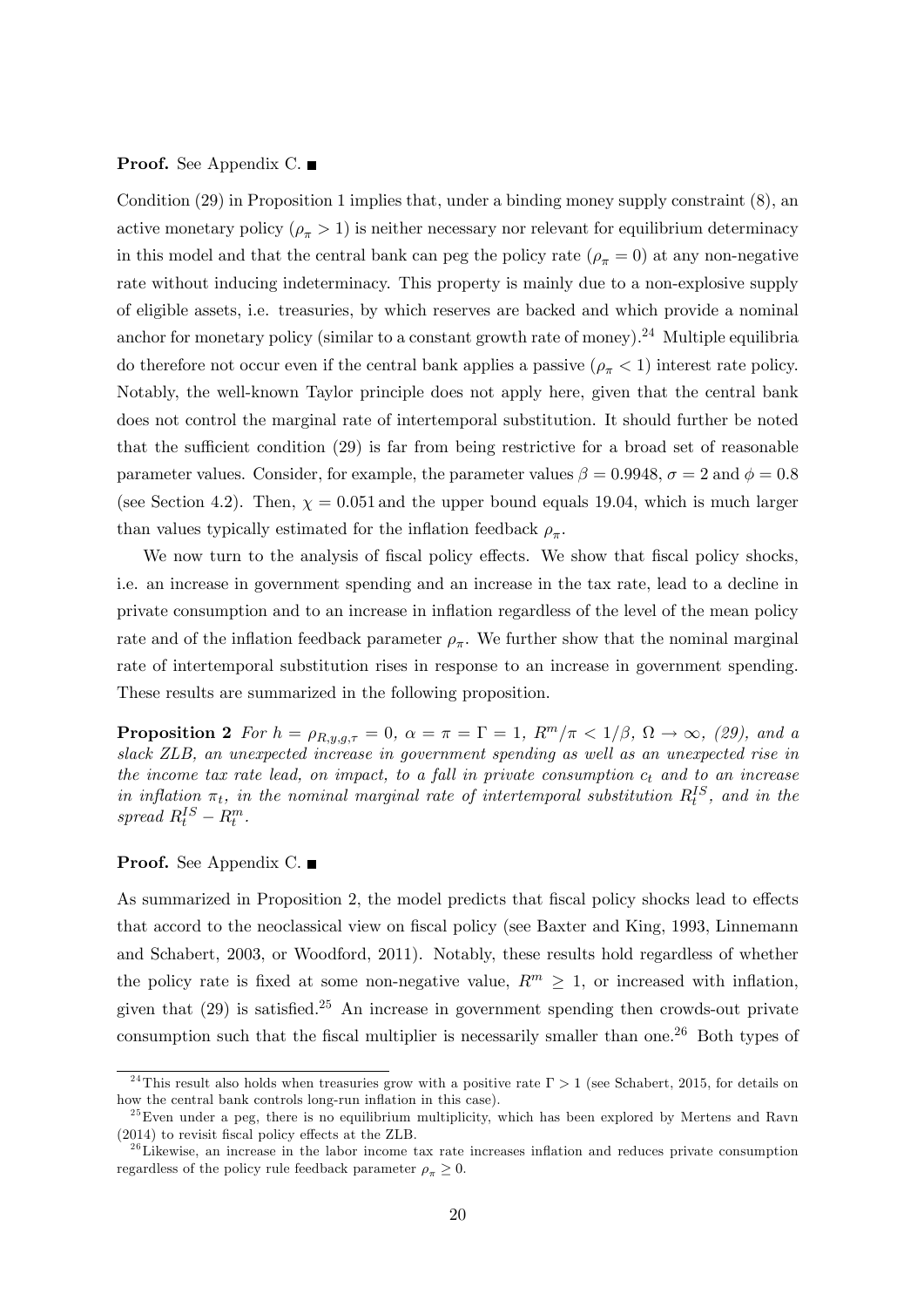shocks further tend to increase the nominal marginal rate of intertemporal substitution and its spread to the monetary policy rate. The reason is that the immediate crowding out of private consumption, which is associated with an increase in the consumption growth rate, implies an increase in the real marginal rate of intertemporal substitution, while the increase in inflation also raises the marginal rate of intertemporal substitution in nominal terms. Both effects are even more pronounced when the policy rate is increased with inflation, such that the spread  $R_t^{IS} - R_t^m$  increases as well. A rise in the spread would obviously be impossible in a single interest rate framework. Here, the nominal marginal rate of intertemporal substitution endogenously adjusts to the fiscal shocks even when the policy rate is pegged, such that the spread between the monetary policy rate  $R_t^m$  and  $R_t^{IS}$  increases. The effects on the spread between the interbank rate  $R_t^A$ , which follows expectations on  $R_{t+1}^{IS}$  (see 28), and the policy rate will be shown below for the calibrated version of the model.

In this model, macroeconomic effects of fiscal policy shocks for a zero policy rate closely relate to the case where the central bank controls the money growth rate and the marginal rate of intertemporal substitution adjusts endogenously. As shown by Linnemann and Schabert (2003) for the case of constant money growth, government expenditure shocks then exert conventional effects, i.e. they lead to a crowding out of private consumption and to a fiscal multiplier smaller than one. These results differ from the results derived in Christiano et al.  $(2011)$  and Eggertsson  $(2011)$ , where not only the monetary policy rate is fixed at zero, but also the nominal marginal rate of intertemporal substitution  $R_t^{IS}$ . To demonstrate that these results also hold for more realistic parameter values, we assess the responses to fiscal shocks for a calibrated version of the model in the subsequent Section.

#### 4.2 A calibrated version

We apply standard parameter values (which accord to an interpretation of a period as a quarter) as far as possible. We set the inverses of the elasticities of intertemporal substitution to  $\sigma = 2$  and  $\sigma_n = 2$ , the labor income share to  $\alpha = 2/3$ , the habit formation parameter to  $h = 0.7$ , and the depreciation rate to  $\delta = 0.025$ . The elasticity of substitution  $\epsilon$  is set to  $\epsilon = 6$ , and the utility parameter  $\theta$  is chosen to lead to a steady state working time of  $n = 1/3$ . For the benchmark case, we apply for the fraction of non-optimally price adjusting firms  $\phi$  and for the investment adjustment cost parameter  $\varsigma$ , the standard value  $\phi = 0.8$  and the value  $\varsigma = 0.065$ , which accords to estimates based on disaggregate data (see Groth and Khan, 2010). For the policy rate and the inflation rate, we set the average value equal to the sample mean of the federal funds rate and the CPI inflation rate for the sample 1964.II-2008.II,  $R^m = 1.0635^{1/4}$ . and  $\pi = 1.045^{1/4}$  (data are from the FRED database). The discount factor  $\beta$  is set to  $\beta = 0.9948$ , which implies that the steady state spread between the nominal marginal rate of intertemporal substitution  $R^{IS}$  and the monetary policy rate  $R^m$  equals 0.0028 for annualized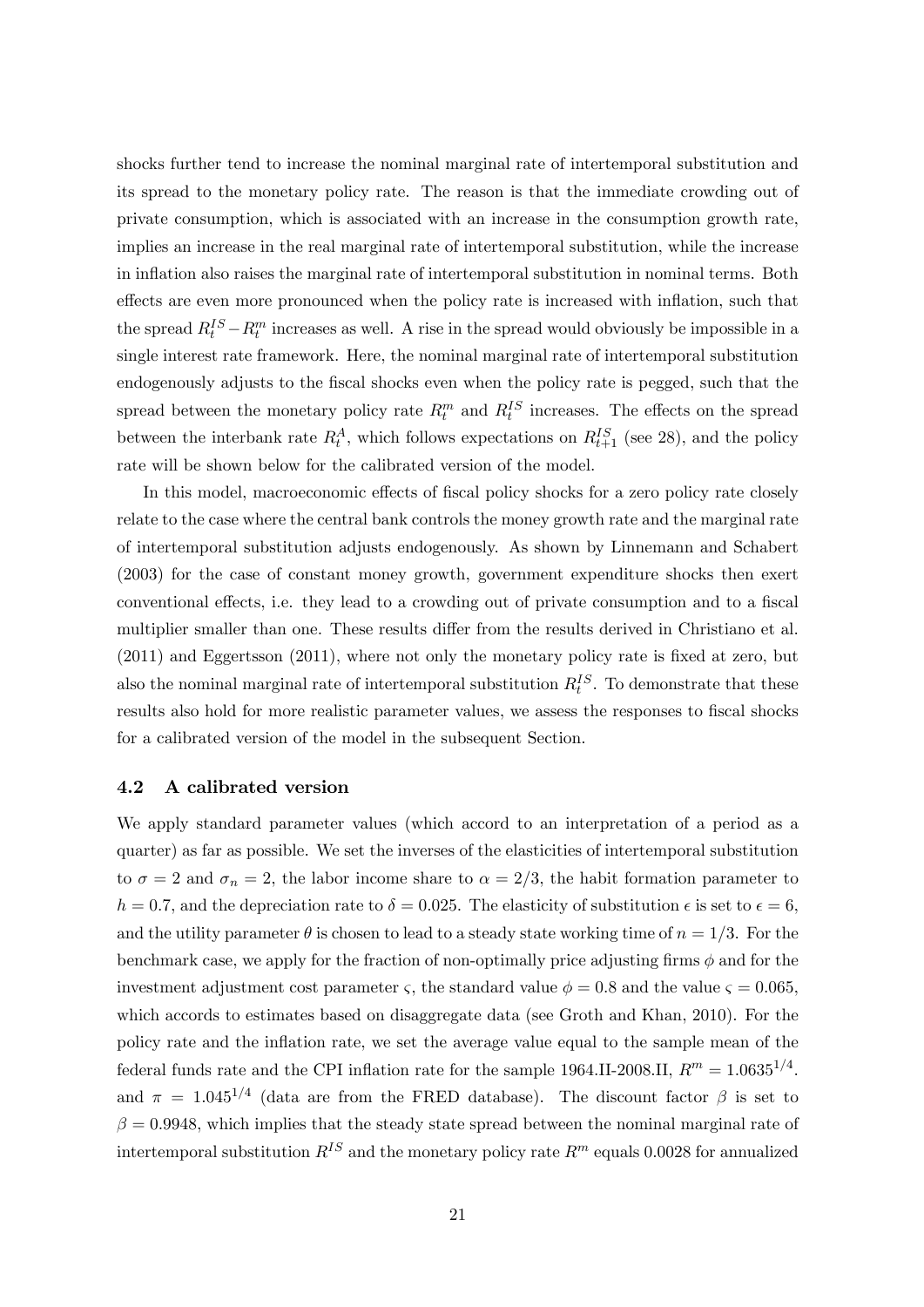

Figure 4: Responses to a government spending shock under a slack ZLB [Notes: Panels 1-6 show relative deviations (in  $\%$ ) from steady state, absolute reaction (in b.p.) shown in panels 7-9.]

rates, in accordance with the mean spread between the 3-month US-LIBOR and the federal funds rate for the period 1986.I-2013.II (see Figure 10 in Appendix D). The growth rate  $\Gamma$ of T-bills (see 24) is set equal to the inflation target, which roughly accords to the growth rate of the stock of T-bills for 1986-2008 (data are from the U.S. Treasury). The model does not account for real growth and thus there is no trend in real money demand, which would have to be accommodated by the central bank by an increasing outright money supply. We thus set the fraction of money supplied under repos,  $\Omega$ , equal to 1, for simplicity, which is however not relevant for the results. The policy rate is set according to the interest rate rule (26) with coefficients of the Taylor rule that are set to standard values  $\rho_{\pi} = 1.5$ ,  $\rho_y = 0.05$ , and  $\rho_R = 0.8$ . Finally, the mean tax rate  $\tau^n$  and the mean government share  $g/y$  are set to 0.2 (see Christiano et al., 2011). Under these parameter values, the equilibrium is locally determinate (which accords to the result summarized in Proposition 1) for all versions of the model considered below.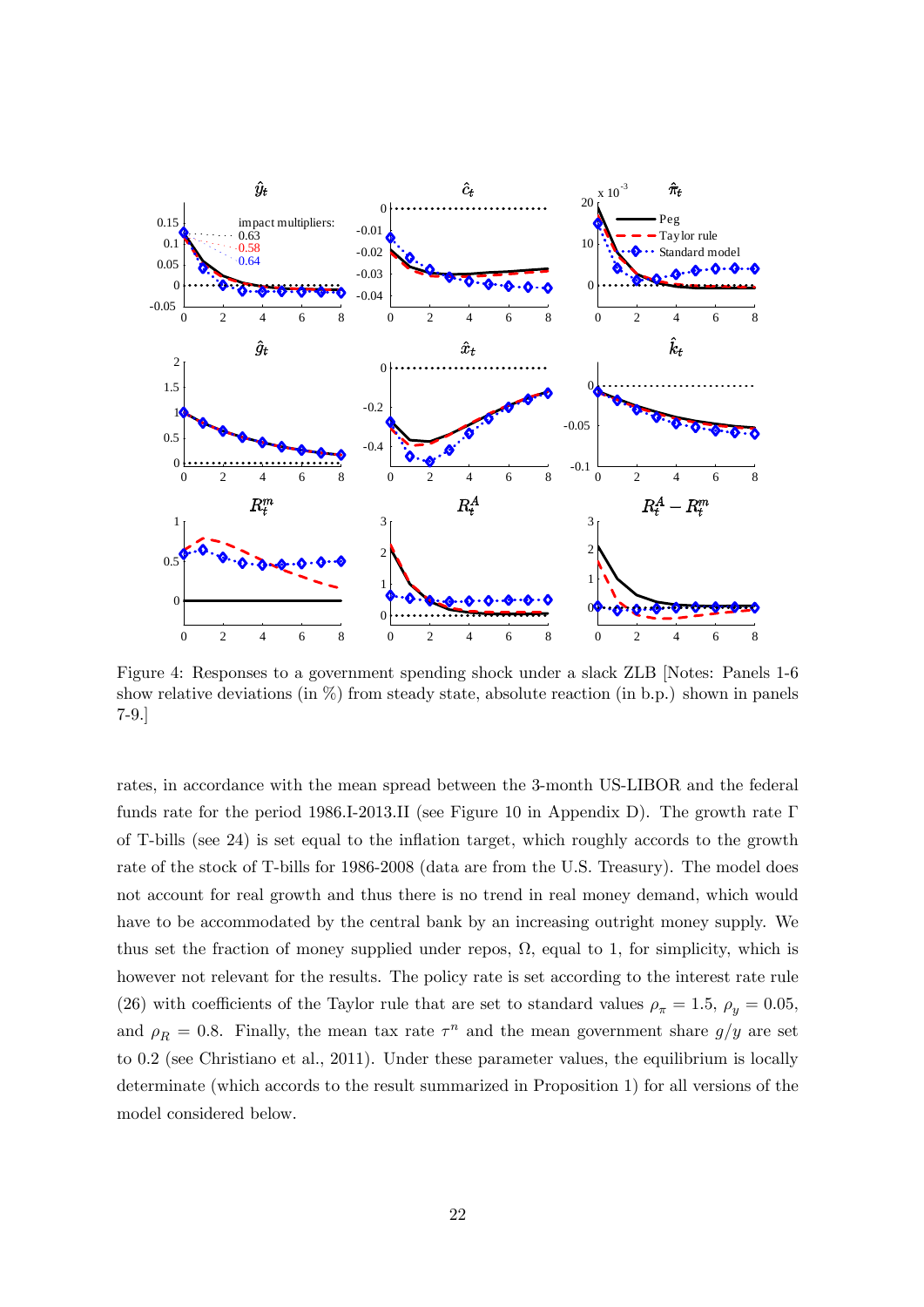

Figure 5: Responses to an income tax rate shock under a slack ZLB [Notes: Panels 1-6 show relative deviations (in %) from steady state, absolute reaction (in b.p.) shown in panels 7-9]

Impulse responses to fiscal policy shocks Before we look at a ZLB scenario, we examine responses to government spending shocks for the case where the ZLB is slack to demonstrate that the model leads to conventional fiscal policy effects regardless of the reaction of monetary policy as measured by the inflation feedback  $\rho_{\pi}$ . In contrast to standard New Keynesian models, our model allows to compute fiscal policy effects for a fixed policy rate while ensuring a uniquely determined equilibrium (see Proposition 1). This case will be associated with a maximum multiplier (as monetary policy does not stem against the inflationary effect of fiscal shocks), and is particularly interesting as it should relate to the fiscal multiplier for temporary ZLB episodes.

Figure 4 shows impulse responses to an autocorrelated ( $\rho_q = 0.8$ ) government spending shock amounting to one percent of steady state spending for three model versions. The black solid line refers to an interest rate peg  $(\rho_{\pi} = \rho_y = 0)$ , the red dashed line refers to a policy rate set according to a Taylor rule, and the blue dotted line with diamonds refers to a (standard) version of the model with a Taylor rule and where the policy rate equals the marginal rate of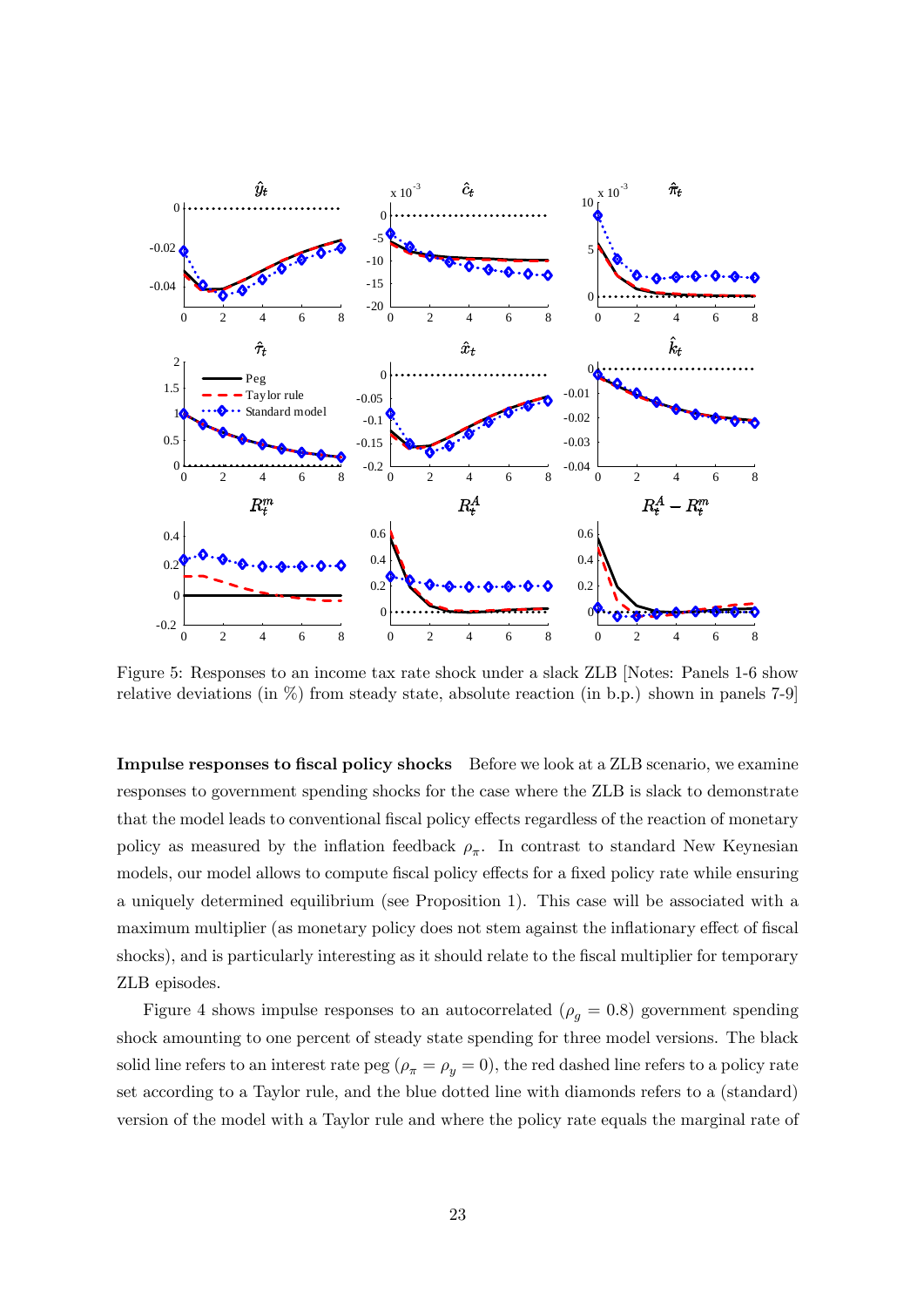

Figure 6: Responses to a preference shock and responses to the same preference shock and a government spending shock in the same period [Notes: Panels 1-2 show relative deviations  $\langle$  (in  $\%$ ) from steady state, absolute reaction (in b.p.) shown in panel 3

substitution,  $R_t^m = R_t^{IS}$ .<sup>27</sup> In all three versions, government spending exerts the well-known wealth effect: higher public consumption crowds out private consumption while it leads to an increase in labor supply such that the fiscal multiplier is positive. Investment falls, while real marginal costs and therefore inflation increase. Even when the policy rate is pegged, consumption is not crowded-in, which differs from the prediction of standard New Keynesian models at the ZLB (see Eggertsson, 2011, or Christiano et al., 2011). Notably, the nominal marginal rate of intertemporal substitution increases in all cases, i.e. regardless of whether the policy rate is pegged or follows a Taylor rule.<sup>28</sup> In both scenarios where the money supply constraint is binding (see black solid line and red dashed line) the spread between the interbank rate  $R_t^A$  and the policy rate  $R_t^m$  increases, consistent with the empirical evidence provided in Section 2.<sup>29</sup> Overall, the responses to higher government spending under a binding money supply constraint are not hugely affected by monetary policy pegging the policy rate or adjusting it endogenously according to a Taylor rule. Quantitatively, we find that an increase in government spending tends to be slightly more expansionary under a peg, which is due to the inflation driven increase in the policy rate under a Taylor rule that counteracts the expansionary shock. On impact, the fiscal multiplier equals 0.58 under a Taylor rule and 0.63 when the policy rate is pegged, respectively.

Figure 5 further shows the corresponding responses to an autocorrelated ( $\rho_{\tau} = 0.8$ ) increase in the labor income tax rate. In accordance with conventional wisdom, both, working time and consumption decline. As wages and real marginal costs increase, inflation rises,

 $27$ In this case, the money supply constraint (8) is slack and the model reduces to a standard New Keynesian model (see Definition 2 in Appendix B).

 $^{28}$ Notice that the mean policy rate is positive under a Taylor rule such that negative deviations from steady state do not imply negative policy rates. For the standard model, the mean policy rate equals  $\pi/\beta$  as usual.

 $^{29}$ Quantitatively, the maximum response of the spread (1.6 b.p. and 2.1 b.p. for the Taylor rule and the peg, respectively) lies within the confidence interval for the peak response of the spread in our benchmark VAR.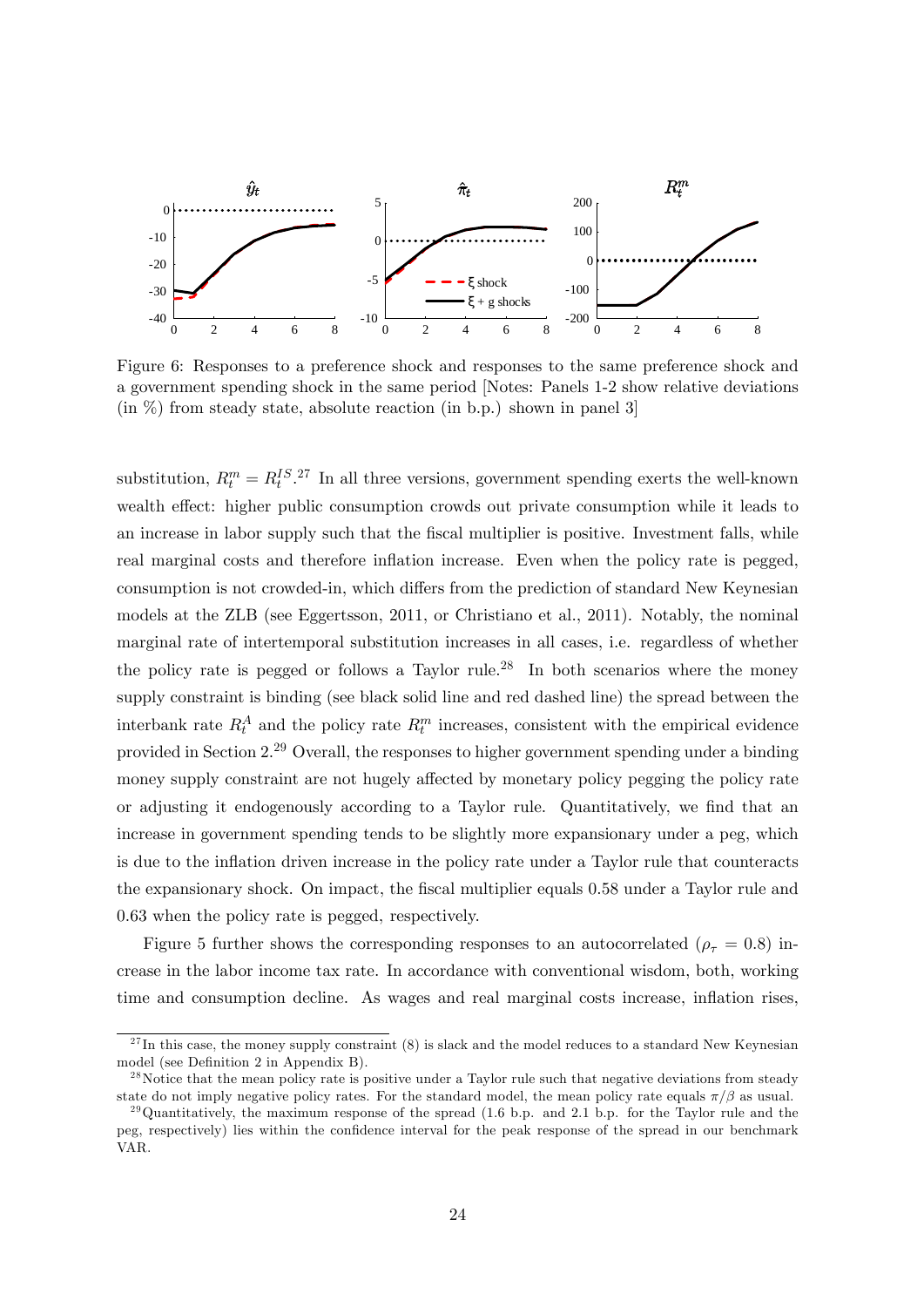

Figure 7: Net effect of government spending shock for different degrees of price rigidity [Notes: Panels 1-5 show relative deviations (in %) from steady state, absolute reaction (in b.p.) shown in panel 6.]

which causes the central bank to increase the policy rate when it applies a Taylor rule. Both versions of the model with the binding money supply constraint unambiguously show that output declines and the money market spread increases regardless of monetary policy, consistent with the results summarized in Proposition 2. Specifically, the fact that the policy rate is pegged does not affect the sign of the responses to higher tax rates.

Fiscal policy shocks at the ZLB We now analyze the model's properties at a temporarily binding zero lower bound. For this, we use the dynare supplement "occbin" developed by Guerrieri and Iacoviello  $(2014).^{30}$  We consider the smallest shock to the preference parameter  $\xi$  that causes the economy to reach the zero lower bound in the impact period and to remain there for three periods, which suffices for the purpose of this analysis. The red dashed lines in Figure 6 show responses to this shock. The preference shock causes output and ináation to fall such that the central bank lowers the policy rate until the zero lower bound is reached. In order to evaluate the effects of fiscal policy at the zero lower bound, we examine the responses to a government spending shock amounting to 5% of steady state output that hits the economy in the same period as the preference shock that brings it to the ZLB. In Figure 6, the black solid lines give the responses when the economy is hit by both shocks. The

 $30\,\text{°}$  Occbin" solves dynamic models with occasionally binding constraints using a first-order perturbation approach. It handles occasionally binding constraints as different regimes of the same model to obtain a piecewise linear solution. While non-linear techniques have been applied to study fiscal policy effects at the ZLB (e.g., Fernández-Villaverde et al.,  $2012$ ), this approximation suffices for our purposes.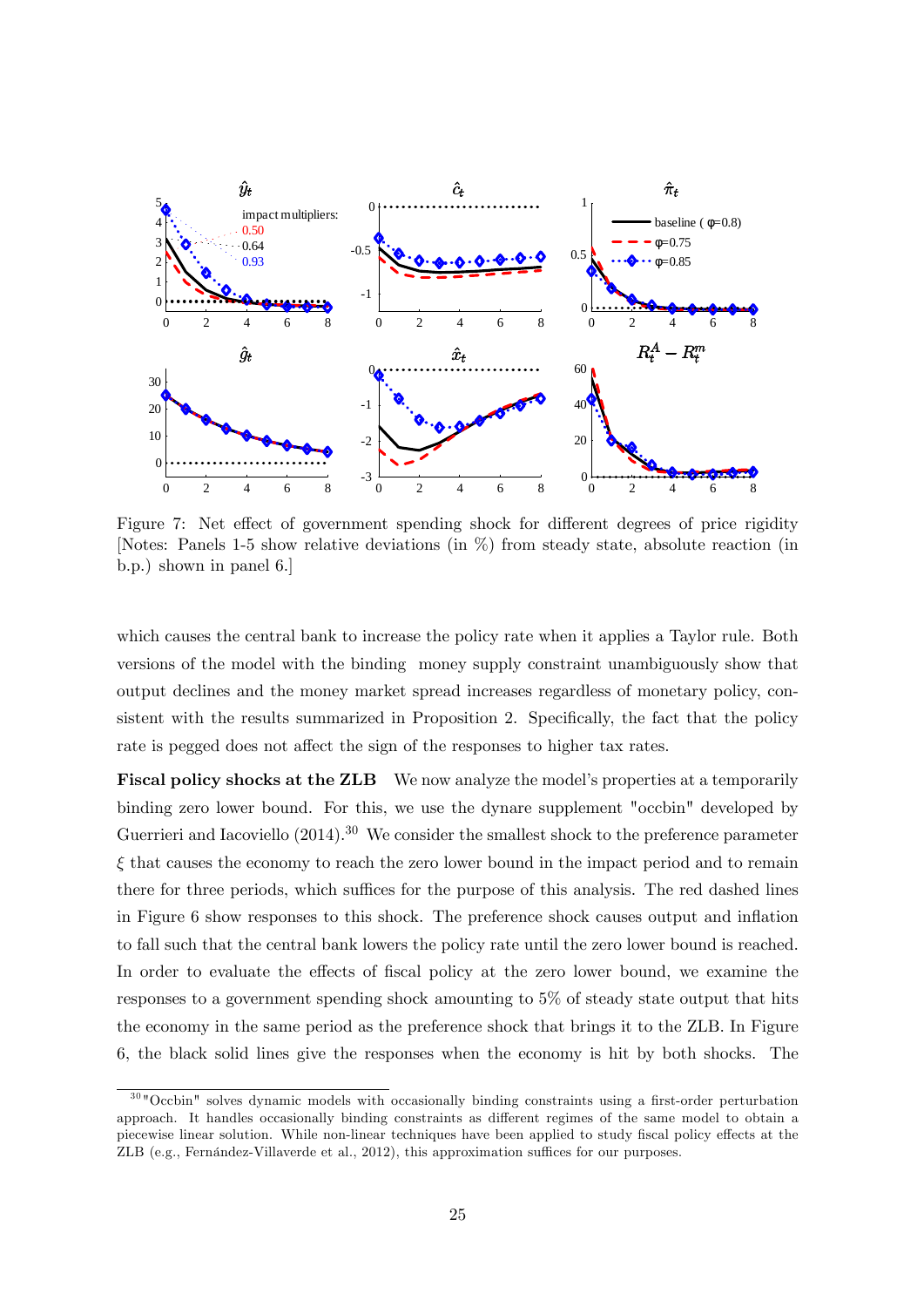

Figure 8: Responses to a preference shock and responses to the same preference shock and an income tax rate shock in the same period [Notes: Panels 1-2 show relative deviations (in %) from steady state, absolute reaction (in b.p.) shown in panel 3]

results show that the expansionary fiscal policy in fact mitigates the reduction in output and inflation, though to a comparably small extent, while the sequences of the policy rate are virtually identical.

To take a closer look at the effects of expansionary fiscal policy, Figure 7 presents the net effects of the government spending shock, i.e. the responses to both shocks net of the responses to the preference shock alone. Here, we show results for different degrees of price rigidity  $\phi$ , i.e. for the benchmark value 0.8 (black solid line), for 0.75 (red dashed line), and for  $0.85$ . (blue dotted line with circles). Overall, Figure 7 shows that the fiscal impulse has conventional effects as it crowds-out private absorption and increases output as well as inflation, even though the policy rate is temporarily at the ZLB. As before, the government spending shock leads to a rise in the marginal rate of intertemporal substitution and with the policy rate being Öxed at the ZLB for the Örst periods the spread between the interbank rate and the monetary policy rate  $R_t^A - R_t^m$  rises as well. Overall, the impulse responses from the calibrated version accord to the results derived for the simplified version in Proposition 2. On impact, fiscal spending is increased by  $5\%$  of steady state GDP which, for the baseline value of  $\phi = 0.8$ , induces a rise in GDP by 3.18% of its steady state value. Hence, the fiscal multiplier on impact equals 0.64 and is thus well below the numbers suggested by e.g. Christiano et al.  $(2011)$ , even though the economy is at the ZLB. A comparison of the different lines in Figure 7 further shows a fairly intuitive result, namely, that the Öscal multiplier is larger the more prices are sticky. This result is particularly remarkable, as the opposite has typically been found in related studies on the ZLB, as stressed by Cochrane  $(2015)^{31}$ 

Finally, we conduct the corresponding experiment for an increase in the labor income tax rate when the economy is hit by an adverse preference shock, such that the policy rate is again lowered until it reaches the ZLB. Consistent with the results from the previous analysis, the

 $31$ The fiscal multiplier further increases with the autocorrelation of the fiscal shocks and the investment adjustment costs, though it does not exceed one (see Figures in Appendix D).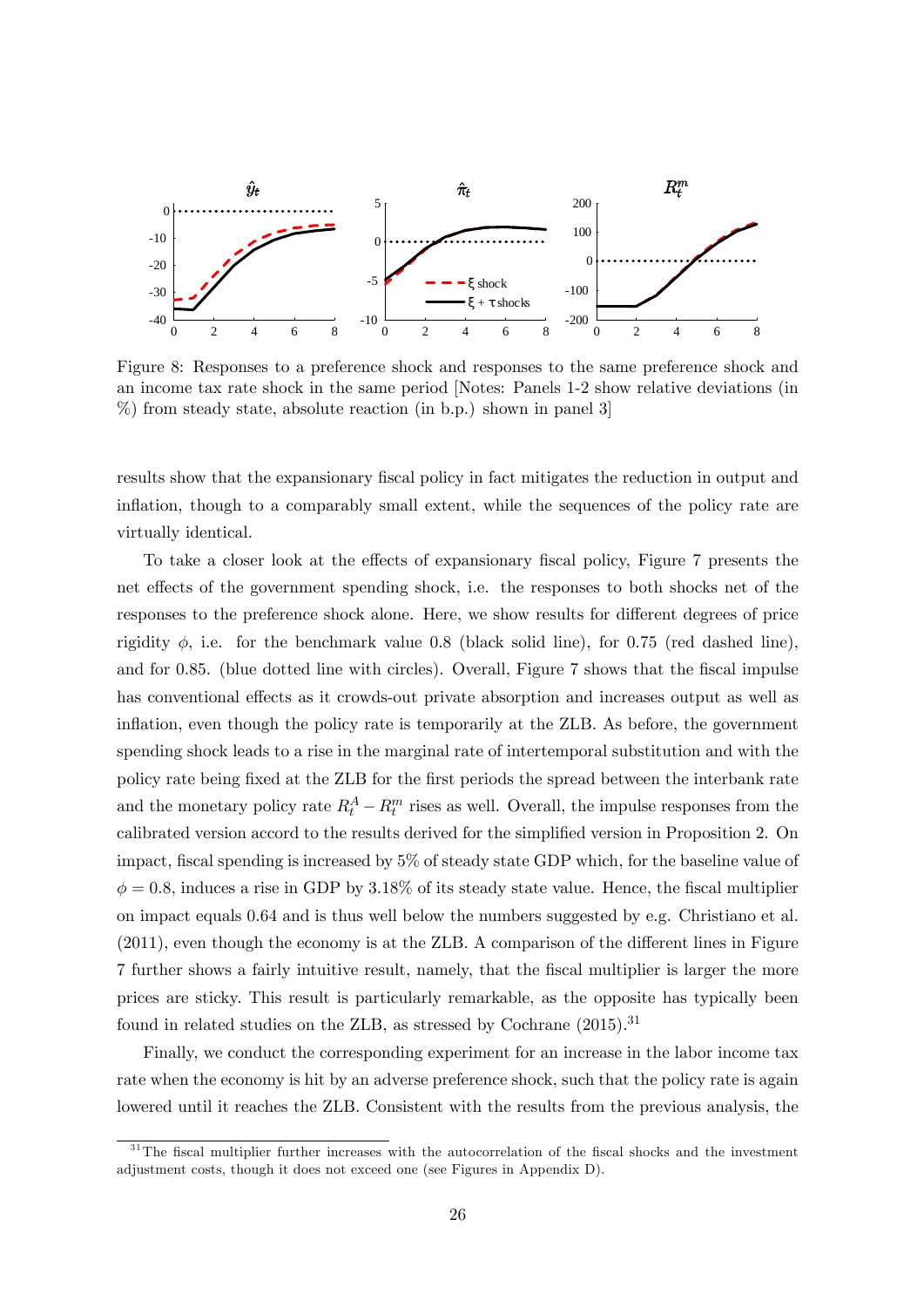

Figure 9: Net effect of an income tax rate shock for different labor supply elasticities [Notes: Panels 1-5 show relative deviations (in  $\%$ ) from steady state, absolute reaction (in b.p.) shown in panel 6]

adverse effect on real activity is more pronounced when the labor income tax rate is increased (see black solid line in Figure 8). The net effects of the tax rate increase are shown in more detail in Figure 9. It confirms that the tax increase leads to conventional effects, which are – intuitively – more pronounced when labor supply is more elastic  $(1/\sigma_n)$  takes higher values). The adverse effect of a tax rate increase is intuitive and remarkably different from the paradoxic results stemming from standard New Keynesian models at the ZLB, where tax shocks can exert expansionary effects (see Eggertsson, 2011).

#### 5 Conclusion

In this paper, we reconsider fiscal policy effects when the monetary policy rate is at the zero lower bound. We provide evidence for US data showing that a short-term interest rate that is more relevant for private borrowing (i.e. the US-LIBOR) tends to exceed the monetary policy rate and that the spread tends to increase with government expenditures. We augment a standard New Keynesian model to replicate this finding by introducing a liquidity premium between the marginal rate of intertemporal substitution and the monetary policy rate. Applying this model, we show that fiscal policy shocks exert conventional effects (like in standard models when the ZLB is not binding), i.e. government spending and income tax shocks increase inflation and reduce private absorption. This result is shown analytically and for a calibrated version of the model, including a scenario where the monetary policy rate is temporarily at the ZLB. The analysis thus demonstrates that the ZLB is not particularly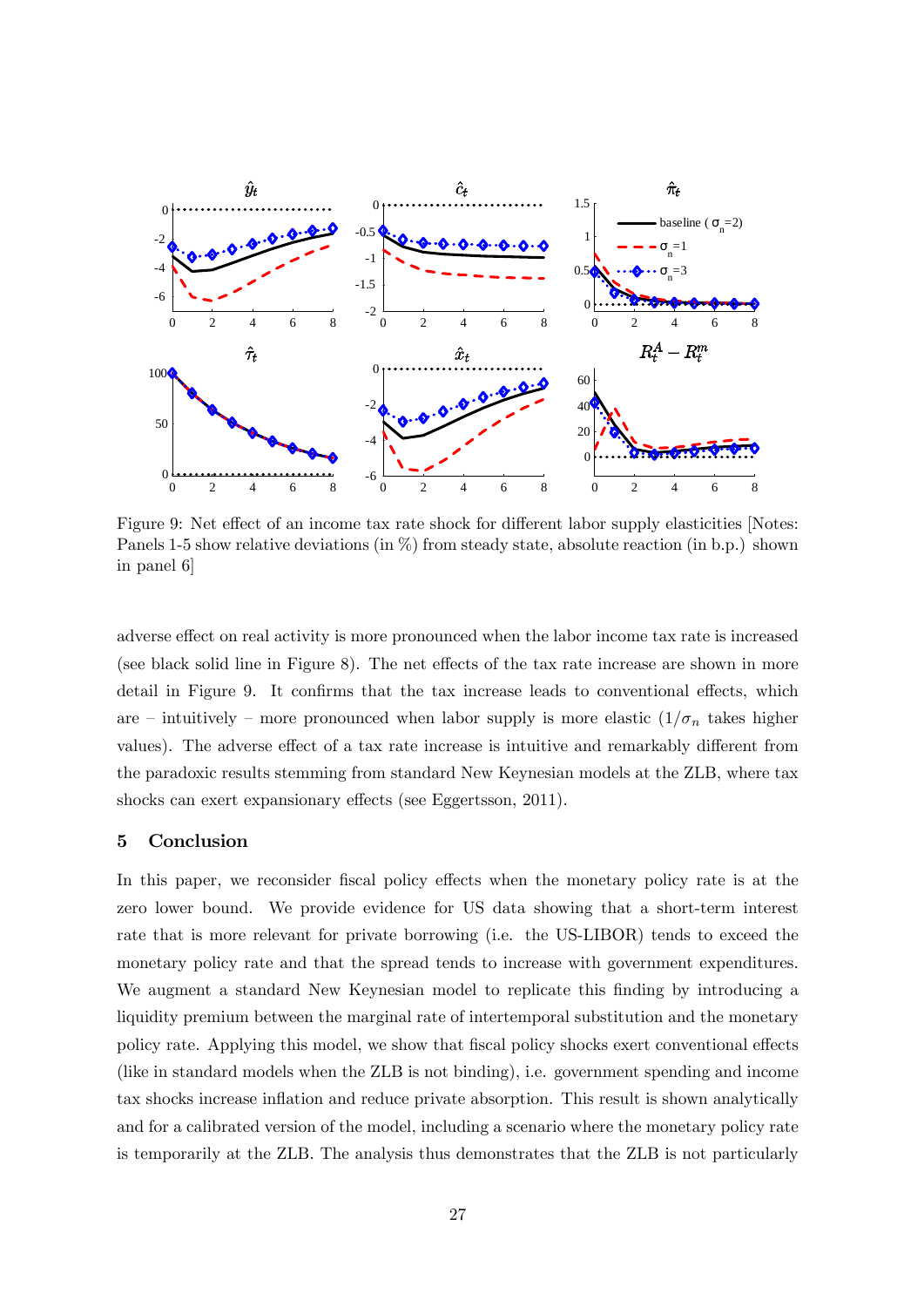important for fiscal policy effects when not all interest rates are held fixed at the ZLB.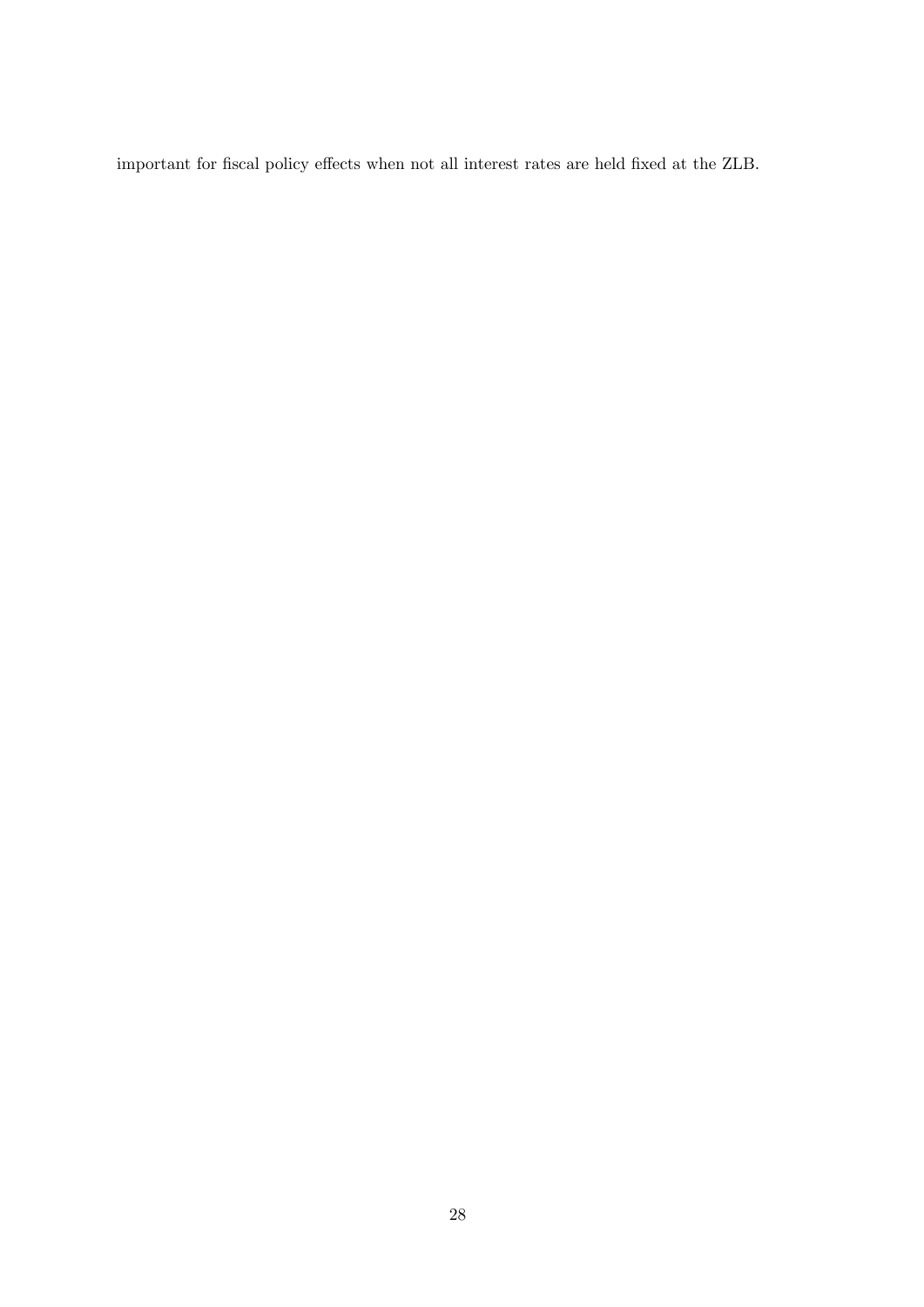#### References

- Andolfatto, D., and S. Williamson, 2015, Scarcity of Safe Assets, Inflation, and the Policy Trap, Journal of Monetary Economics, forthcoming.
- Barro, R., 1981, Output Effects of Government Purchases, *Journal of Political Economy* 98, 1086-1121.
- Baxter M. and B. King, 1993, Fiscal Policy in General Equilibrium, American Economic Review 83, 315-334.
- Bech, M.L., E. Klee and V. Stebunovs, 2012, Arbitrage, Liquidity and Exit: the Repo and Federal Funds Markets Before, During, and Emerging from the Financial Crisis, Federal Reserve Board, Finance and Economics Discussion Series, 2012-21.
- Bilbiie, F., T. Monacelli, and R. Perotti, 2014, Is Government Spending at the Zero Lower Bound Desirable?, NBER Working Paper No. 20687.
- Blanchard, O., and R. Perotti, 2002, An Empirical Characterization of the Dynamic Effects of Changes In Government Spending And Taxes On Output, Quarterly Journal of Economics 117, 1329-1368.
- Canova, F. and E. Pappa, 2011, Fiscal Policy, Pricing Frictions and Monetary Accommodation, *Economic Policy* 26, 555–598.
- Carlstrom, C.T., T.S. Fuerst, and M. Paustian, 2014, Fiscal Multipliers Under an Interest Rate Peg of Deterministic Versus Stochastic Duration, Journal of Money, Credit, and Banking 46, 1293-1312.
- Caldara, D. and C. Kamps, 2008, What Are the Effects of Fiscal Policy Shocks? A VARbased comparative analysis, ECB Working Paper 877.
- Christiano, L., M. Eichenbaum, and C.L. Evans, 2005, Nominal Rigidities and the Dynamic Effects of a Shock to Monetary Policy, Journal of Political Economy 113, 1-45.
- Christiano, L., M. Eichenbaum, and S. Rebelo, 2011, When is the Government Spending Multiplier Large? Journal of Political Economy 119, 78-121.
- Cochrane, J.H., 2015, The New-Keynesian Liquidity Trap, University of Chicago Booth School of Business.
- Crafts, N. and T.C. Mills, 2013, Fiscal Policy in a Depressed Economy: Was There a Free Lunch in 1930s' Britain?, CEPR Discussion Papers 9273.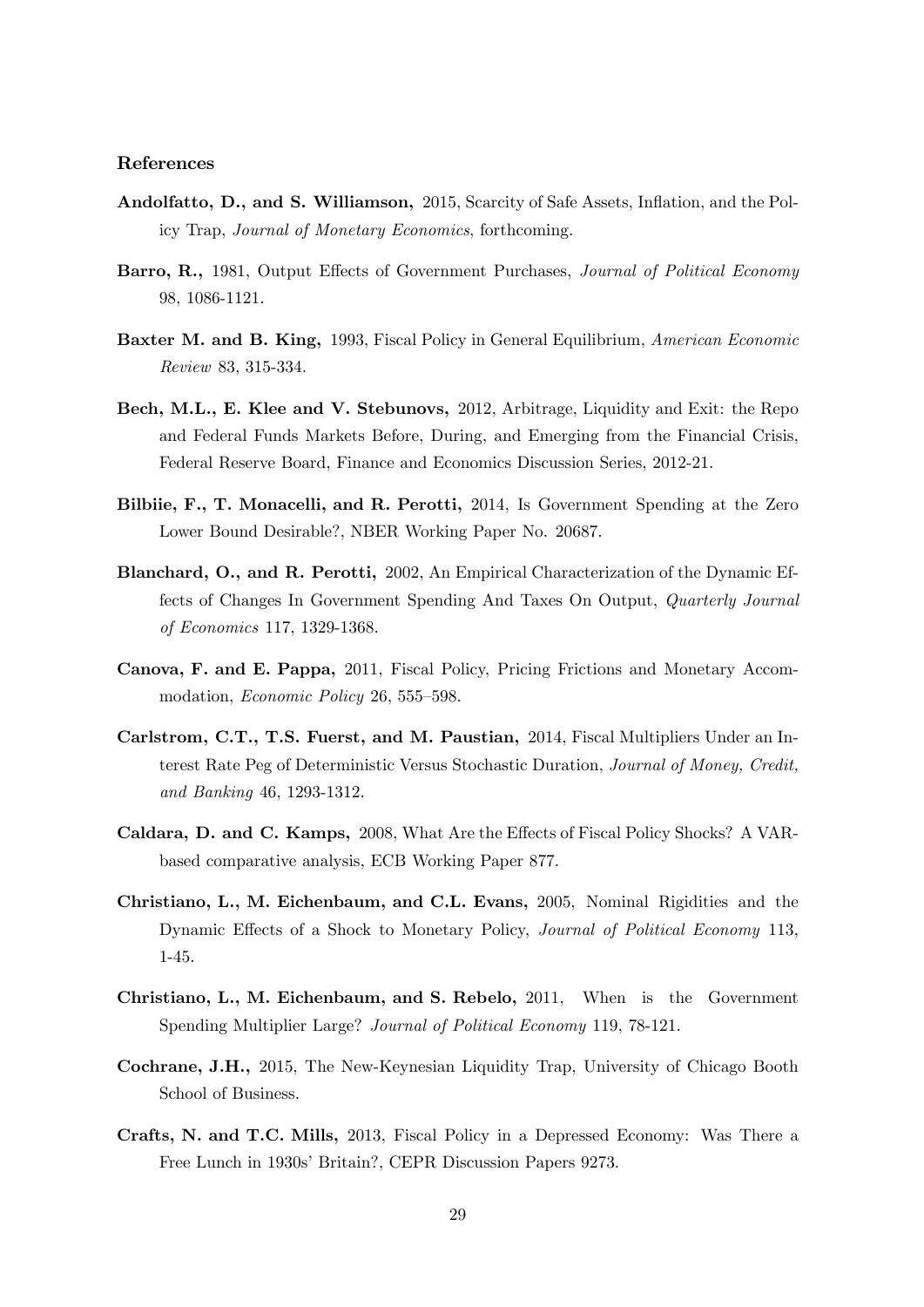- Dupor, B. and R. Li, 2015, The Expected Inflation Channel of Government Spending in the Postwar U.S., European Economic Review 74, 36-56.
- Drautzburg, T. and H. Uhlig, 2013, Fiscal Stimulus and Distortionary Taxation, Federal Reserve Bank of Philadelphia, Research Department Working Paper No. 13-46.
- Eggertsson, G.B., 2011, What Fiscal Policy Is Effective at Zero Interest Rates? NBER Macroeconomic Annual 2010 25, 59-112.
- Enders, Z., G. Müller, and A. Scholl, 2011, How Do Fiscal and Technology Shocks Affect Real Exchange Eates? New Evidence for the United States, Journal of International Economics 83, 53-69.
- Erceg C.J. and J. Linde, 2014, Is There a Fiscal Free Lunch in a Liquidity Trap?, Journal of the European Economic Association 12, 73-107.
- Fahri, E. and I. Werning, 2013, Fiscal Multipliers: Liquidity Traps and Currency Unions, Harvard University.
- Fernández-Villaverde, J., G. Gordon, P. Guerrón-Quintana, and J.F. Rubio-**Ramírez,** 2012, Nonlinear Adventures at the Zero Lower Bound, University of Pennsylvania.
- Gali, J., J.D. Lopez-Salido, and J.Valles, 2007, Understanding the Effects of Government Spending on Consumption, Journal of the European Economic Association 5, 227-270.
- Groth, C. and H. Khan, 2010, Investment Adjustment Costs: An Empirical Assessment, Journal of Money, Credit, and Banking 42, 1469-1494.
- Guerrieri, L. and M. Iacoviello, 2014, Occbin: A Toolkit to Solve Models with Occasionally Binding Constraints Easily, Journal of Monetary Economics 70, 22-38.
- International Monetary Fund, 2012, What is Libor?, Finance and Development, December 2012.
- Kiley, M.T., 2014, Policy Paradoxes in the New Keynesian Model, Federal Reserve Board, Finance and Economics Discussion Series No. 2014-29.
- Linnemann, L. and A. Schabert, 2003, Fiscal Policy in the New Neoclassical Synthesis, Journal of Money, Credit and Banking 35, 911-929.
- Mertens K. and M.O. Ravn, 2014, Fiscal Policy in an Expectations Driven Liquidity Trap, Review of Economic Studies, forthcoming.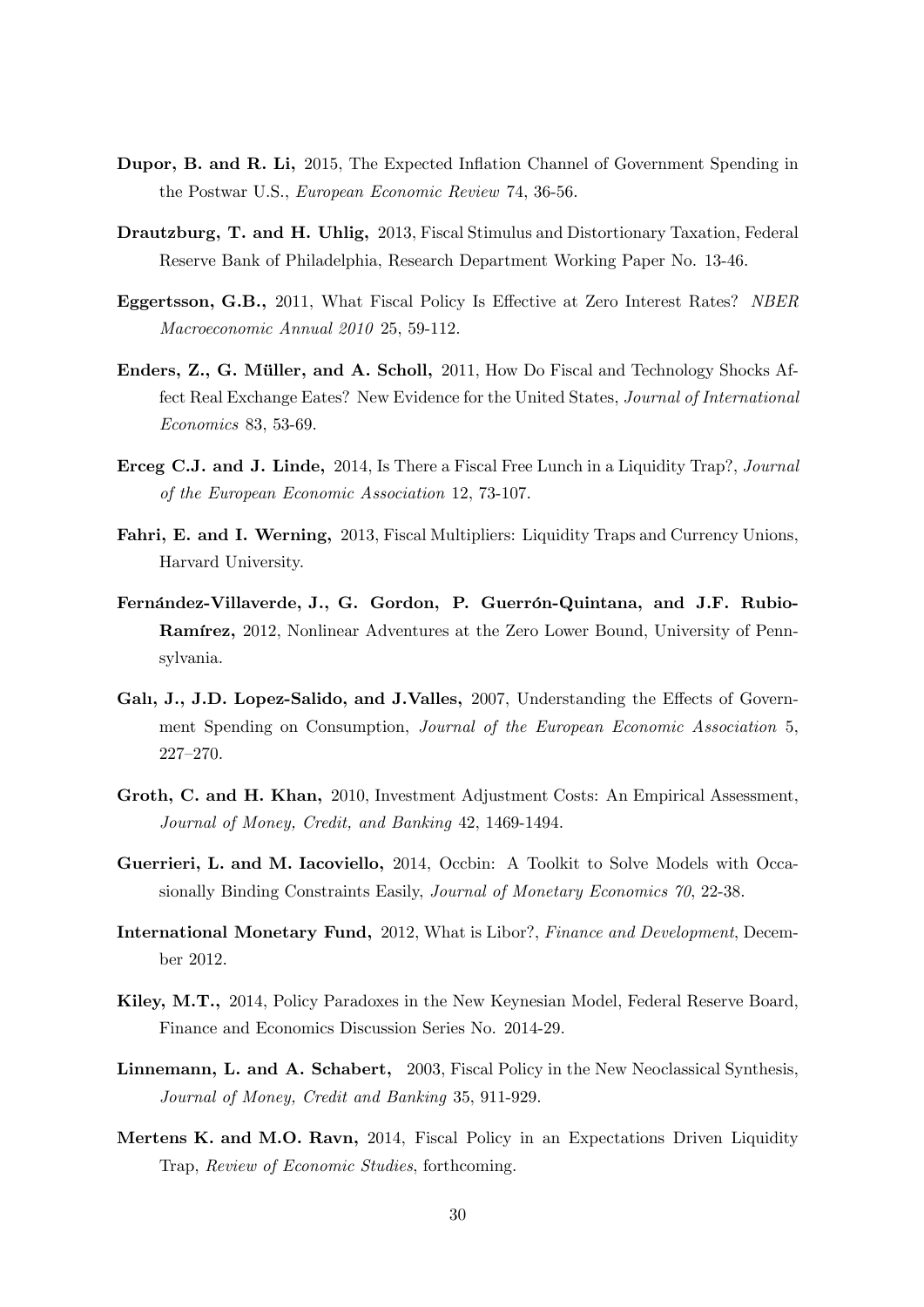- Mountford, A. and H. Uhlig, 2009, What Are the Effects of Fiscal Policy Shocks? Journal of Applied Econometrics 24, 960–992.
- **Ohanian, L.,** 2011, Discussion of "What Fiscal Policy Is Effective at Zero Interest Rates?" by G. Eggertsson, NBER Macroeconomic Annual 2010 25, 125-137.
- Pappa, E., 2009, The Effects of Fiscal Shocks on Employment and the Real Wage, International Economic Review, 50, 217-244.
- Perotti, R., 2005, Estimating the Effects of Fiscal Policy in OECD Countries, CEPR Discussion Paper 4842.
- Ramey, V.A., 2011, Identifying Government Spending Shocks: It's All in the Timing, Quarterly Journal of Economics 126, 1-50.
- Ramey V.A. and S. Zubairy, 2014, Government Spending Multipliers in Good Times and in Bad: Evidence from U.S. Historical Data, University of California, San Diego.
- Schabert, A., 2015, Optimal Central Bank Lending, *Journal of Economic Theory* 157, 485-516.
- Wieland, J., 2014, Are Negative Supply Shocks Expansionary at the Zero Lower Bound?, University of California, San Diego.
- Woodford, M., 2011, Simple Analytics of the Government Expenditure Multiplier, American Economic Journal: Macroeconomics 3, 1-35.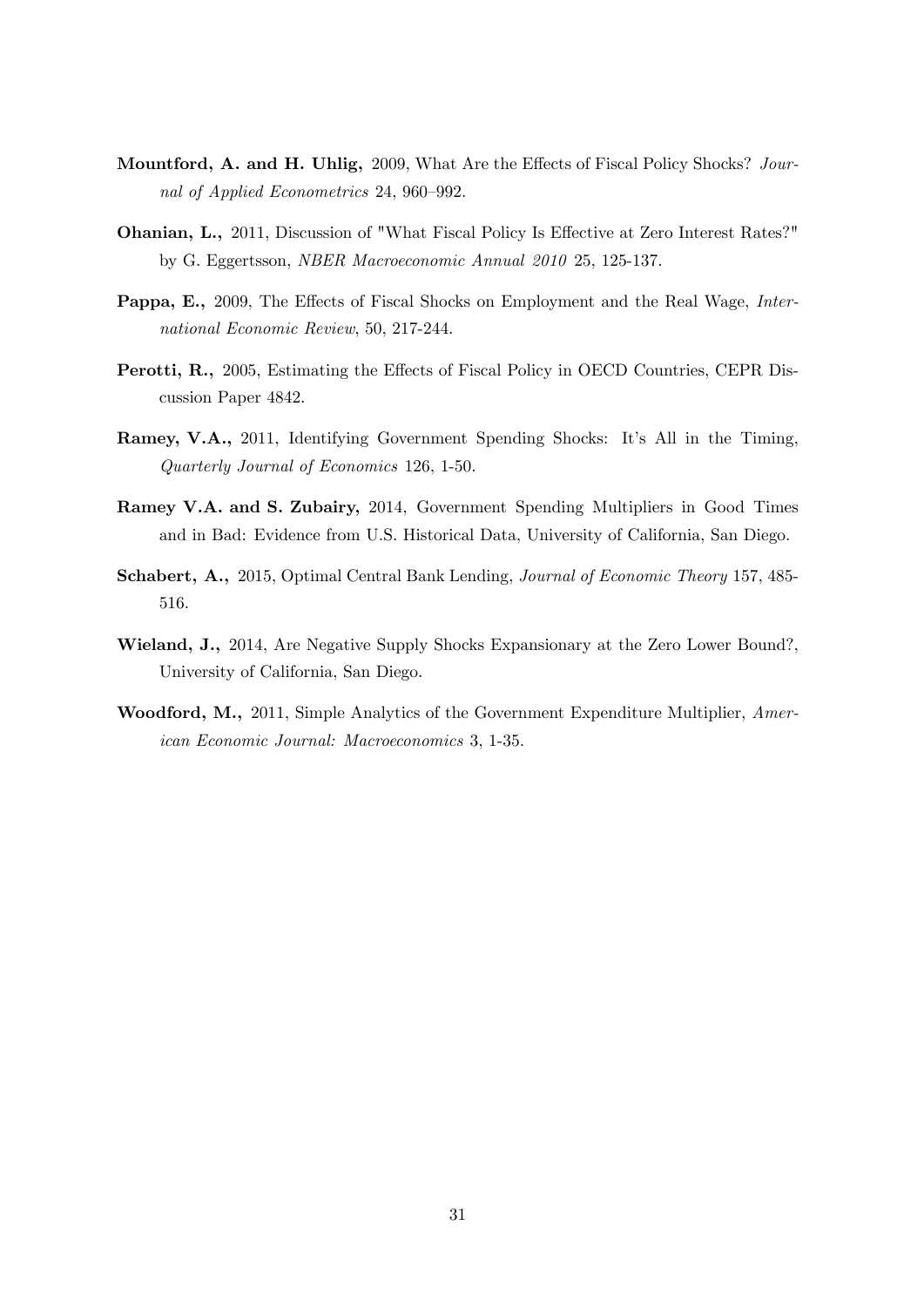#### Appendix

#### A Appendix to the empirical analysis



Figure 10: Federal funds rate and 3-month US-LIBOR (monthly and not seasonally adjusted in p.p.a.) (Data sources: FRED database and recovery.gov of the Recovery Accountability and Transparency Board) [Notes: Awarded funds have been summed up by month.]

Real per-capita output is calculated as GDP in billions of current dollars (FRED series ID: GDP) divided by the GDP deáator (GDPDEF) and the civilian noninstitutional population (CNP16OV). The government spending measure is calculated as the sum of Government Consumption Expenditures (A955RC1Q027SBEA) and Gross Government Investment (A782RC1Q027SBEA) divided by the GDP deáator and the civilian noninstitutional population. Private absorption is the sum of personal consumption expenditures (PCE) and gross private domestic investment (GPDI), deáated with the GDP deáator and divided by the civilian noninstitutional population. Output, government spending, and private absorption enter the VAR in logs. The money market spread is the difference between the 3-month LIBOR based on the US dollar (USD3MTD156N) and the (effective) federal funds rate (FED-FUNDS) and enters the VAR in levels. In the VAR using sign restrictions for identification, we further include the primary government deficit which is calculated as the negative sum of net government saving (TGDEF) and government interest payments (A180RC1Q027SBE) divided by the sample mean of GDP. This variable enters the VAR in levels.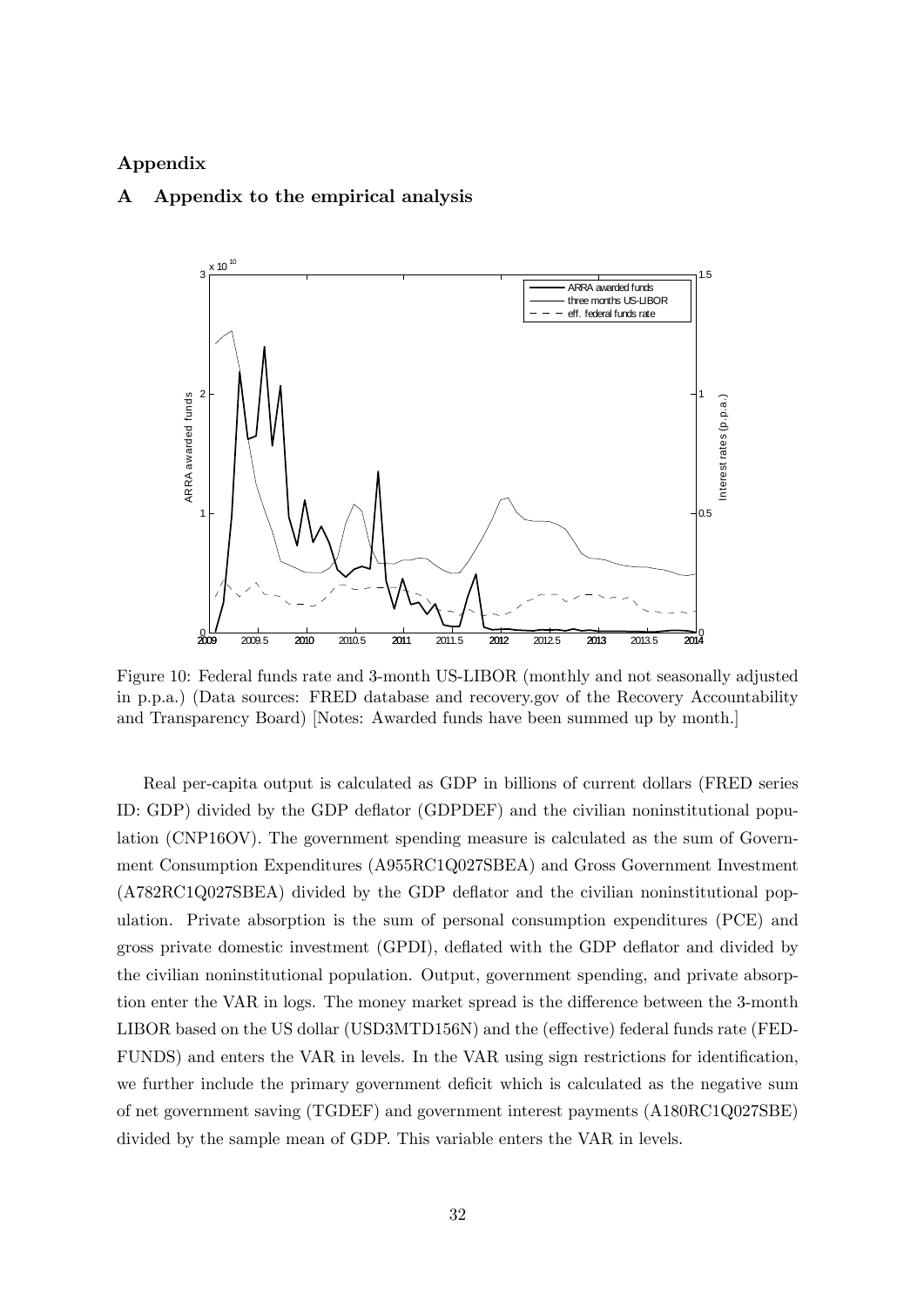

Figure 11: Responses to a government-spending shock, identification: Blanchard and Perotti (2009), sample: 1964.II-2008.II.

#### B Equilibrium definition

**Definition 1** A rational expectations equilibrium (REE) is a set of sequences  $\{c_t, y_t, n_t, x_t\}$  $k_t, w_t, q_t, \lambda_t, m_t^R, m_t, b_t, b_t^T, mc_t, Z_{1,t}, Z_{2,t}, Z_t, s_t, \pi_t, R_t^{IS} \}_{t=0}^{\infty}$  satisfying

$$
c_t = m_t + m_t^R
$$
, if  $R_t^{IS} > 1$ , or  $c_t \le m_t + m_t^R$ , if  $R_t^{IS} = 1$ , (30)

$$
b_{t-1}/\left(R_t^m \pi_t\right) = m_t - m_{t-1} \pi_t^{-1} + m_t^R, \text{ if } R_t^{IS} > R_t^m,
$$
  
or 
$$
b_{t-1}/\left(R_t^m \pi_t\right) \ge m_t - m_{t-1} \pi_t^{-1} + m_t^R, \text{ if } R_t^{IS} = R_t^m,
$$
 (31)

$$
m_t^R = \Omega m_t,\tag{32}
$$

$$
b_t = b_t^T - m_t,\tag{33}
$$

$$
b_t^T = \Gamma b_{t-1}^T / \pi_t,\tag{34}
$$

$$
\theta n_t^{\sigma_n} = u_{c,t} (1 - \tau_t^n) w_t / R_t^{IS},\tag{35}
$$

$$
1/R_t^{IS} = \beta E_t \left[ \xi_{t+1} u_{c,t+1} / (\xi_t u_{c,t} \pi_{t+1}) \right],
$$
\n(36)

$$
w_t = mc_t \alpha n_t^{\alpha - 1} k_{t-1}^{1 - \alpha}, \tag{37}
$$

$$
\lambda_t = \beta E_t \left[ \xi_{t+1} u_{c,t+1} / \pi_{t+1} \right],\tag{38}
$$

$$
1 = q_t \left[ \Lambda_t + (x_t/x_{t-1}) \Lambda'_t \right] - E_t \beta \left[ \left( \lambda_{t+1} / \lambda_t \right) q_{t+1} \left( x_{t+1} / x_t \right)^2 \Lambda'_{t+1} \right], \tag{39}
$$

$$
q_t = \beta E_t \left[ \left( \lambda_{t+1} / \lambda_t \right) \left( (1 - \alpha) m c_{t+1} \left( y_{t+1} / k_t \right) + (1 - \delta) q_{t+1} \right) \right],\tag{40}
$$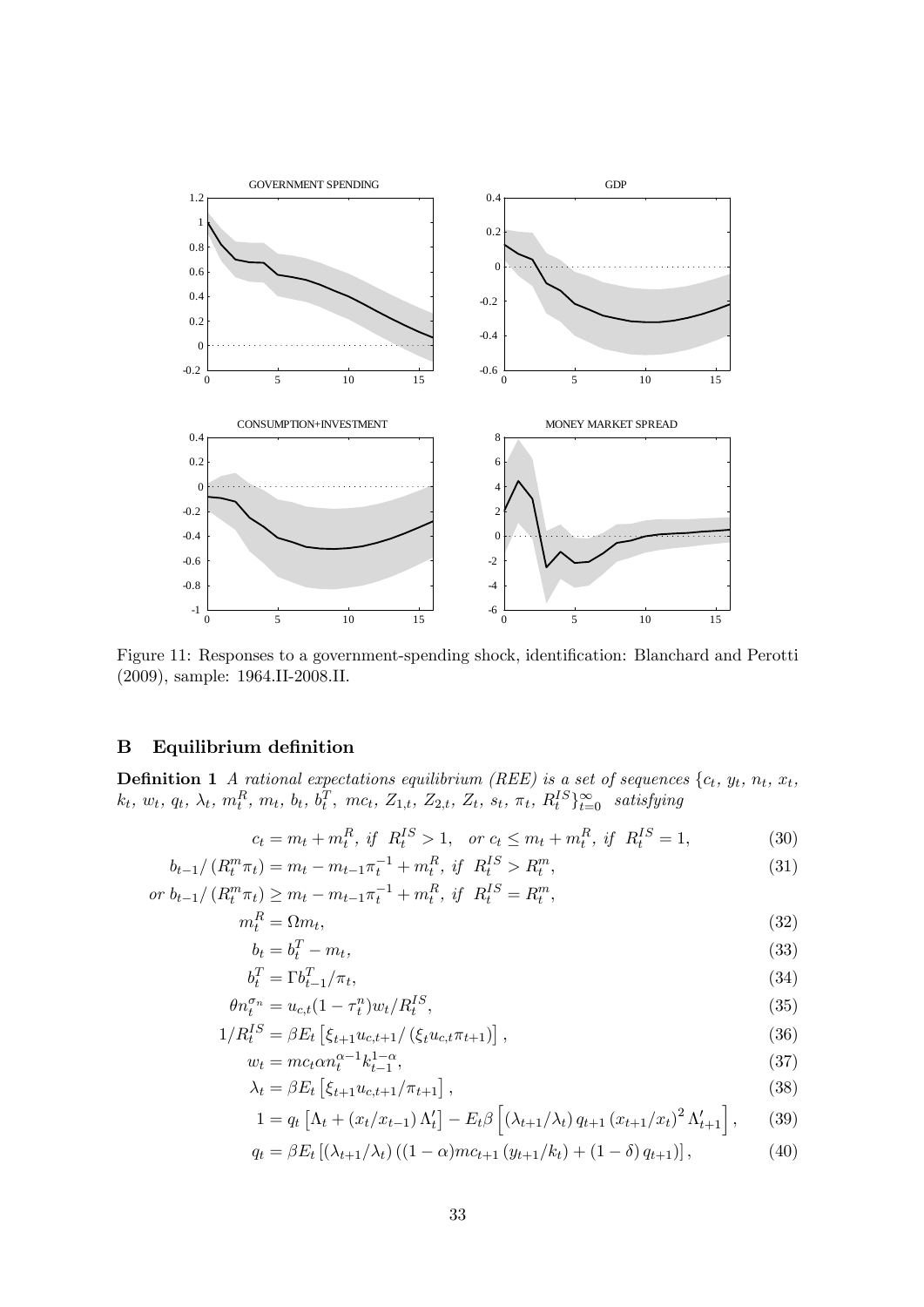

Figure 12: Federal funds rate and treasury repo rate (Data sources: Effective Federal Funds rate: FRED series ID FEDFUNDS; Rate on Fed Treasury Repos: DTCC GCF Repo Index, see http://www.dtcc.com/charts/dtcc-gcf-repo-index.aspx#download)

$$
Z_{1,t} = \lambda_t y_t m c_t + \phi \beta E_t \pi_{t+1}^{\varepsilon} Z_{1,t+1},\tag{41}
$$

$$
Z_{2,t} = \lambda_t y_t + \phi \beta E_t \pi_{t+1}^{\varepsilon - 1} Z_{2,t+1},
$$
\n(42)

$$
Z_t = \left[\varepsilon/(\varepsilon - 1)\right] Z_{1,t}/Z_{2,t},\tag{43}
$$

$$
1 = (1 - \phi)Z_t^{1 - \varepsilon} + \phi \pi_t^{\varepsilon - 1},
$$
\n(44)

$$
s_t = (1 - \phi)Z_t^{-\varepsilon} + \phi s_{t-1} \pi_t^{\varepsilon}, \tag{45}
$$

$$
y_t = n_t^{\alpha} k_{t-1}^{1-\alpha} / s_t,\tag{46}
$$

$$
y_t = c_t + x_t + g_t,\tag{47}
$$

$$
k_t = (1 - \delta) k_{t-1} + x_t \Lambda_t, \tag{48}
$$

(where  $u_{c,t} = (c_t - hc_{t-1})^{-\sigma}, \ \Lambda_t = 1 - \varsigma \frac{1}{2}$  $\frac{1}{2}(x_t/x_{t-1} - 1)^2$ , the transversality conditions, a monetary policy  $\{R_t^m \geq 1\}_{t=0}^{\infty}$ ,  $\Omega > 0$ ,  $\pi \geq \beta$ , and a fiscal policy  $\{g_t, \tau_t^n\}_{t=0}^{\infty}$ ,  $\Gamma \geq 1$ , for given sequences  $\{\xi_t\}_{t=0}^{\infty}$  and  $\{\widetilde{y}_t\}_{t=0}^{\infty}$  (see below) and initial values  $M_{-1} > 0$ ,  $B_{-1} > 0$ ,  $B_{-1}^T > 0$ ,  $k_{-1} > 0$ ,  $x_{-1} > 0$ , and  $s_{-1} \geq 1$ .

Given a rational expectations equilibrium as summarized in Definition 1, the equilibrium sequences  $\{R_t, R_t^D, E_t R_{t+1}^q, R_t^L, R_t^A \}_{t=0}^{\infty}$  can be determined by

$$
R_t = E_t[\xi_{t+1}u_{c,t+1}\pi_{t+1}^{-1}]/[E_t\left(R_{t+1}^m\right)^{-1}\xi_{t+1}u_{c,t+1}\pi_{t+1}^{-1}],\tag{49}
$$

$$
\lambda_t / R_t^D = \beta E_t [(\xi_{t+1} u_{c,t+1} + (1 - \mu)\lambda_{t+1}) / \pi_{t+1}], \tag{50}
$$

$$
1 = \beta E_t \left[ \left( R_{t+1}^q / \pi_{t+1} \right) \left( \lambda_{t+1} / \lambda_t \right) \right], \tag{51}
$$

$$
1/R_t^L = E_t \left[ 1/R_{t+1}^{IS} \right],\tag{52}
$$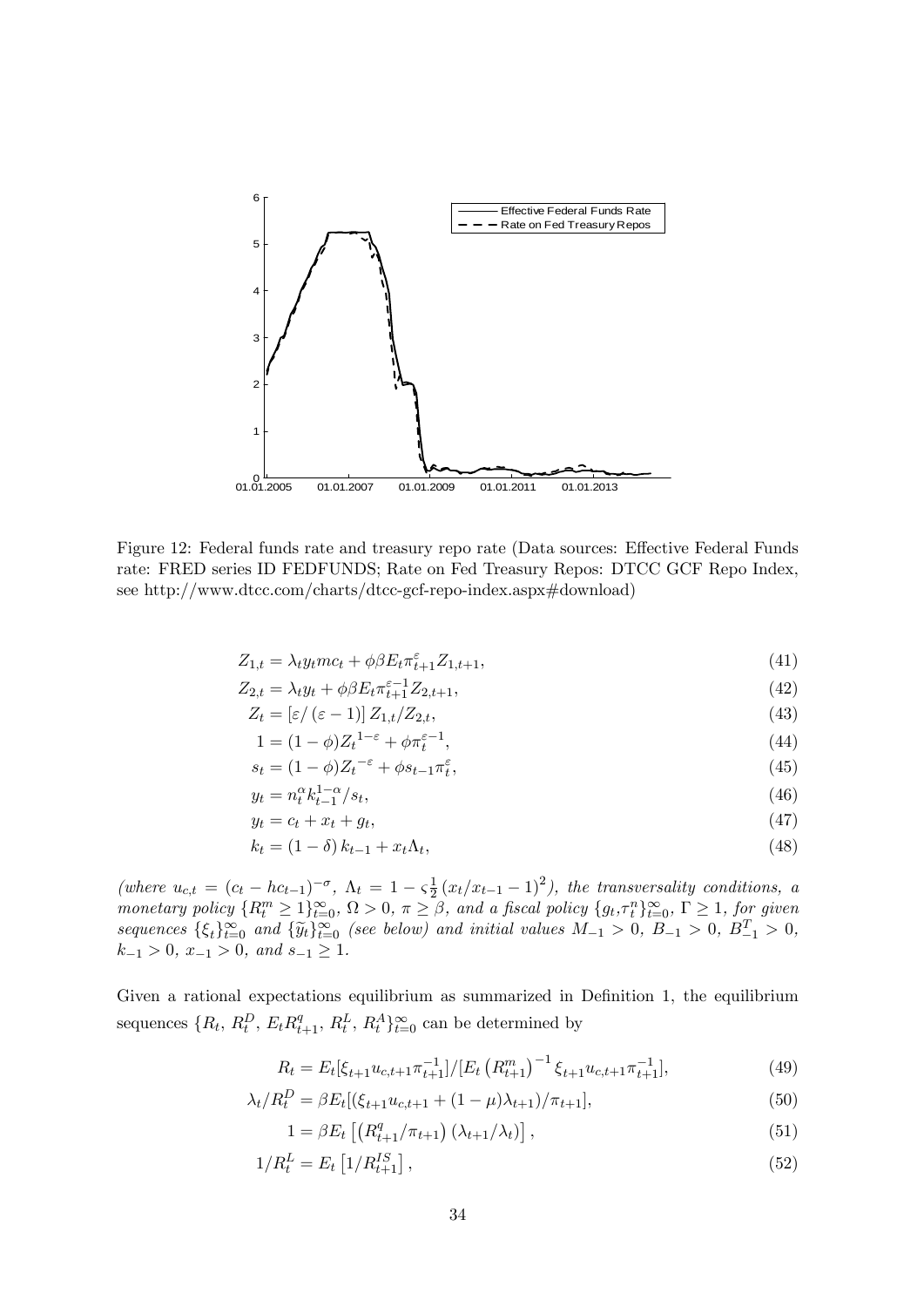$$
R_t^A = R_t^L. \tag{53}
$$

To identify the efficient output level  $\widetilde{y}_t$ , one has to jointly solve for the sequences  $\{\widetilde{y}_t, \widetilde{n}_t, \widetilde{c}_t, \widetilde{k}_t, \widetilde{x}_t, \widetilde{q}_t\}_{t=0}^{\infty}$  satisfying  $\theta \widetilde{n}_t^{1+\sigma_n} = \widetilde{u}_{ct} \alpha \widetilde{y}_t, \quad \widetilde{y}_t = \widetilde{n}_t^{\alpha} \widetilde{k}_{t-1}^{1-\alpha}, \widetilde{y}_t = \widetilde{c}_t + \widetilde{c}_t$  $\widetilde{x}_t, \quad k_t = (1-\delta) k_{t-1} + \widetilde{x}_t \Lambda \left( \widetilde{x}_t / \widetilde{x}_{t-1} \right), \quad 1 = \widetilde{q}_t \left[ \Lambda \left( \widetilde{x}_t / \widetilde{x}_{t-1} \right) + \left( \widetilde{x}_t / \widetilde{x}_{t-1} \right) \Lambda' \left( \widetilde{x}_t / \widetilde{x}_{t-1} \right) \right] - \widetilde{q}_t \left[ \Lambda \left( \widetilde{x}_t / \widetilde{x}_{t-1} \right) + \left( \widetilde{x}_t / \widetilde{x}_{t-1} \right) \Lambda$  $E_t \beta \left[ \xi_{t+1} \widetilde{u}_{c,t+1} (\xi_t \widetilde{u}_{c,t})^{-1} \widetilde{q}_{t+1} (\widetilde{x}_{t+1}/\widetilde{x}_t)^2 \Lambda' (\widetilde{x}_{t+1}/\widetilde{x}_t) \right],$  and  $\widetilde{q}_t = \beta E_t [\xi_{t+1} \widetilde{u}_{c,t+1} (\xi_t \widetilde{u}_{c,t})^{-1} ((1-\widetilde{x}_{t+1}) \widetilde{u}_{c,t+1})]$  $\alpha)(\widetilde{y}_{t+1}/\widetilde{k}_t) + (1-\delta)\widetilde{q}_{t+1})$ , where  $\widetilde{u}_{c,t} = (\widetilde{c}_t - h\widetilde{c}_{t-1})^{-\sigma}$  given  $\{\xi_t\}_{t=0}^{\infty}, \widetilde{x}_{-1} > 0$ , and  $\widetilde{k}_{-1} > 0$ .

If the money supply constraint (8) is not binding, which would be the case when the policy rate equals the marginal rate of intertemporal substitution,  $R_t^m = R_t^{IS}$  (see 17), the model as given in Definition 1 can be reduced to a conventional sticky price model with capital accumulation and a cash-in-advance constraint, where Ricardian equivalence holds and money holdings can separately be determined by (30) and (32) if  $R_t^{IS} > 1$ .

**Definition 2** A rational expectations equilibrium (REE) under a non-binding money supply constraint (8) is a set of sequences  $\{c_t, y_t, n_t, x_t, k_t, w_t, q_t, \lambda_t, mc_t, Z_{1,t}, Z_{2,t}, Z_t, s_t, \pi_t,$  $R_t^{IS}$  atisfying  $R_t^{IS} = R_t^m$ , (35)-(48), the transversality conditions, a monetary policy  ${R_t^m \geq 1}_{t=0}^{\infty}$ ,  $\pi \geq \beta$ , and a fiscal policy  ${g_t, \tau_t^n}_{t=0}^{\infty}$ , for given sequences  ${\xi_t}_{t=0}^{\infty}$  and  ${\tilde{y}_t}_{t=0}^{\infty}$ and initial values  $k_{-1} > 0$ ,  $x_{-1} > 0$ , and  $s_{-1} \geq 1$ .

Note that the model summarized in Definition 2 is identical to a textbook New Keynesian model with capital accumulation (and without the cash-credit good friction) when the policy rate  $R_t^m$  and, thus,  $R_t^{IS}$  are at the zero lower bound, such that the cash-in-advance constraint becomes irrelevant.

#### C Appendix to the simplified version

In this Appendix, we simplify the model by restricting the parameter values to  $h = \rho_{R,y,g,\tau} =$  $0, \alpha = \pi = \Gamma = 1$ , and  $\Omega \to \infty$ . We further assume that the mean policy rate and the inflation target are set at  $R^m < \pi/\beta$ , such that the money supply constraint (8) is binding in the steady state (see  $17$ ) and in its neighborhood. Shocks are assumed to be sufficiently small to stay in the neighborhood of this steady state and to ensure that the policy rate does not hit the ZLB.

**Definition 3** For  $h = \rho_{R,y,g,\tau} = 0$ ,  $\alpha = \pi = \Gamma = 1$ ,  $R^m < \pi/\beta$ ,  $\Omega \to \infty$ , and a slack ZLB, a  $REE$  is a set of sequences  $\{c_t, y_t, n_t, w_t, m_t^R, b_t, mc_t, Z_{1,t}, Z_{2,t}, Z_t, s_t, \pi_t, R_t^{IS}\}_{t=0}^{\infty}$  satisfying (35)-(36), (41)-(45),  $c_t = m_t^R$ ,  $b_{t-1}/(R_t^m \pi_t) = m_t^R$ ,  $w_t = mc_t$ ,  $y_t = n_t/s_t$ ,  $b_t = b_{t-1}/\pi_t$ ,  $y_t = c_t + g_t$ , and the transversality conditions, a monetary policy  $R_t^m / R^m = (\pi_t / \pi)^{\rho_{\pi}},$  and a fiscal policy  $\{g_t, \tau_t^n\}_{t=0}^{\infty}$ , for given sequences  $\{\xi_t\}_{t=0}^{\infty}$  and  $\{\widetilde{y}_t\}_{t=0}^{\infty}$  and initial values  $B_{-1} > 0$ , and  $s_{-1} > 1$ .

We apply a log-linear approximation of the equilibrium conditions given in Definition 3, in the neighborhood of a steady state (with  $R^m < \pi/\beta$ ). Then, (41)-(43) are well-known to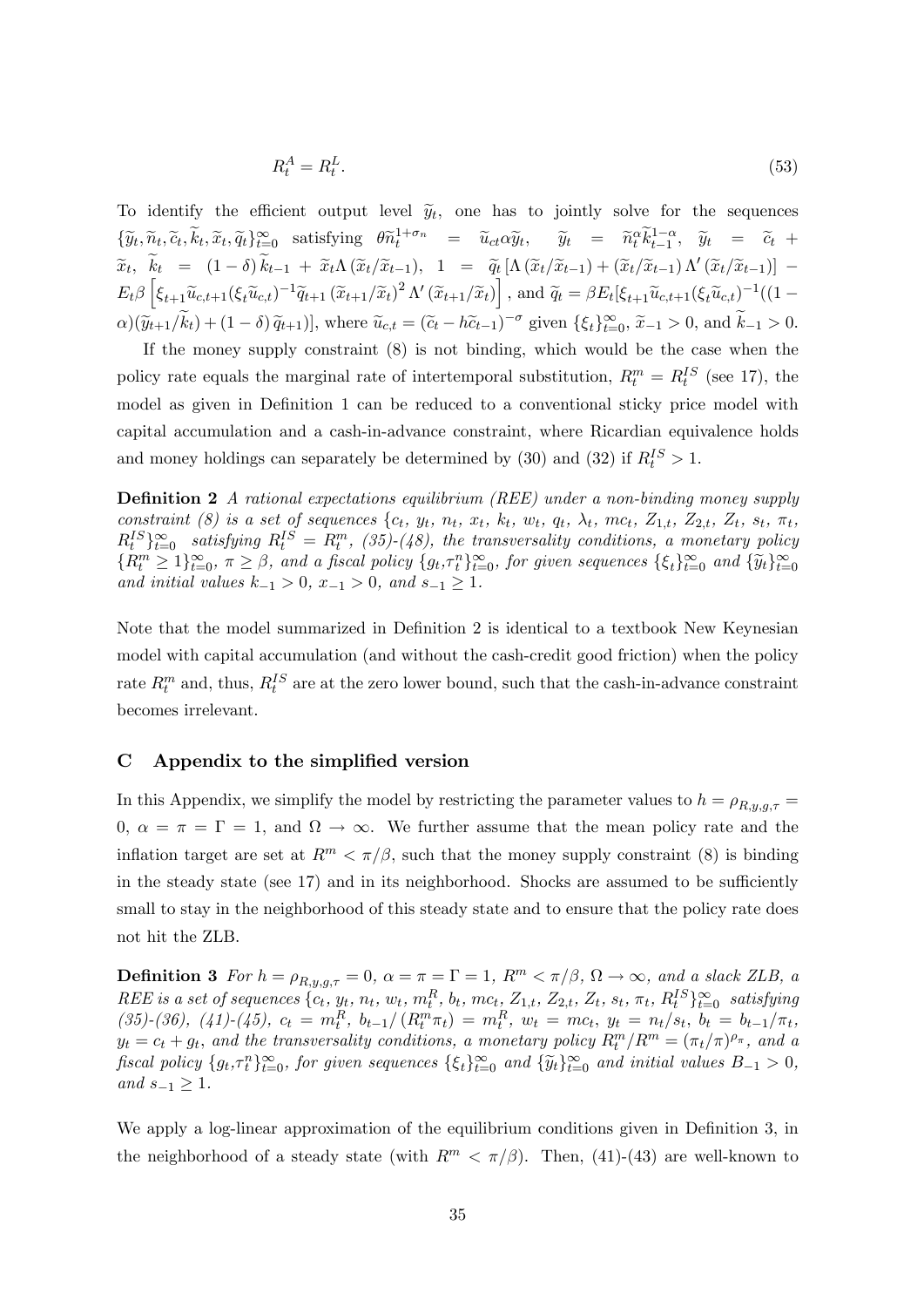reduce to  $\hat{\pi}_t = \beta E_t \hat{\pi}_{t+1} + \chi \hat{m} c_t$ , where  $\chi = (1 - \phi)(1 - \beta \phi)/\phi$ , while  $Z_{1,t}$ ,  $Z_{2,t}$ ,  $Z_t$ , and  $s_t$  become irrelevant. Further substituting out  $\hat{y}_t$ ,  $\hat{n}_t$ ,  $\hat{m}_t^R$ ,  $\hat{m}_t$ , and  $\hat{w}_t$ , the log-linearized version of the equilibrium conditions can be reduced to a system in  $\hat{\pi}_t$ ,  $\hat{c}_t$ , and  $b_t$  satisfying,

$$
\delta_1 E_t \hat{\pi}_{t+1} + \delta_3 \hat{b}_t + \delta_2 \hat{c}_t = \hat{\pi}_t - \left( \delta_\xi \hat{\xi}_t + \delta_g \hat{g}_t + \delta_\tau \hat{\tau}_t^n \right),\tag{54}
$$

$$
\widehat{c}_t = \widehat{b}_{t-1} - (1 + \rho_\pi)\widehat{\pi}_t,\tag{55}
$$

$$
\widehat{b}_t = \widehat{b}_{t-1} - \widehat{\pi}_t,\tag{56}
$$

where  $\delta_1 = (\beta + \chi(1-\sigma) - \chi\sigma\rho_\pi) \geq 0$ ,  $\delta_2 = \chi\sigma_n c/(c+g) > 0$ ,  $\delta_3 = \chi\sigma > 0$ ,  $\delta_\xi =$  $\chi\left(1-\rho_{\xi}\right) > 0, \delta_{g} = \chi \sigma_{n}g/(c+g) > 0$  and  $\delta_{\tau} = \chi \frac{\tau^{n}}{1-\tau^{n}} > 0$ , while one can separately solve for  $\widehat{R}_t^m$  and  $\widehat{R}_t^{IS}$  with  $\widehat{R}_t^m = \rho_{\pi} \widehat{\pi}_t$  and  $\widehat{R}_t^{IS} = \sigma E_t \widehat{c}_{t+1} - \sigma \widehat{c}_t + E_t \widehat{\pi}_{t+1} + \widehat{\xi}_t - E_t \widehat{\xi}_{t+1}$ .

Proof of proposition 1. To establish the claims made in the proposition, we further simplify the system (54)-(56) by eliminating  $\hat{c}_t$  with (55) in (54)

$$
\delta_1 E_t \hat{\pi}_{t+1} + (\delta_3 + \delta_2) \hat{b}_t = (1 + \delta_2 \rho_\pi) \hat{\pi}_t - \left( \delta_\xi \hat{\xi}_t + \delta_g \hat{g}_t + \delta_\tau \hat{\tau}_t^n \right), \tag{57}
$$

and rewriting (56) and (57) in matrix form

$$
\begin{pmatrix}\n\delta_1 \delta_3 + \delta_2 \\
0 & 1\n\end{pmatrix}\n\begin{pmatrix}\nE_t \hat{\pi}_{t+1} \\
\hat{\delta}_t\n\end{pmatrix} =\n\begin{pmatrix}\n1 + \delta_2 \rho_\pi \ 0 \\
-1 & 1\n\end{pmatrix}\n\begin{pmatrix}\n\hat{\pi}_t \\
\hat{\delta}_{t-1}\n\end{pmatrix} +\n\begin{pmatrix}\n-\delta_\xi - \delta_g - \delta_\tau \\
0 & 0\n\end{pmatrix}\n\begin{pmatrix}\n\hat{\xi}_t \\
\hat{g}_t \\
\hat{\tau}_t^n\n\end{pmatrix}.
$$

The characteristic polynomial of

$$
\mathbf{A} = \begin{pmatrix} \delta_1 \delta_3 + \delta_2 \\ 0 & 1 \end{pmatrix}^{-1} \begin{pmatrix} 1 + \delta_2 \rho_\pi \mathbf{0} \\ -1 & 1 \end{pmatrix} \tag{58}
$$

is given by

$$
F(X) = X^{2} - \frac{\delta_{1} + \delta_{2} + \delta_{3} + \rho_{\pi}\delta_{2} + 1}{\delta_{1}}X + \frac{\rho_{\pi}\delta_{2} + 1}{\delta_{1}}.
$$

Given that there is one backward-looking variable and one forward-looking variable, stability and uniqueness require  $F(X)$  to be characterized by one stable and one unstable root. At  $X = 0$ , the sign of  $F(X)$  equals the sign of  $\delta_1$ ,  $F(0) = (\rho_\pi \delta_2 + 1)/\delta_1$ , while  $F(X)$  exhibits the opposite sign at  $X = 1$ :  $F(1) = -\frac{1}{\delta_1}$  $\frac{1}{\delta_1}$  ( $\delta_2 + \delta_3$ ). Consider first the case where  $\delta_1 =$  $\beta + \chi (1 - \sigma) - \chi \sigma \rho_{\pi} > 0 \Leftrightarrow$ 

$$
\rho_{\pi} < \frac{\beta}{\sigma \chi} + \frac{1 - \sigma}{\sigma}.\tag{59}
$$

Given that  $\sigma \geq 1$  and  $\beta < 1$ , we know that  $\delta_1$  is then strictly smaller than one. Hence,  $F(1) < 0$  and  $F(0) > 1$ , which implies that exactly one root is unstable and the stable root is strictly positive. Now consider the second case where  $\delta_1 = \beta + \chi (1 - \sigma) - \chi \sigma \rho_{\pi} < 0 \Leftrightarrow$  $\rho_{\pi} > \frac{\beta + \chi(1-\sigma)}{\chi\sigma}$ , such that  $F(1) > 0$  and  $F(0) < 0$ . We then know that there is at least one stable root between zero and one. To establish a condition which ensures that there is exactly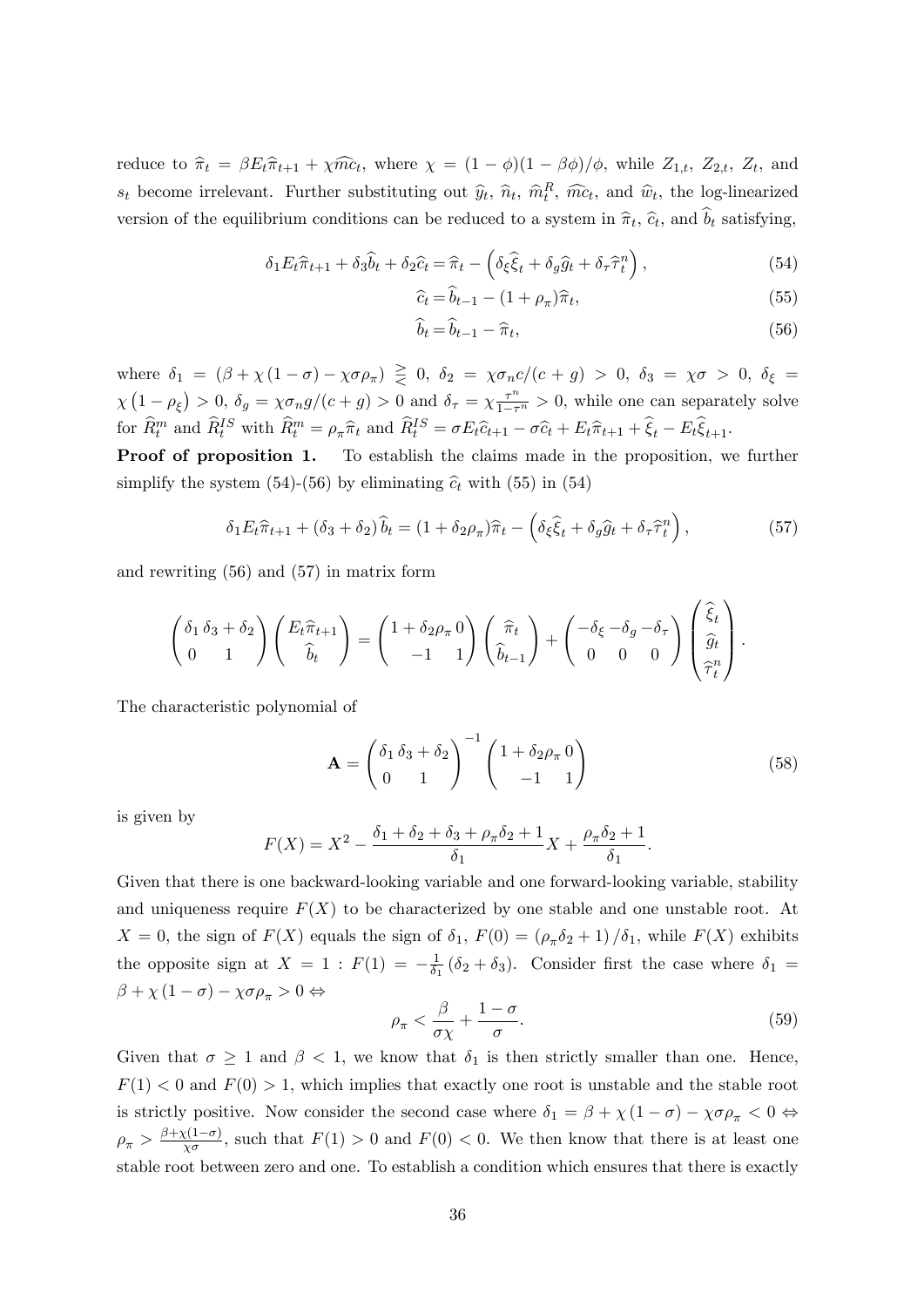one stable root, we further use  $F(-1) = [2(1 + \delta_1) + \delta_3 + (2\rho_{\pi} + 1)\delta_2]/\delta_1$ . Rewriting the numerator with  $\delta_1 = \beta + \chi (1 - \sigma) - \chi \sigma \rho_\pi$ ,  $\delta_2 = \chi \sigma_n c/(c + g)$  and  $\delta_3 = \chi \sigma$ , the condition

$$
2(1 + \beta + \chi(1 - \sigma) - \chi\sigma\rho_{\pi}) + \delta_3 + (2\rho_{\pi} + 1)\delta_2 > 0
$$
 (60)

ensures that  $F(0)$  and  $F(-1)$  exhibit the same sign implying that there is no stable root between zero and minus one. We now use that (60) holds, if but not only if

$$
\rho_{\pi} \le \frac{1+\beta}{\chi\sigma} + \frac{1-\sigma}{\sigma},\tag{61}
$$

where the RHS of  $(61)$  is strictly larger than the RHS of  $(59)$ . Hence,  $(61)$  is sufficient for local equilibrium determinacy, which establishes the claim made in the proposition.  $\blacksquare$ 

**Proof of proposition 2.** Consider the set of equilibrium conditions (54)-(56). We aim at identifying the impact responses to fiscal policy shocks. For this, we assume that  $(61)$  is satisfied, which ensures existence and uniqueness of a locally stable solution. We therefore apply the following solution form for the system (54)-(56)

$$
\widehat{\pi}_t = \gamma_{\pi t} \widehat{b}_{t-1} + \gamma_{\pi g} \widehat{g}_t + \gamma_{\pi \tau} \widehat{\tau}_t + \gamma_{\pi \xi} \widehat{\xi}_t,\tag{62}
$$

$$
\widehat{b}_t = \gamma_b \widehat{b}_{t-1} + \gamma_{bg} \widehat{g}_t + \gamma_{b\tau} \widehat{\tau}_t + \gamma_{b\xi} \widehat{\xi}_t,\tag{63}
$$

$$
\hat{c}_t = \gamma_{cb}\hat{b}_{t-1} + \gamma_{cg}\hat{g}_t + \gamma_{cr}\hat{\tau}_t + \gamma_{c\xi}\hat{\xi}_t.
$$
\n(64)

In what follows, we identify the undetermined coefficients for in  $(62)-(64)$  that are associated with fiscal policy shocks. Substituting out the endogenous variables in  $(54)-(56)$  with generic solutions in (62)-(64), leads to the following conditions for  $\gamma_{\pi b}$ ,  $\gamma_{cb}$ ,  $\gamma_{\pi b}$ ,  $\gamma_{ca}$ ,  $\gamma_{\pi a}$ ,  $\gamma_{ba}$ ,  $\gamma_{c\tau}$ ,  $\gamma_{\pi\tau}$ , and  $\gamma_{b\tau}$ :

$$
\gamma_{\pi b} = \delta_1 \gamma_{\pi b} \gamma_b + \delta_3 \gamma_b + \delta_2 \gamma_{cb}, \ 1 = (1 + \rho_{\pi}) \gamma_{\pi b} + \gamma_{cb}, \ 1 = \gamma_b + \gamma_{\pi b}, \tag{65}
$$

$$
-\delta_2 \gamma_{cg} = (\delta_1 \gamma_{\pi b} + \delta_3) \gamma_{bg} - \gamma_{\pi g} + \delta_g, \quad -\gamma_{cg} = (1 + \rho_{\pi}) \gamma_{\pi g}, \quad \gamma_{bg} = -\gamma_{\pi g}, \tag{66}
$$

$$
-\delta_2 \gamma_{c\tau} = (\delta_1 \gamma_{\pi b} + \delta_3) \gamma_{b\tau} - \gamma_{\pi\tau} + \delta_\tau, \ -\gamma_{c\tau} = (1 + \rho_\pi) \gamma_{\pi\tau}, \ \gamma_{b\tau} = -\gamma_{\pi\tau}.\tag{67}
$$

Using the three conditions in (65) and substituting out  $\gamma_{\pi b}$  with  $\gamma_{\pi b} = 1 - \gamma_b$ , gives  $0 =$  $(\delta_1\gamma_b-1)(1-\gamma_b)+\delta_3\gamma_b+\delta_2\gamma_{cb}, 1=(1+\rho_{\pi})(1-\gamma_b)+\gamma_{cb}$ , and eliminating  $\gamma_{cb}$  with  $\gamma_{cb}$  $1 - (1 + \rho_{\pi}) (1 - \gamma_b)$ , leads to  $0 = (\delta_1 \gamma_b - 1) (1 - \gamma_b) + \delta_3 \gamma_b + \delta_2 (1 - (1 + \rho_{\pi}) (1 - \gamma_b))$ , which is a quadratic equation in  $\gamma_b$ ,

$$
\gamma_b^2 - (\delta_1 + \delta_3 + \delta_2 (\rho_\pi + 1) + 1) \gamma_b \delta_1^{-1} + (\rho_\pi \delta_2 + 1) \delta_1^{-1} = 0. \tag{68}
$$

Note that the polynomial in  $(68)$  is the characteristic polynomial of  $\bf{A}$  (see 58). Hence, under (61) there exists exactly one stable and positive solution (see proof of proposition 1), which is assigned to  $\gamma_b \in (0, 1)$ . We can then use  $\gamma_{cb} = 1 - (1 + \rho_\pi)(1 - \gamma_b)$  and  $\gamma_{\pi b} = 1 - \gamma_b > 0$ , to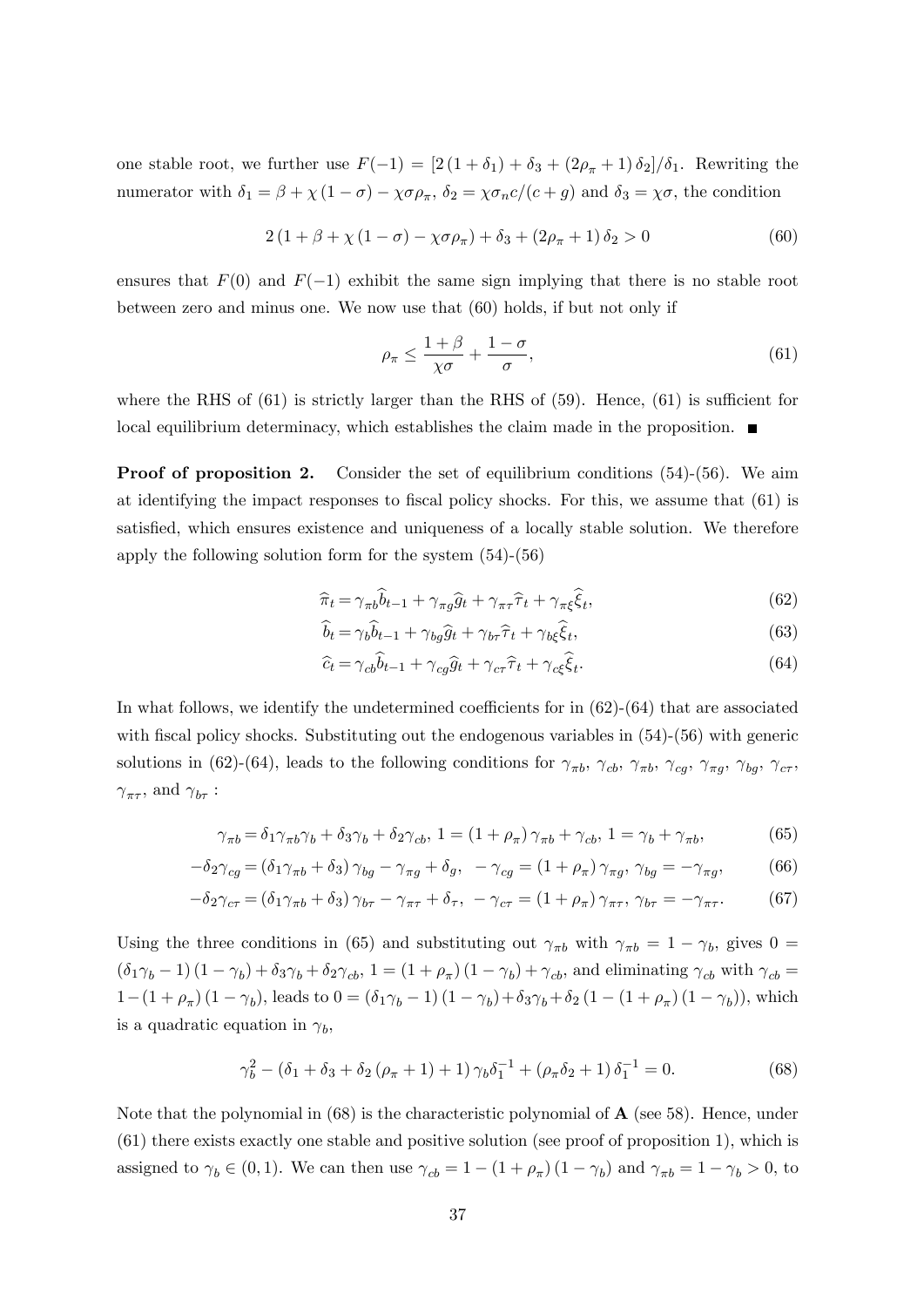identify the effects of government expenditure shocks with the three conditions in  $(66)$ . The latter imply that the impact responses of inflation and consumption exhibit different signs,  $\gamma_{cg} = - (1 + \rho_\pi) \gamma_{\pi g}$ , and after eliminating  $\gamma_{bg}$  with  $\gamma_{bg} = (1 + \rho_\pi)^{-1} \gamma_{cg}$ , lead to

$$
\gamma_{cg} = -\frac{\left(1+\rho_{\pi}\right)\delta_g}{\delta_1\gamma_{\pi b}+\delta_3+1+\left(1+\rho_{\pi}\right)\delta_2}.\tag{69}
$$

Using  $\delta_1 = \beta + \chi(1 - \sigma) - \chi \sigma \rho_{\pi}$ ,  $\delta_2 = \chi \sigma_n c/(c + g) > 0$ , and  $\delta_3 = \chi \sigma > 0$ , the term on the RHS of (69) can be rewritten in a way that reveals an unambiguous sign of  $\gamma_{cg}$ ,

$$
\gamma_{cg} = -\frac{\left(1+\rho_{\pi}\right)\delta_g}{\left(\beta + \chi\left(1-\sigma\right) - \chi\sigma\rho\right)\gamma_{\pi b} + \chi\sigma + 1 + \left(1 + \rho_{\pi}\right)\delta_2} < 0,
$$

for which we used  $\delta_2 > 0$  and  $\beta + \chi(1 - \sigma) - \chi \sigma \rho_{\pi} + 1 > 0$  (see 61), ensuring a strictly positive denominator, and  $\delta_g > 0$ . Now consider the three conditions in (67) to identify the tax effects and substitute out  $\gamma_{b\tau}$  with  $\gamma_{b\tau} = -\gamma_{\pi\tau}$  and  $\gamma_{\pi\tau}$  with  $\gamma_{\pi\tau} = -(1 + \rho_{\pi})^{-1} \gamma_{c\tau}$ , which leads to

$$
\gamma_{c\tau} = -\frac{\left(1+\rho_{\pi}\right)\delta_{\tau}}{\delta_{1}\gamma_{\pi b} + \delta_{3} + 1 + \left(1+\rho_{\pi}\right)\delta_{2}}.\tag{70}
$$

Given that the denominator on the RHS of (70) is identical to the one of  $\gamma_{ca}$ , we can conclude that consumption falls on impact in response to higher government spending and higher taxes, while inflation increases as  $\gamma_{\pi g} = -\gamma_{cg} (1 + \rho_{\pi})^{-1} > 0$  and  $\gamma_{\pi \tau} = -(1 + \rho_{\pi})^{-1} \gamma_{c\tau} > 0$ .

Using these results, we can immediately identify the response of the nominal marginal rate of intertemporal substitution, which in log-linearized form is given by  $\hat{R}_t^{IS} = \sigma E_t \hat{c}_{t+1} - \hat{c}_{t+1}$  $\sigma \hat{c}_t + E_t \hat{\pi}_{t+1} + \xi_t - E_t \xi_{t+1}$ . Applying the solution (62)-(64), we get the following expressions for the impact effects of fiscal policy shocks

$$
\partial \widehat{R}_t^{IS} / \partial \widehat{g}_t = -\sigma \gamma_{cg} + (\sigma \gamma_{cb} + \gamma_{\pi b}) \gamma_{bg},\tag{71}
$$

$$
\partial \hat{R}^{IS}_t / \partial \hat{\tau}_t = -\sigma \gamma_{c\tau} + (\sigma \gamma_{cb} + \gamma_{\pi b}) \gamma_{b\tau}.
$$
\n(72)

Using  $\gamma_{\pi b} = 1 - \gamma_b$ ,  $\gamma_{cb} = 1 - (1 + \rho_{\pi}) (1 - \gamma_b)$ ,  $\gamma_{\pi g} = -\frac{\gamma_{cg}}{1 + \rho_{\pi}}$  $\frac{\gamma_{cg}}{1+\rho_{\pi}}, \gamma_{bg} = \frac{\gamma_{cg}}{1+\rho}$  $\frac{\gamma_{cg}}{1+\rho_{\pi}}, \, \gamma_{\pi\tau} = -\frac{\gamma_{c\tau}}{1+\rho}$  $\frac{\gamma_{c\tau}}{1+\rho_{\pi}},$  and  $\gamma_{b\tau} = \frac{\gamma_{c\tau}}{1+\rho}$  $\frac{\gamma_{c\tau}}{1+\rho_{\pi}},$  (71) and (72) can be rewritten as

$$
\partial \widehat{R}_t^{IS} / \partial \widehat{g}_t = \left[ \sigma \rho_\pi \left( 1 + (1 - \gamma_b) \right) + (\sigma - 1) \left( 1 - \gamma_b \right) \right] \gamma_{\pi g} \ge 0, \tag{73}
$$

$$
\partial \widehat{R}_t^{IS} / \partial \widehat{\tau}_t = \left[ \sigma \rho_\pi \left( 1 + (1 - \gamma_b) \right) + (\sigma - 1) \left( 1 - \gamma_b \right) \right] \gamma_{\pi g} \ge 0, \tag{74}
$$

indicating positive impact effects of an increase in  $g_t$  or  $\tau_t$  on  $R_t^{IS}$ . Using (73)-(74),  $\widehat{R}_t^m$  =  $\rho_{\pi} \hat{\pi}_t$ ,  $\gamma_{\pi g} = -\gamma_{cg} (1 + \rho_{\pi})^{-1} > 0$  and  $\gamma_{\pi \tau} = -(1 + \rho_{\pi})^{-1} \gamma_{c\tau} > 0$ , further shows that the spread  $\widehat{R}_t^{IS} - \widehat{R}_t^m$  also increases in response to positive  $g_t$  or  $\tau_t$  shocks:

$$
\partial(\widehat{R}^{IS}_t - \widehat{R}^m_t)/\partial \widehat{g}_t = [\sigma \rho_\pi (1 - \gamma_b) + (\sigma - 1) (1 - \gamma_b + \rho_\pi)] \gamma_{\pi g} \ge 0,
$$
  

$$
\partial(\widehat{R}^{IS}_t - \widehat{R}^m_t)/\partial \widehat{\tau}_t = [\sigma \rho_\pi (1 - \gamma_b) + (\sigma - 1) (1 - \gamma_b + \rho_\pi)] \gamma_{\pi g} \ge 0,
$$